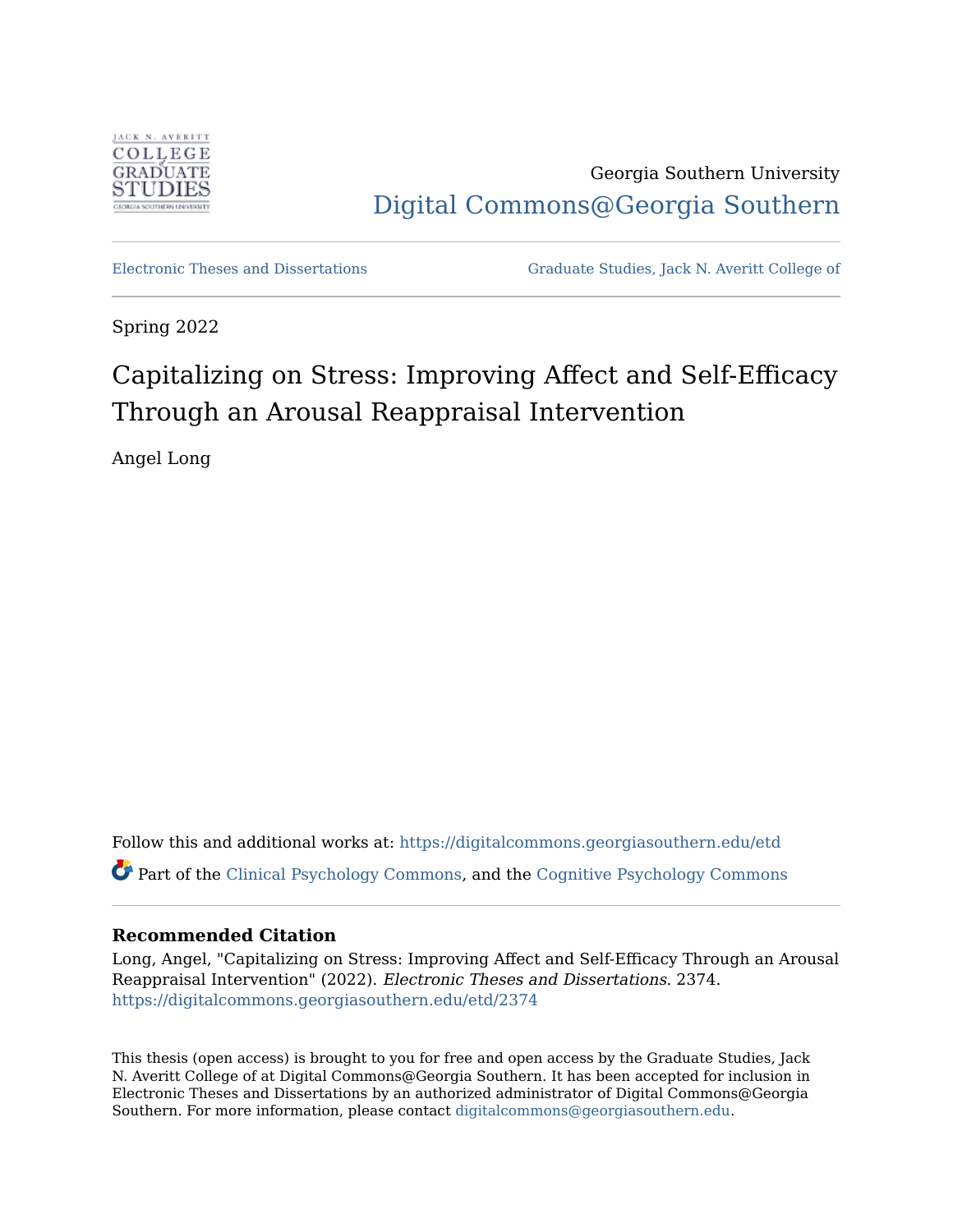# CAPITALIZING ON STRESS: IMPROVING AFFECT AND SELF-EFFICACY THROUGH AN AROUSAL REAPPRAISAL INTERVENTION

by

#### ANGEL G. LONG

(Under the Direction of Jeff Klibert)

# ABSTRACT

Stress is a non-specific reaction to the body (Jamieson et al., 2018), defined as a feeling of tension when one's personal resources are taxed or exceeded (Folkman & Lazarus, 1985). Coping mechanisms for stress often focus on reducing associated features (Connor-Smith & Flachsbart, 2007). However, stress can produce *challenge states,* mindsets where individuals perceive personal resources as greater than situational demands (Jamieson et al., 2013). Challenge states are more likely to elicit positive behavior (Jamieson et al., 2018) and improved cognitive performance (Jamieson et al., 2010). One prospective mechanism to foster challenge states is *arousal reappraisal,* a cognitive mechanism that encourages individuals to view elevated physiological arousal as a positive resource (Moore et al., 2015). The current study examined the effects of a stress arousal reappraisal intervention on self-efficacy and different dimensions of affect during a stressful task in hopes to gain knowledge about how to improve well-being, optimal functioning and subjective happiness during the course of stress (Delegach & Katz-Navon, 2020; Li et al., 2019). The overarching purpose was to fill gaps within the stress and well-being literature, examining the following questions. Forty-nine undergraduate students participated in the study, and valid data were collected from 40 individuals. All participants underwent stress induction. Participants were then randomly assigned to an intervention task (arousal reappraisal vs. control). Participants in each condition completed a speech-task. Participants completed measurements during baseline (Time 1), post stress induction (Time 2), post intervention (Time 3), and post speech-task (Time 4). A series (x3) of 2 Intervention (Control, Reappraisal) x 4 Time (Time 1, Time 2, Time 3, Time 4) Mixed Factorial ANOVAs were used to analyze the data. State measures of self-efficacy, positive affect, and negative affect served as the dependent variables. Results revealed non-significant interaction effects (Intervention x Time) for each dependent variable. These findings run counter to the prevailing literature. Difficulties managing unique environmental confounds within the study may explain why my findings were divergent. In the discussion, I provide unique insights into how the study can be altered to better evaluate the effects of arousal reappraisal interventions on different indices of well-being.

INDEX WORDS: Stress, Arousal reappraisal, Affect, Self-efficacy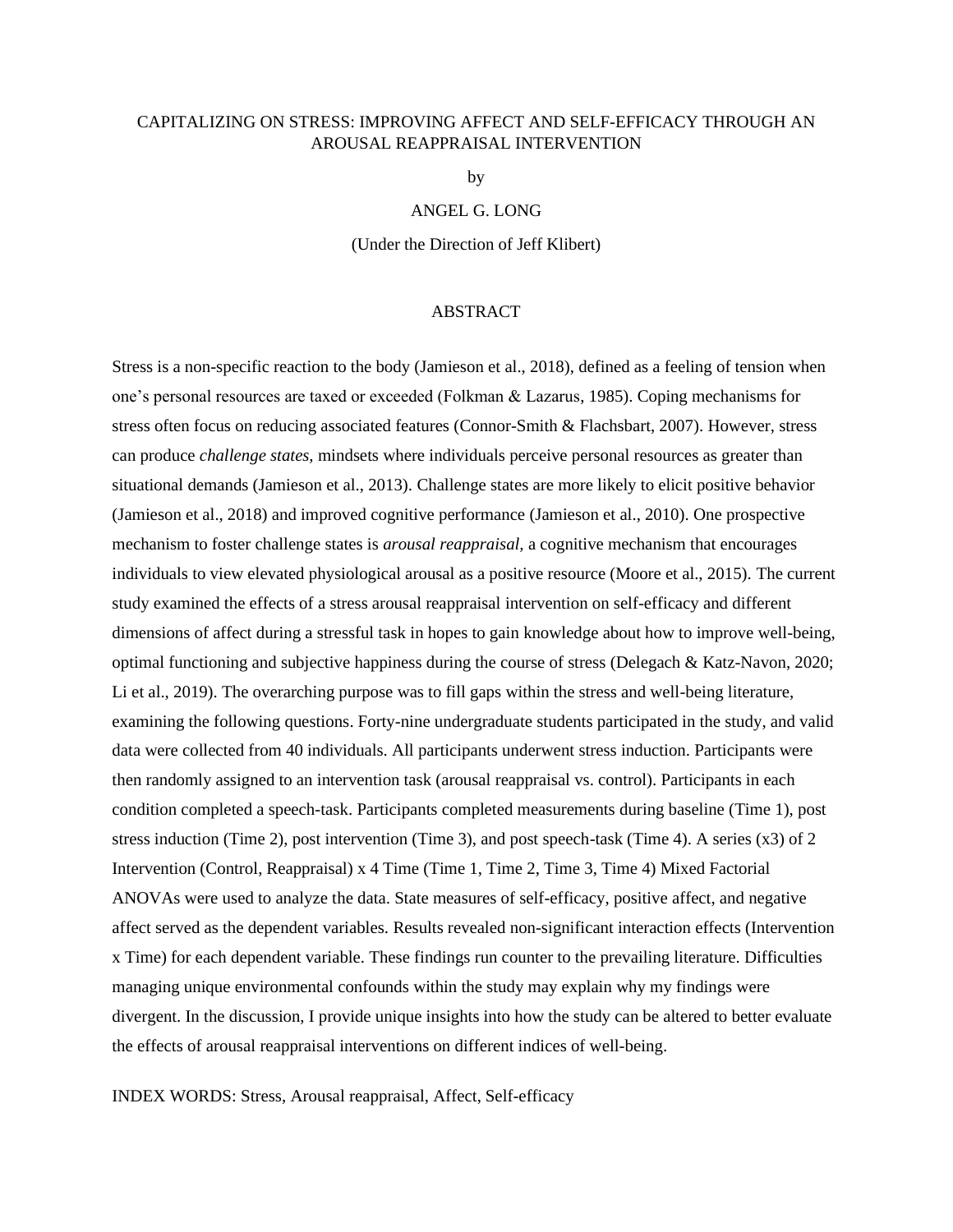# CAPITALIZING ON STRESS: IMPROVING AFFECT AND SELF-EFFICACY THROUGH AN AROUSAL REAPPRAISAL INTERVENTION

by

# ANGEL G. LONG

B.S., Middle Georgia State University, 2019

A Thesis Submitted to the Graduate Faculty of Georgia Southern University in Partial Fulfillment of the Requirements for the Degree

# MASTER OF SCIENCE

# COLLEGE OF BEHAVIORAL AND SOCIAL SCIENCES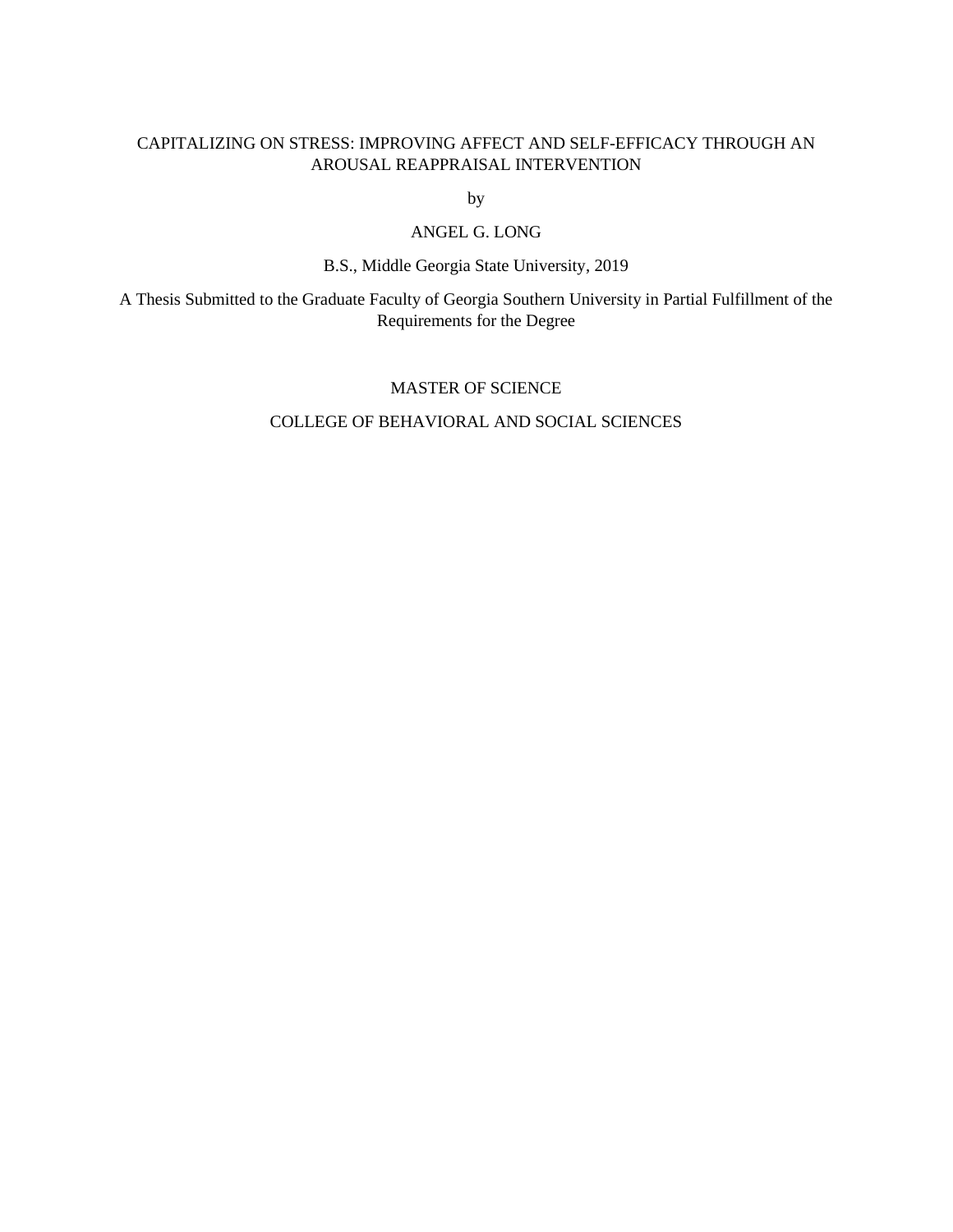© 2022

ANGEL G. LONG

All Rights Reserved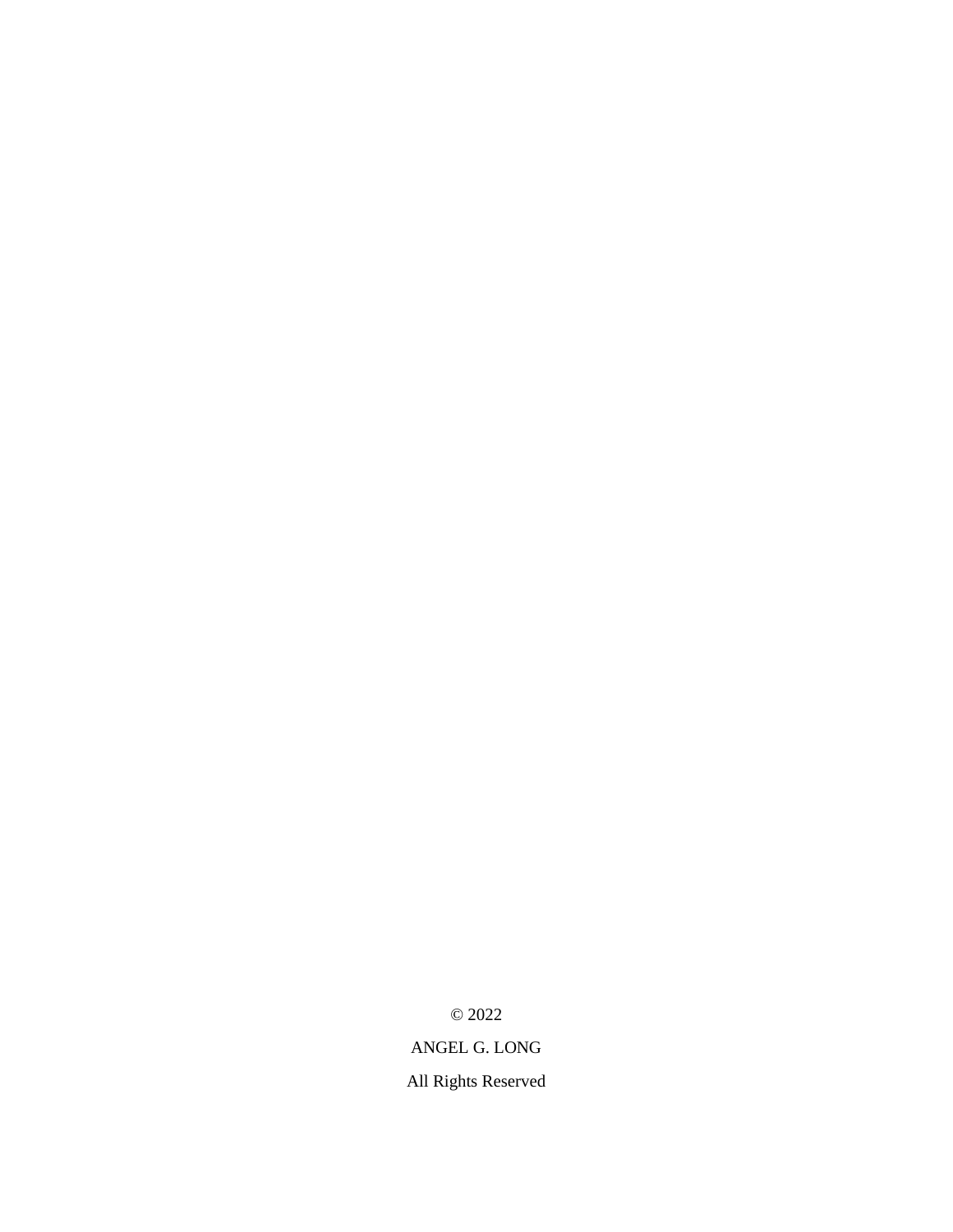# CAPITALIZING ON STRESS: IMPROVING AFFECT AND SELF-EFFICACY THROUGH AN AROUSAL REAPPRAISAL INTERVENTION

by

ANGEL G. LONG

Major Professor: Jeff Klibert<br>Committee: Karen Naufe Karen Naufel Jessica Brooks

Electronic Version Approved: May 2022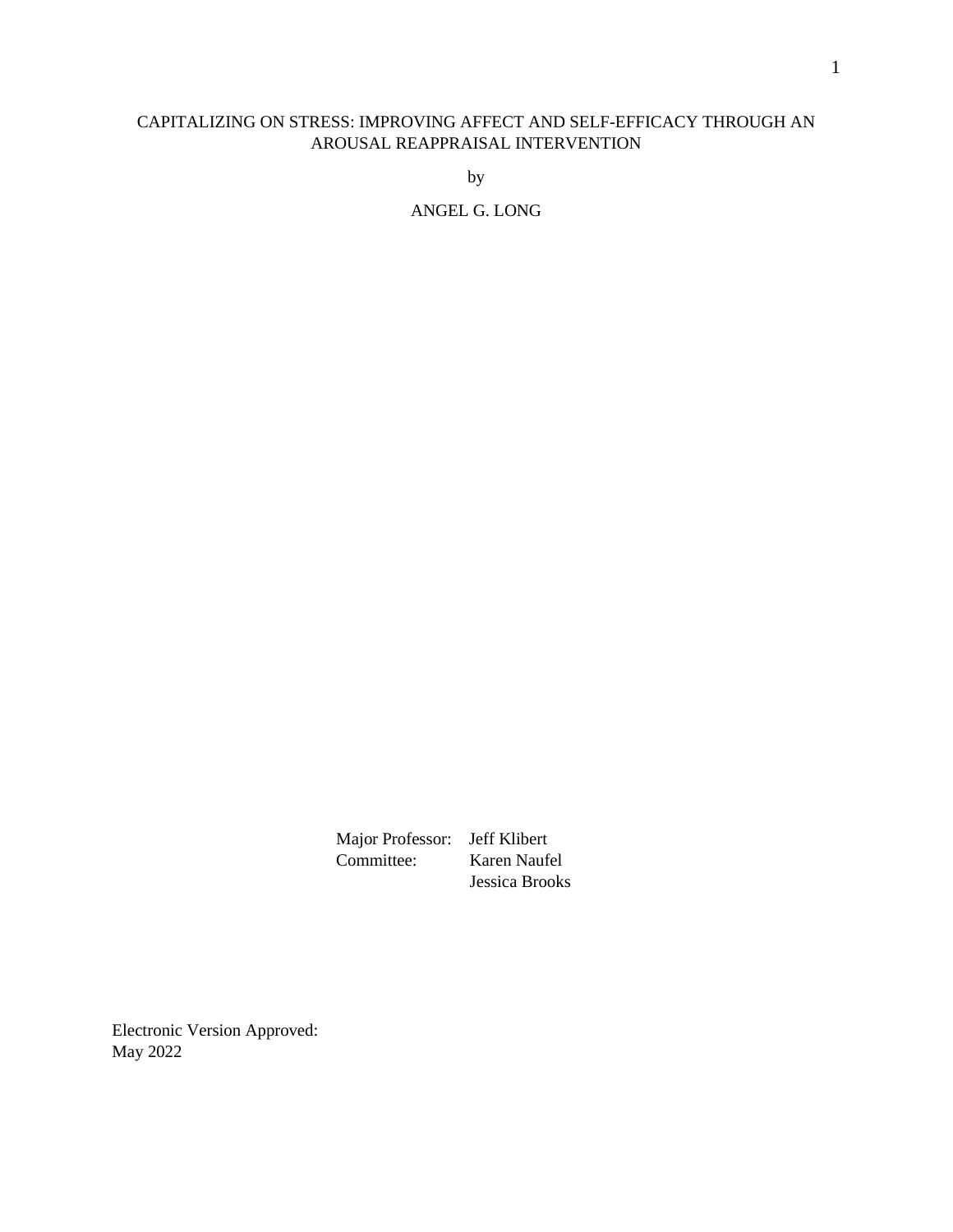#### ACKNOWLEDGMENTS

I would like to express my deepest gratitude to all those that have been instrumental to my work and progress as a student. I would like to thank my thesis committee, Dr. Karen Naufel and Dr. Jessica Brooks, for their work ethic and dedication. Dr. Karen Naufel's consistent encouragement and feedback throughout my graduate program and thesis development have fostered a strong and steady environment for valuable professional growth. Dr. Jessica Brooks' willingness to provide such consistent insight to my endless questioning has contributed to my clinical knowledge and research development. I thank them both for their time and commitment to my growth as a scientist. I would like to also thank my advisor and thesis chair, Dr. Jeff Klibert, whose dedication to the success of his students is not only admirable, but also deeply impactful. His mentorship over the course of my graduate program and thesis development has been of resounding significance, contributing to my development as both a researcher and a graduate student, as well as to my abilities as a writer; his encouragement, compassion, countless hours of editing, knowledge of scientific investigation, and unwavering support of my academic and professional goals have all fundamentally impacted my personal and professional development. Additionally, I would like to give special thanks to the Georgia Southern Graduate Student Organization and Jack N. Averitt College of Graduate Studies for funding this study and allowing me to complete my data collection. Lastly, I would like to thank my wife, Misti. The unyielding support, grace, and understanding she has shown me throughout this graduate program has been the heart of my comfort and my confidence in pursuing these dreams. I could not have made it without her support.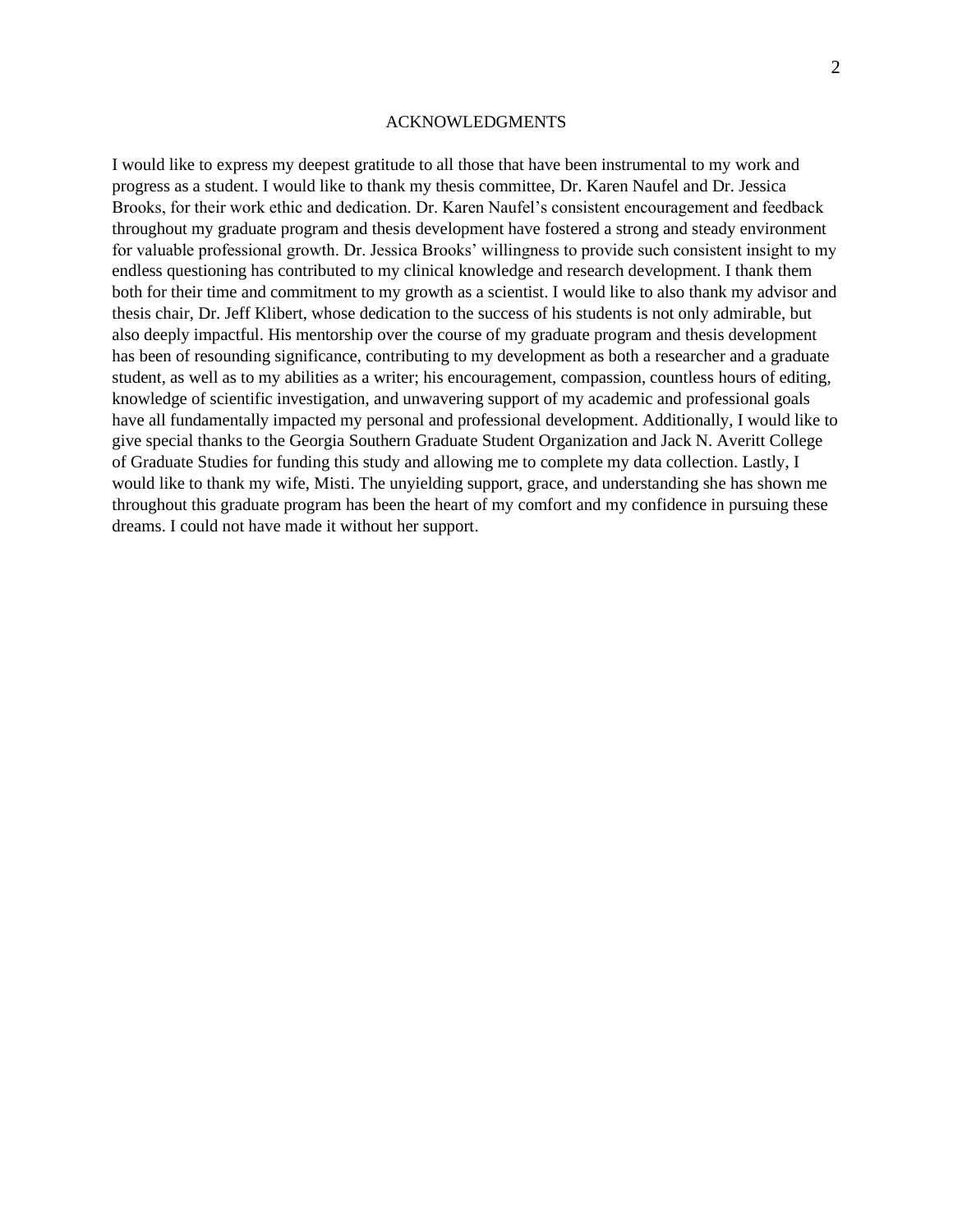| <b>CHAPTER</b> |  |
|----------------|--|
|                |  |
|                |  |
|                |  |
|                |  |
|                |  |
|                |  |
|                |  |
|                |  |
|                |  |
|                |  |
|                |  |
|                |  |
|                |  |
|                |  |
|                |  |
|                |  |
|                |  |
|                |  |
|                |  |
|                |  |
|                |  |
|                |  |
|                |  |
|                |  |
|                |  |
|                |  |
|                |  |
|                |  |
| 26             |  |
|                |  |
|                |  |
|                |  |
|                |  |
|                |  |
|                |  |
|                |  |
|                |  |
|                |  |
|                |  |
|                |  |
|                |  |

# TABLE OF CONTENTS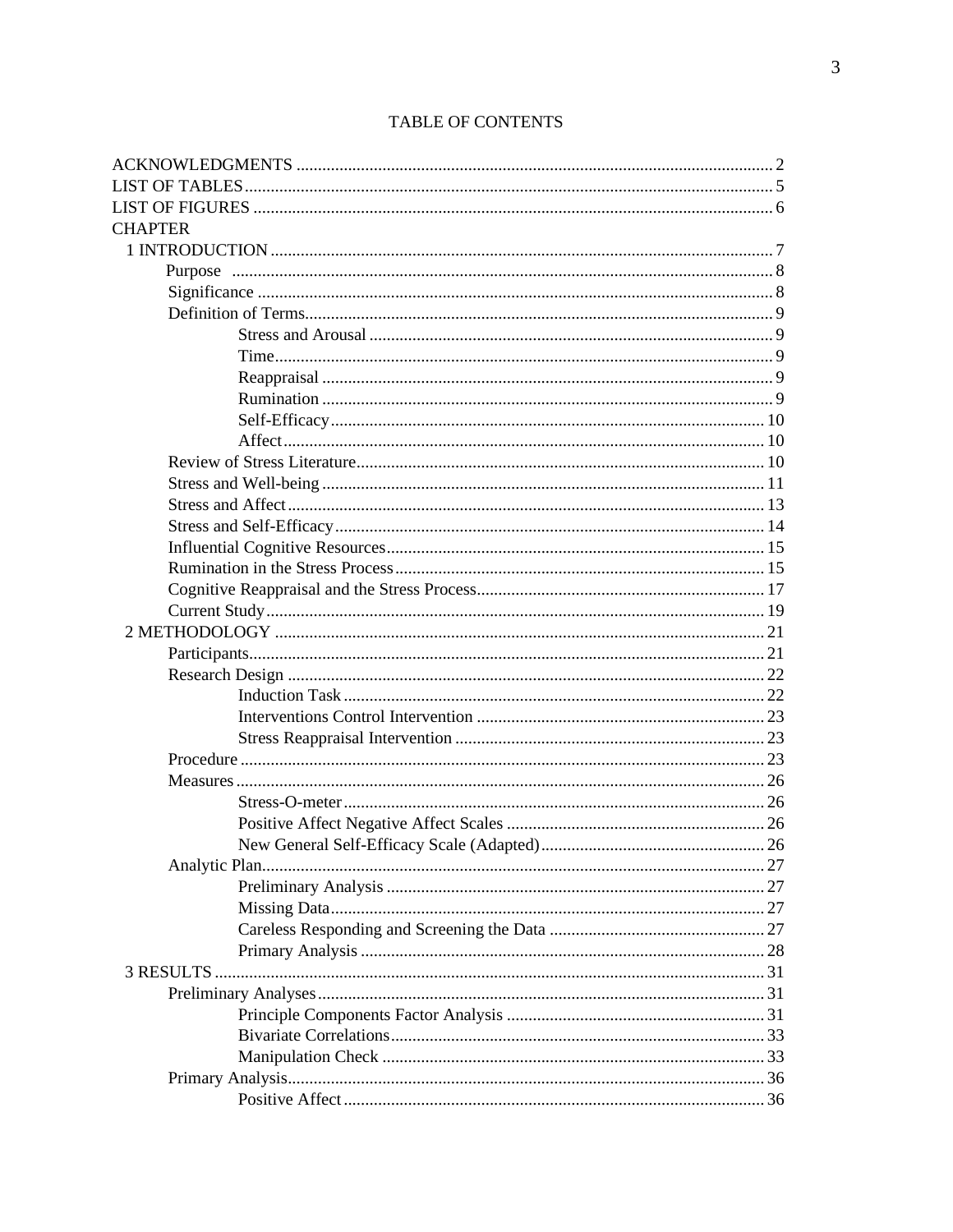| <b>APPENDICES</b> |  |
|-------------------|--|
|                   |  |
|                   |  |
|                   |  |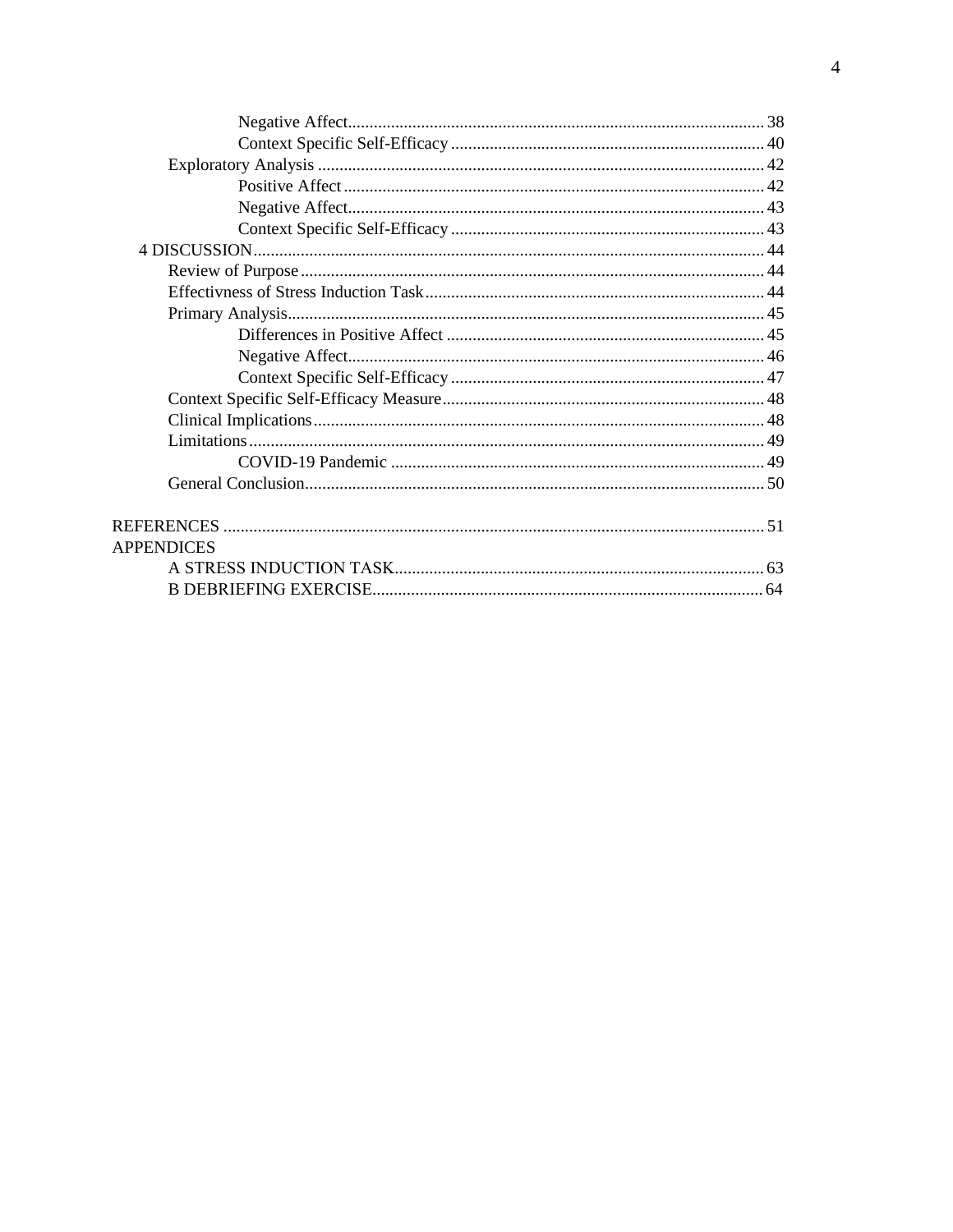# LIST OF TABLES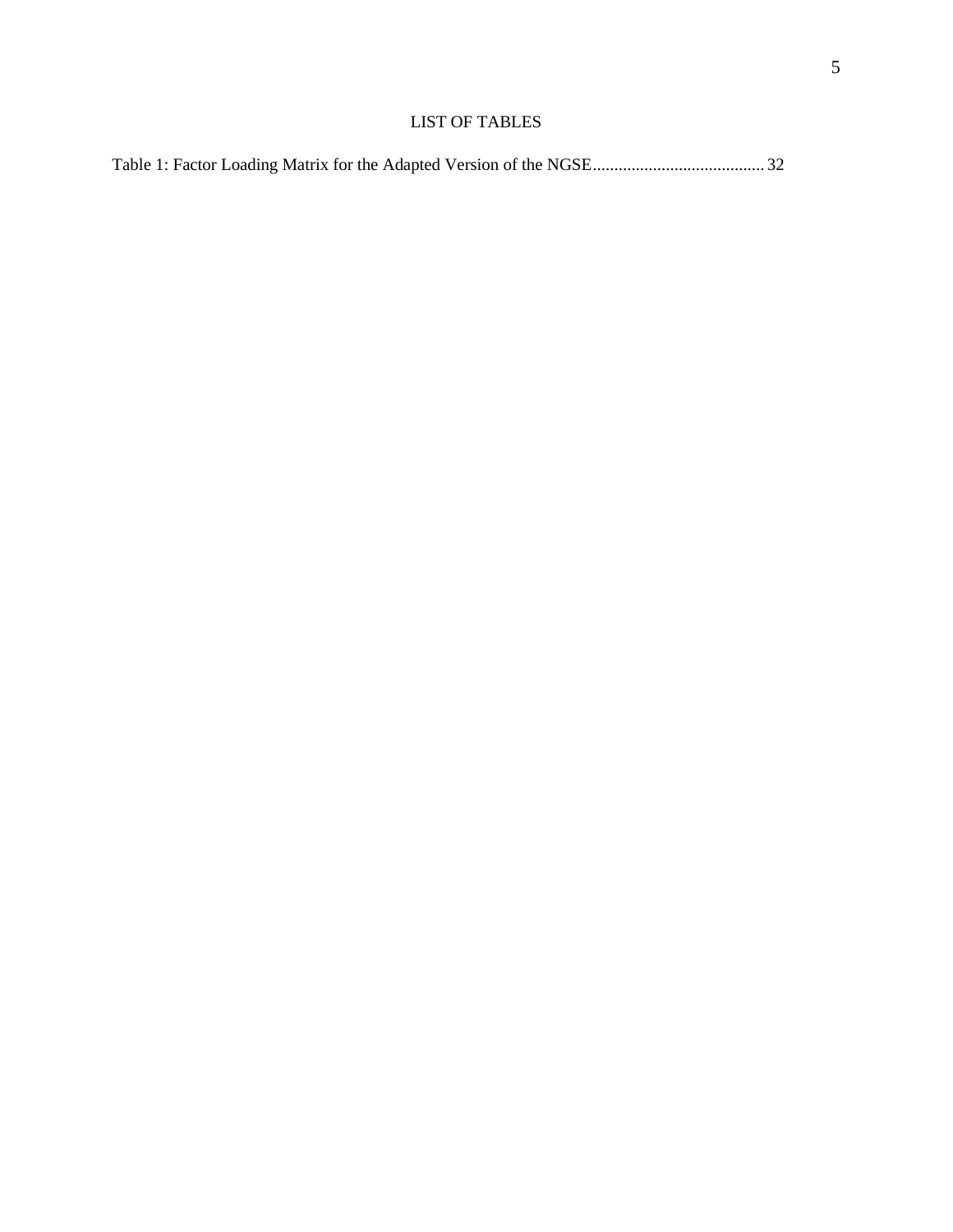# LIST OF FIGURES

| Figure 5: Depiction of the Interaction Between Intervention and Time on Positive Affect  37 |  |
|---------------------------------------------------------------------------------------------|--|
| Figure 6: Depiction of the Interaction Between Intervention and Time on Negative Affect  39 |  |
| Figure 4: Depiction of the Interaction Between Intervention and Time on Self-Efficacy 41    |  |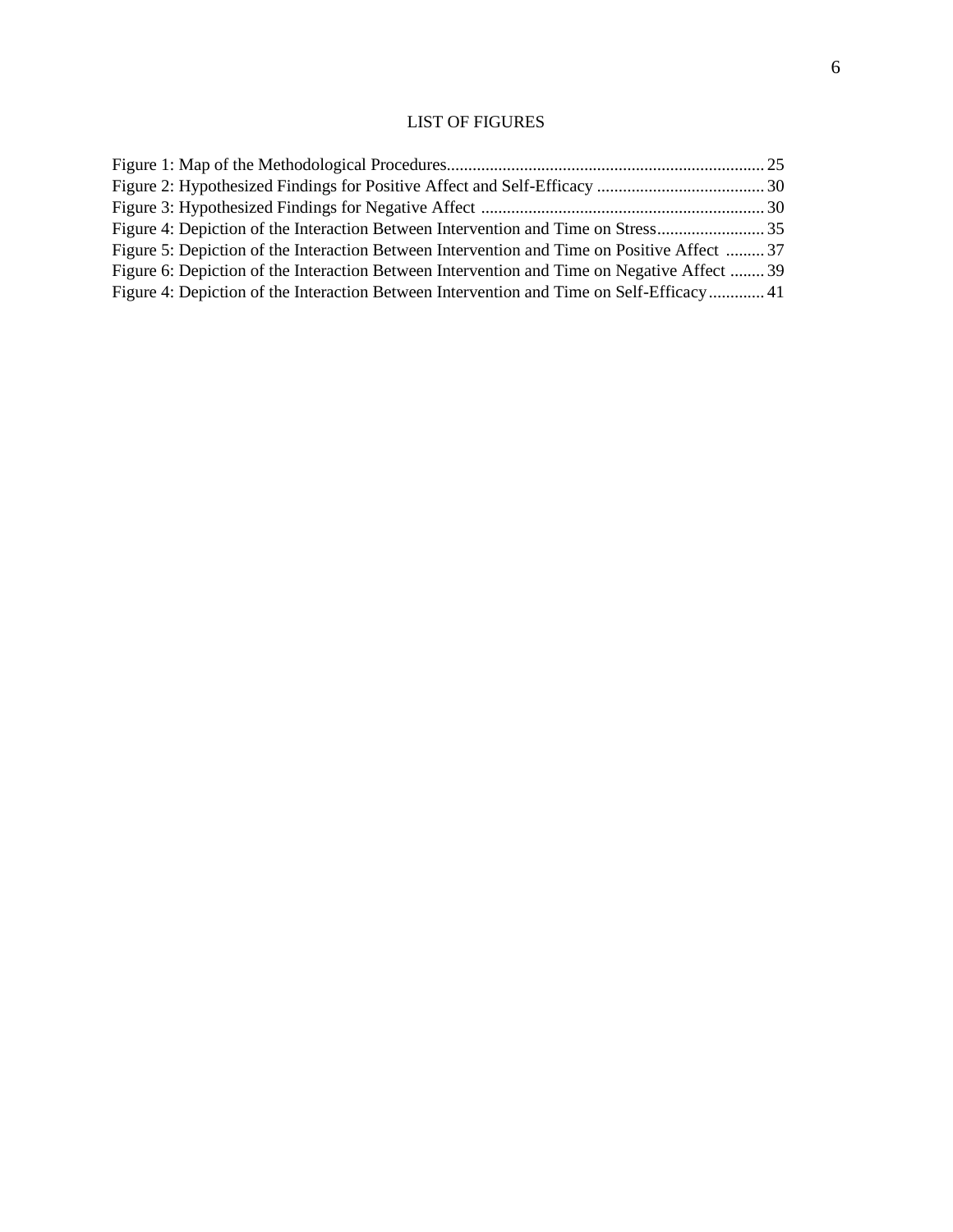#### CHAPTER 1:

# INTRODUCTION

Stress is a non-specific reaction to the body when one experiences change (Jamieson et al., 2018). Specifically, stress is defined as a feeling of tension when situational demands outweigh one's capacity to cope (Keech et al., 2021) or when one's personal resources are taxed or exceeded (Folkman & Lazarus, 1985). This response is often experienced as aversive and accompanied by subjective feelings of lack of control (Arble et al., 2019; Bai et al., 2021). Stress is ubiquitous; its consequences range from ordinary troubles (bickering with a spouse) to major stressors (divorce; Bai et al., 2021; Pillow et al., 1996) and occurs in episodic intervals as well as in chronic patterns (Lepore et al., 1997). Stress responses are marked by elevations in physiological arousal including activation of the sympathetic nervous system (Beltzer et al., 2014), rapidly altering cardiac response, increased respiratory response, and enhanced secretion of catecholamines (Jamieson et al., 2018).

The physiological changes of stress are often viewed as uncomfortable, unwanted, or a hindrance to task engagement (Beltzer et al., 2014). In fact, the majority of coping mechanisms for stress focus on reducing the frequency or severity of associated features through many different disengagement coping strategies, like avoidance, denial, wishful thinking, and attempting to change the stressor (Connor-Smith & Flachsbart, 2007; Jamieson et al., 2018). In some cases, stress may fall on a more extreme continuum producing *threat states,* mindsets where individuals experience acute stress and the situational demands are perceived as greater than personal resources. Threat state stress is consistently linked to poor health decisions, cardiovascular diseases (Crum et al., 2020), chronic illnesses, and high mortality rates (Liu et al., 2019).

However, stress can also produce *challenge states,* mindsets where individuals experience acute stress and perceive personal resources as greater than situational demands (Jamieson et al., 2013). During such states, the sympathetic nervous system activation mobilizes energy and bodily resources where needed, increasing cardiac efficiency, responsiveness, visual sensitivity, adrenaline, and noradrenaline (Arble et al., 2019; Dienstbier, 1989; Jamieson et al., 2013; Liu et al., 2019; Mathôt, 2018). Individuals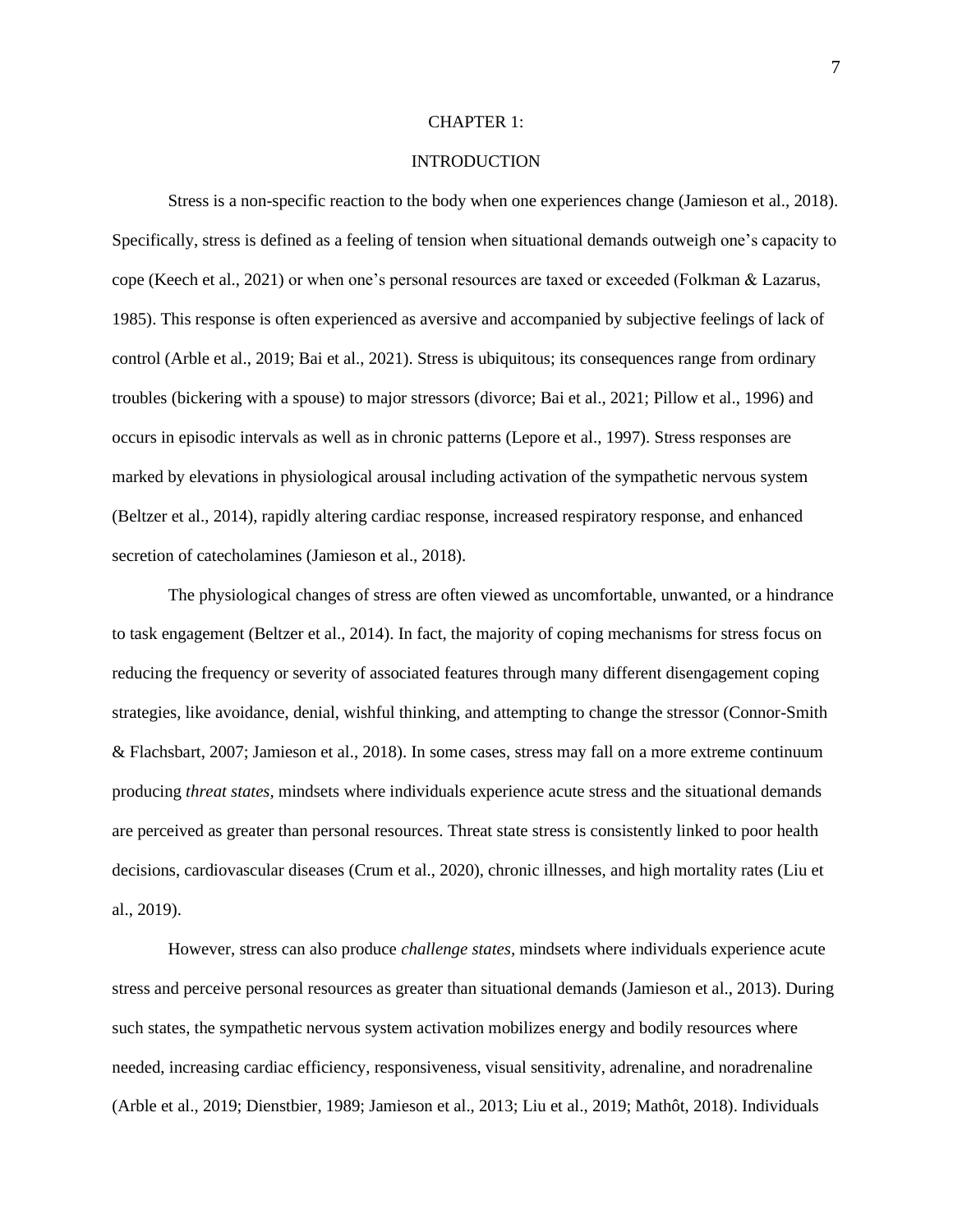who experience challenge states during stressful circumstances are more likely to elicit positive behavior and performance outcomes (Jamieson et al., 2018), improved cardiac efficiency (Jamieson et al., 2013), and improved cognitive performance (e.g., sharpness in pattern detection, decision-making tasks; Jamieson et al., 2010).

Moving forward, it will be beneficial to determine processes and pathways to help individuals capitalize on these challenge states. One prospective mechanism to foster challenge states is *arousal reappraisal,* a cognitive mechanism that encourages individuals to view elevated physiological arousal as a positive resource in task completion (Moore et al., 2015). In recent studies, arousal reappraisal increases individual performance on different types of tasks (Beltzer et al., 2014; Jamieson et al., 2010) and decreases specific types of distress (Jamieson et al., 2016). However, it is unknown how arousal reappraisal fosters in cognitive and emotional resources during a stress-inducing task.

## *Purpose*

The current study examined the effects of stress arousal reappraisal on self-efficacy and affect during a mildly stressful task, one consistent with a daily hassle. The overarching purpose of this study was to fill gaps within the stress and well-being literature. Considering these broad goals, this study examined the following questions: (a) do arousal reappraisal interventions increase perceptions of context-specific self-efficacy? and (b) do arousal reappraisal interventions increase ratings of positive affect and decrease ratings of negative affect over the course of the study?

# *Significance*

Although there is much study on the harms of stress, there is far less literature discussing the pathways by which people can capitalize on stress. This study is designed to incorporate reappraised elevated arousal states in hopes to improve affect and self-efficacy. If findings are consistent with expectation, they may easily be incorporated into programs aimed at helping individuals thrive during challenging exercises, engagements, or other forms of social tasks. Although there are many ways to "cope" and suppress elevated arousal, this physiological reappraisal may mitigate discomfort and promote positive outlook. Identifying new pathways by which individuals can use arousal to minimize discomfort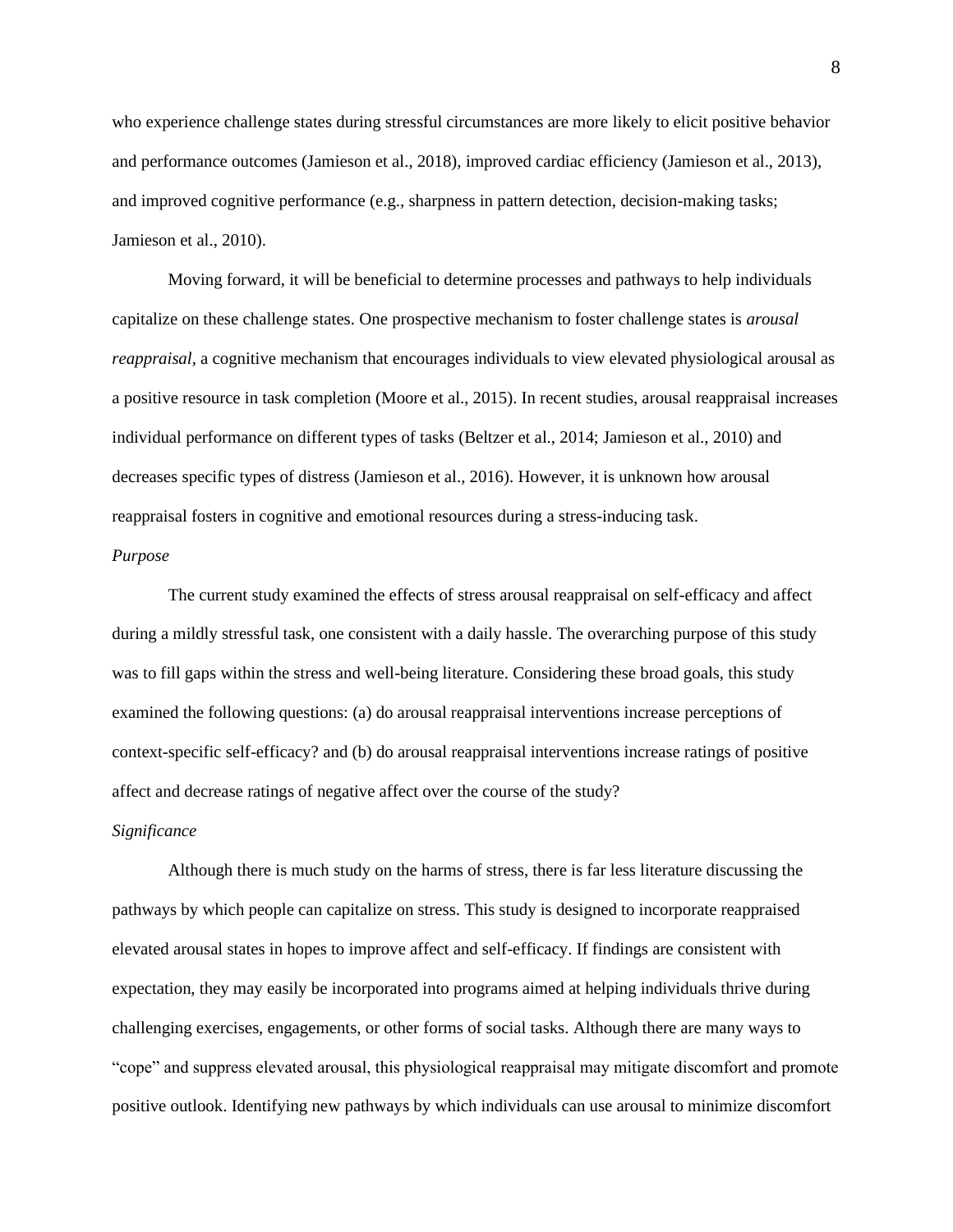and promote motivation to overcome and grow from stress is clinically beneficial. Specifically, if reappraisal can be used in this manner, clinicians may be able to shape such interventions to combat stress-related difficulties with clients. Ultimately, this study may address a sorely neglected gap in the literature; can elevated stress arousal be used as a tool to increase well-being outcomes?

#### *Definition of Terms*

*Stress and Arousal.* Stress and physiological arousal are defined as a non-specific reaction to the body when one experiences change (Jamieson et al., 2018), including feelings of tension when one perceives situational demands as exceeding their ability to cope (Keech et al., 2021). In the current study, the adapted version of the Trier Social Stress Test (TSST) will serve as the induction task in order to elevate stress and physiological arousal. This validated method induces mild stress similar to a socialcognitive hassle (Kudielka et al, 2007). The induction task will take place for each participant before the interventions.

*Time.* Time is an abstract concept, defined as an indefinite continued progress consisting of the past, present, and future (Saltzman, 2019). In the current study, the dependent variables, affect and selfefficacy, will be measured at four different time points along with a self-reported stress measure. These time points will be labeled as follows: Time 1 (Baseline), Time 2 (Post Induction), Time 3 (Post Intervention), and Time 4 (Post Task Performance). Time will serve as an independent variable in my study.

*Reappraisal.* Cognitive reappraisal is a psychological term defined as reframing the meaning of a concept in order to alter its emotional impact (Ford et al., 2017). Research further defines reappraisal as an emotion regulation strategy (Nasso et al., 2020). The current study will manipulate reappraisal in order reframe the meaning of physiological arousal. The reappraisal intervention is a small teaching message adapted from previous research (Moore et al., 2015). This intervention will serve as one level of the intervention independent variable.

*Rumination.* Rumination is a psychological term defined as repetitive and passive focus on distress and corresponding features (e.g., causes, consequences; Nolen-Hoeksema et al., 2008).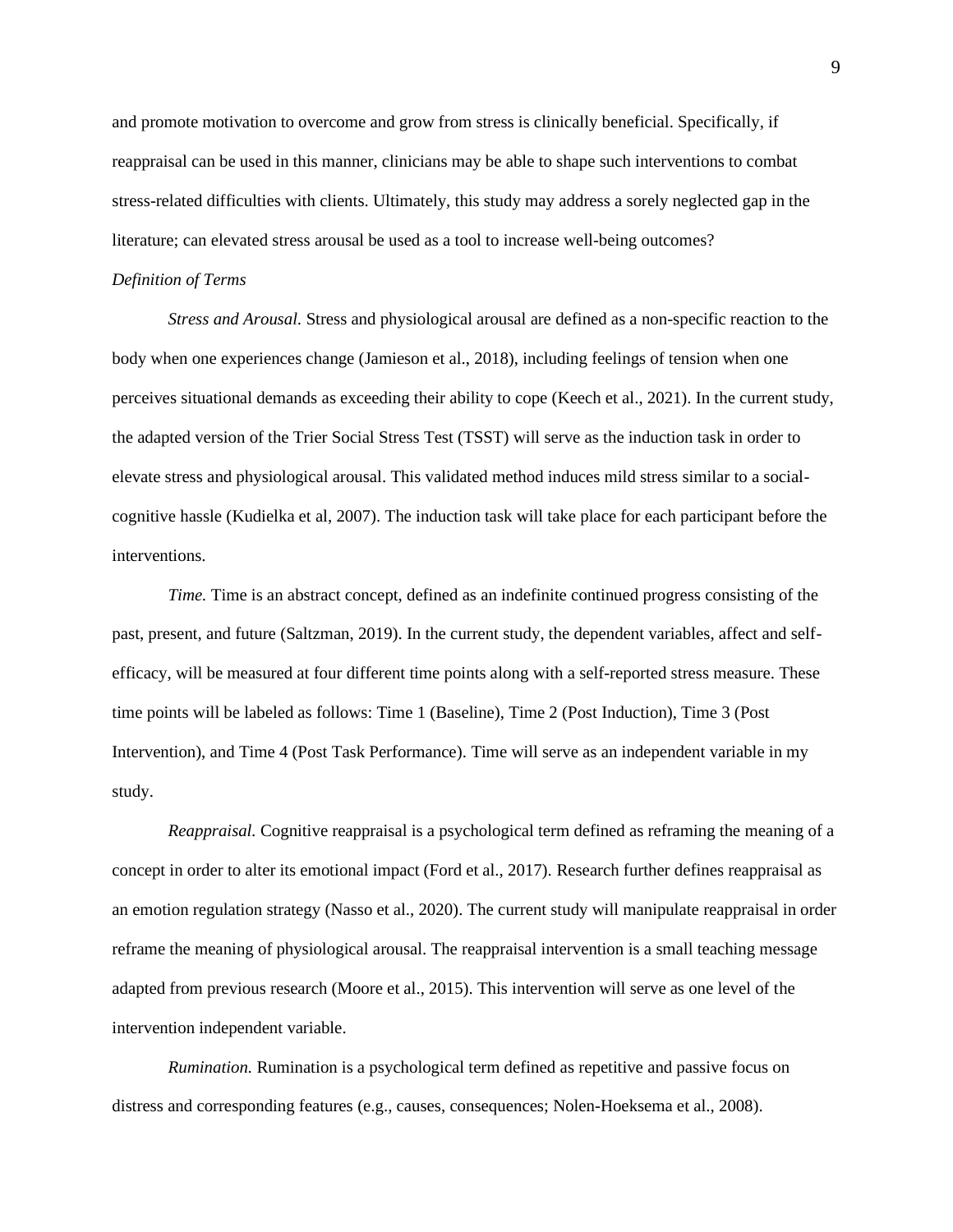Specifically, rumination involves fixation on negative feelings and problems without active problem solving to alleviate distress (Nolen-Hoeksema et al., 2008). Research highlights rumination as a maladaptive emotional regulation response (Blanke et al., 2021) that juxtaposes more adaptive emotional responses, like reappraisal.

*Self-Efficacy.* Self-efficacy is defined as one's belief in his/her capability to succeed given situational demands (Chen et al., 2001). Research indicates that self-efficacy is a foundational component of human motivation, performance, and accomplishment (Paersch et al., 2021). However, self-efficacy is better reflected in the context specific indices rather than a generalized series of traits (Bandura, 1977). The current study will assess for a specific form of self-efficacy related to giving a speech. Self-efficacy in this context will serve as a dependent variable.

*Affect.* Affect is a psychological term describing internal and behavioral representations associated with emotion, mood state, and personality disposition (Barrett & Bliss-Moreau, 2009). It is a broad, general term referencing anything emotional (Barrett & Bliss-Moreau, 2009). Affective structure studies consistently present two dominant affect dimensions: Positive Affect (PA) and Negative Affect (NA; Watson & Clark, 1988). PA is associated with enthusiasm, activity, and pleasurable engagement with the environment, whereas NA is associated with subjective distress and negative states (e.g., disgust, guilt, fear; Watson & Clark, 1988; Wedderhoff et al., 2021). State indices of positive and negative affect will serve as dependent variables in the current study.

# *Review of Stress Literature*

Psychological stress is a feeling of tension when one's personal resources are taxed or exceeded (Folkman & Lazarus, 1985). It may be thought of as anticipating or experiencing adversity in goal-related efforts (Crum et al., 2013), marked by elevations in physiological arousal including elevations of the sympathetic nervous system (Beltzer et al., 2014). From an evolutionary perspective, stress response elicits enhanced physiological and mental functioning to combat adversity and improve chances for survival (Crum et al., 2013). This coordinated response synthesizes glucose to increase energy, increases oxygen circulation, increases muscle strength and endurance, increases cardiac efficiency, and elicits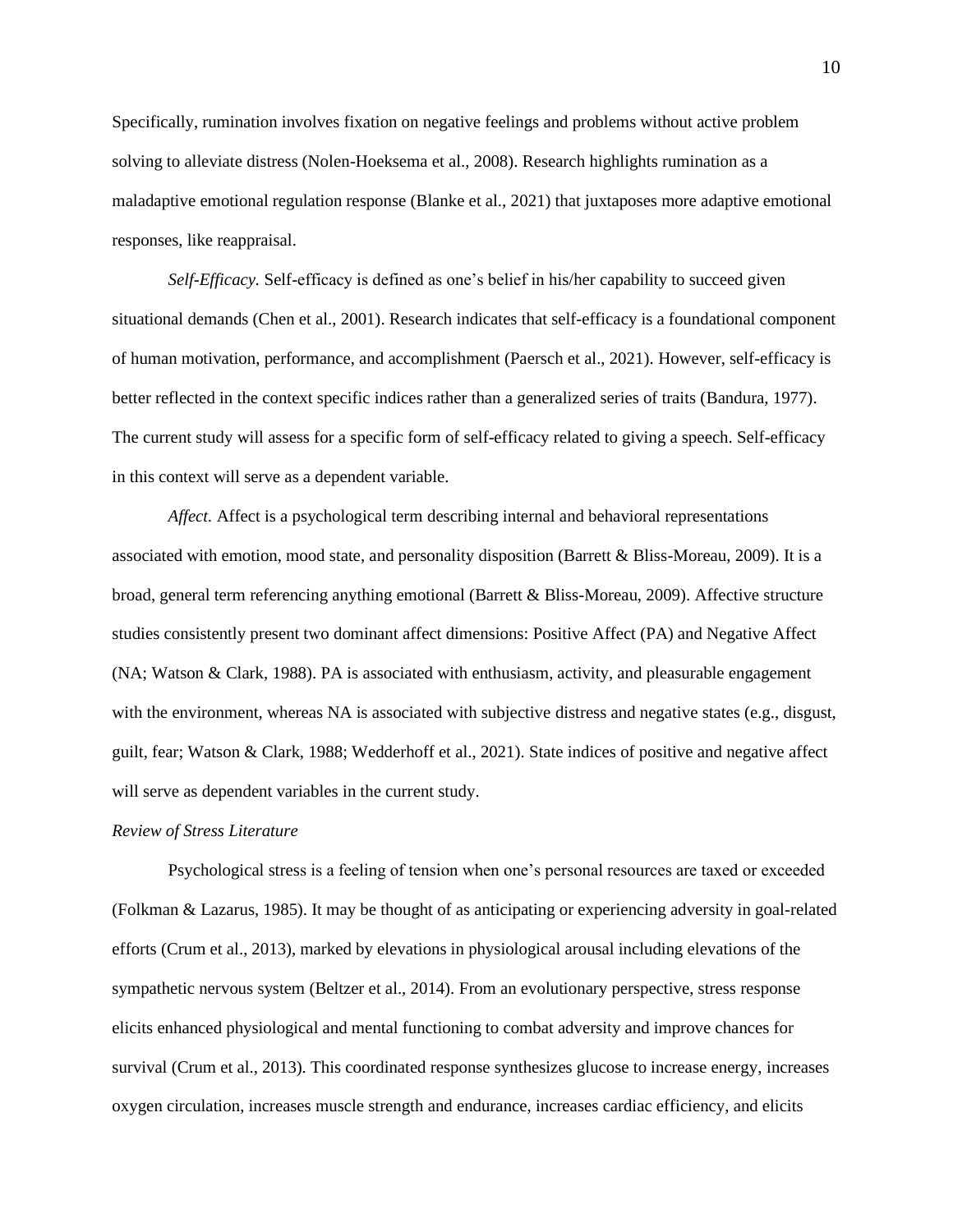faster reaction times (Nesse et al., 2016; Jamieson et al., 2013). Furthermore, stress response increases performance on cognitive tasks and enhances memory (Crum et al., 2013; Osborne et al., 2015). This response ultimately functions for a selective advantage, altering multiple aspects of the body in order to effectively cope with adaptive challenges in different situations (Nesse et al., 2007). However, in certain circumstances stress responses may become maladaptive. Specifically, the experience of excessive stress can become problematic.

When the stress response stays active for too long or repeatedly fluctuates, the body's physiological arousal systems remain elevated (Lepore et al., 1997). Such patterns are consistent with the concepts of chronic and major life stressors. Chronic stress is an ongoing stressor that continuously impacts someone throughout their life (Mattieu & Ivanoff, 2006) and major life stressors are events that elicit a significant or major readjustment (Pillow et al., 1996). Although the stress response is situationally advantageous, certain components are costly for the human body (Nesse et al., 2007). In the event of a major stressor, prolonged arousal may lead to increased illness and immunosuppression (Lepore et al., 1997). Specifically, stress in this case is linked to cardiac disease, liver disease, cancer, and increased medical expenses (Crum et al., 2013). Beyond medical illness, stress is linked to cognitive impairment, increased susceptibility to substance use disorder, higher rates of depression and anxiety (Delegach & Katz-Navon, 2020), and a decreased ability to adjust arousal states during adversity (Crum et al., 2013; Lepore et al., 1997; Lin et al., 2020). The literature is over-represented by studies highlighting the negative effects of chronic and major life stressors. Little is known about how experiences with stress that fall outside the definitional terms of chronic or major life (e.g., hassles) affect different well-being indices.

#### *Stress and Well-being*

Well-being is a psychological term that refers to optimal functioning and subjective happiness, including overall evaluation of life quality (Delegach & Katz-Navon, 2020; Li et al., 2019). Interestingly, stress possesses a complicated relationship with well-being. Different types of stressors are differentially related to unique indices of well-being (Kramer et al., 2021; Lepore et al., 1997). Furthermore, frequent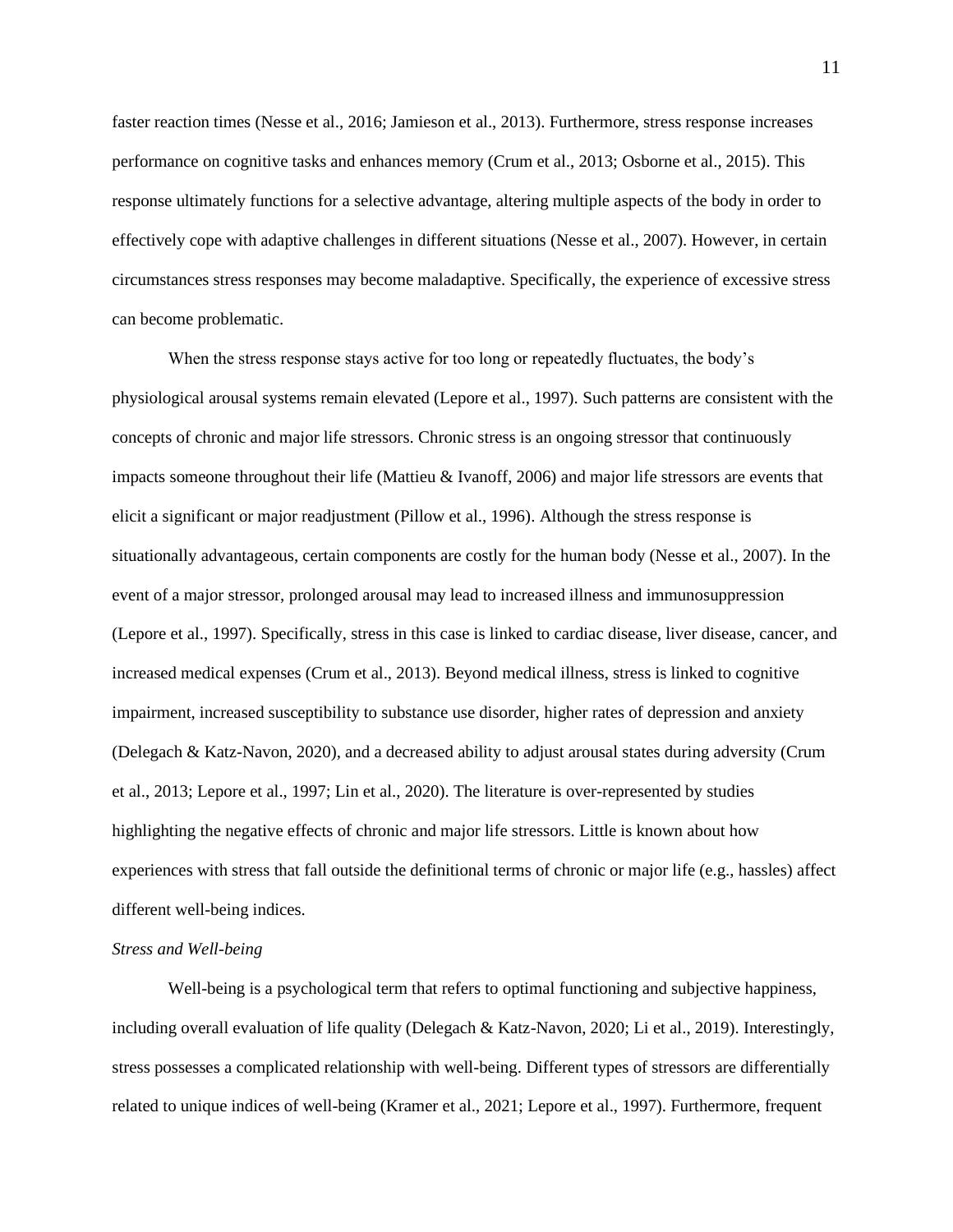exposure to stress contributes to differing effects on well-being outcomes (Charles et al., 2021). Regarding the individual person, specialized types of stress navigation approaches are linked to wellbeing. For example, certain self-regulation strategies modify how individuals experience stress and alter how individuals pursue different well-being outcomes (Delegach & Katz-Navon, 2020). Research shows that promotion-focused strategies (directing thoughts and behaviors toward growth and accomplishment) are associated with positive well-being outcomes, whereas prevention-focused strategies (directing thoughts and behaviors toward safety and security through vigilance and responsibleness) are associated with negative well-being outcomes (Delegach & Katz-Navon, 2020).

Although the relationship is complex, stress can be problematic in terms of achieving well-being; a majority of studies highlight an inverse relationship between stress and well-being outcomes. As an example, research indicates perseverative cognition (e.g., rumination) when anticipating stress is linked to negative well-being (Kramer et al., 2021). Extended arousal during stressful engagements may also lead to negative decisions and difficulty adjusting (Lepore et al., 1997). In fact, stress is linked to absenteeism from work, a decline in productivity, and increased physical and mental illness (Crum et al., 2013; Lepore et al., 1997). These outcomes are all indices of lower well-being (Ryff, 2014). Furthermore, appraising a stressor as more severe is linked to lower levels of well-being (Charles et al., 2021). Overall, stress, especially in the form of major life or chronic stressors, decreases the likelihood of achieving well-being.

However, not all stress is linked to lower well-being. Importantly, stress can also be associated with the promotion of well-being. A smaller subset of studies show that moderate amounts of stress are linked to higher well-being (Charles et al., 2021). Theoretically, researchers are continually exploring how moderate amounts of stress can bolster well-being outcomes. Theory suggests stress can enhance a sense of mastery, deeper relationships, personal growth, initiative, and productivity (Crum et al., 2013; Crum et al., 2020), all of which are associated with higher well-being (Ryff, 2014).

Research studies support this position. Importantly, the *challenge states* of stress are linked to cognitive improvement, such as sharp decision-making (Jamieson et al., 2010). Interestingly, some research suggests even life-threatening stressors can lead to well-being through posttraumatic growth,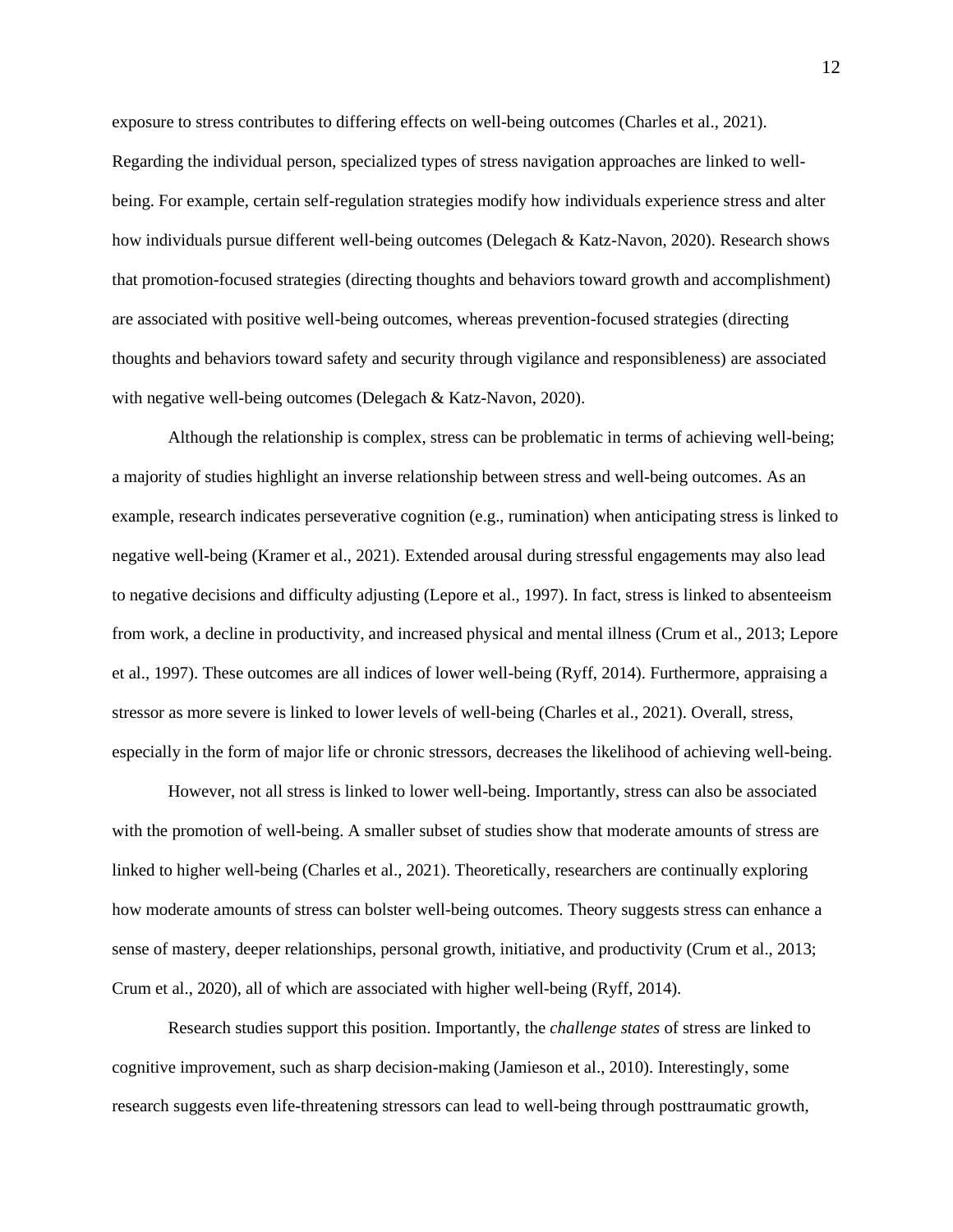eliciting enhanced perceptions of strength and improved relationships (Crum et al., 2020). Furthermore, moderate or manageable amounts of stress may enhance recognition for new possibilities in one's life, greater appreciation for life, and promote spiritual development (Tedeschi & Calhoun, 2004). Moderate, challenge level stress bolsters social adjustment, emotional stability (Dienstbier, 1989) and facilitates approach orientations compared to avoidance orientations in navigating adversity and building resilience (Peters & Jamieson, 2016). Overall, changing one's mindset about stress and its benefits enhances wellbeing when experiencing ecological stressors (Keech et al., 2021).

#### *Stress and Affect*

Stress is influential in the experience of positive and negative affective states (McGowan et al., 2006; Rackoff & Newman, 2020). Positive affect, features of positive emotions and pleasurable experiences with the environment (Watson & Clark, 1988), is an outcome of well-being (Alexander et al., 2021; Cloninger et al., 2012). Positive affect bolsters mental and physical health outcomes. For example, studies indicate that positive emotions predict resilience and extend how long people live (Fredrickson & Losada, 2005). Positive emotions help prevent perseverative thought patterns, cultivate social relationships (Rackoff & Newman, 2020), and enhance self-regulation after self-control depletion (Tice et al., 2007). Furthermore, positive affect is associated with reduced anxiety and depression (Rackoff & Newman, 2020). While positive emotions are a key characteristic to momentary estimates of optimal functioning, they also produce optimal functioning in the long-term (Fredrickson, 2004). Ultimately, positive emotions broaden momentary thought-action approaches and build enduring personal resources (Fredrickson, 2004). These personal resources are durable and accessible when needed (Fredrickson & Losada, 2005). Consequently, accumulating personal resources may further build knowledge, creativity, and resilience (Fredrickson, 2004).

Largely, stress is inversely associated with positive affect/emotions (Mroczek & Almeida, 2004). Stress depletes cognitive resources (Tugade & Fredrickson, 2006), hindering generation of positive emotions. On occasion, stress is positively associated with positive affect, characterized by positive emotions (Watson & Clark, 1988). When stress is perceived as a *challenge*, it often produces a positive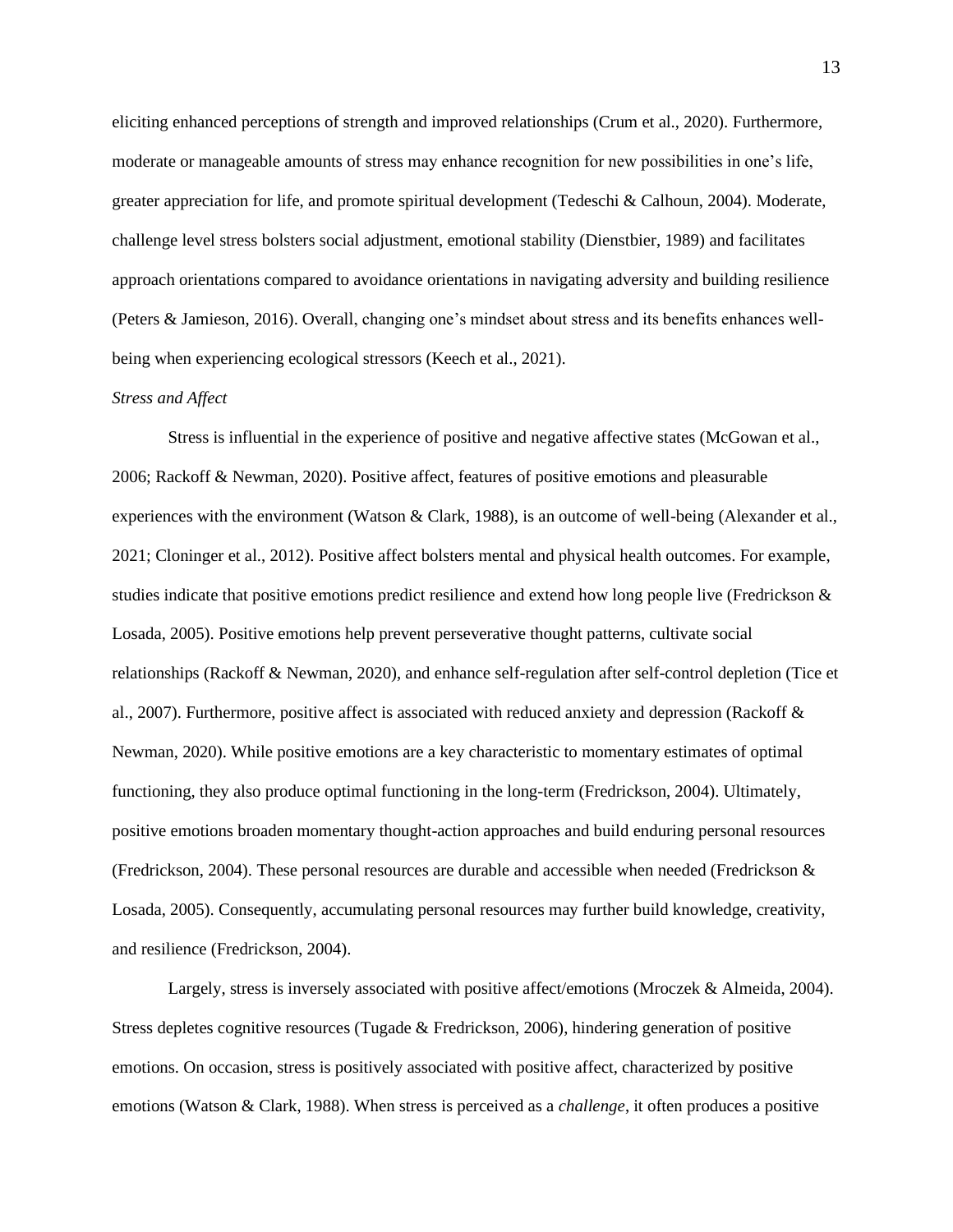psychological response highlighted by high levels of positive affect (McGowan et al., 2006). Furthermore, *stress mindset* (viewing stress as beneficial) is associated with positive affect (Jamieson et al., 2018). Similarly, individual traits such as positive affect are associated with personal growth from stress (Matthieu & Ivanoff, 2006). In combination, these studies suggest stress is important in the development of positive affect, a unique and influential aspect of well-being.

Alternatively, negative affect consists of subjective reports of distress and unpleasurable engagement with one's environment, characterized by high levels of negative emotions (e.g., fear, worry, sadness; Watson & Clark, 1988). Negative emotions can be debilitating, hindering the way people think and behave. For example, loneliness, a common feature of negative affect, impacts health, such as decreasing mortality, sleep quality, immune response, and physical activity (Newall et al., 2013). Similarly, sadness and anger alter one's judgement (Keltner et al., 1993) and worry is strongly linked to clinical forms of anxiety (Lewis et al., 2019). Furthermore, negative emotional states such as anxiety sensitivity are robust risk factors for clinical anxiety and affective disorders (Viana et al., 2021).

Negative affect is commonly associated with stress, contingent upon the individual and amount of stress one is exposed to (Mroczek & Almeida, 2004). According to the cognitive-transactional model, stress is a process involving appraisals of the threat or challenge (McGowan et al., 2006). If a demand exceeds personal resources, negative psychological responses occur, such as negative affect. Again, studies support this position. Specifically, research indicates that as minor stressors accumulate over a period of time, strong negative affective states emerge (Pillow et al., 1996). In the same vein, perseverative cognitions, those that extend stress over time (e.g., rumination), is associated with negative affect (Kramer et al., 2021) and major stressors are also linked to lower affective states associated with lower life satisfaction (Doré & Bolger, 2018).

# *Stress and Self-Efficacy*

Self-efficacy, one's belief in his or her capacity to succeed given situational demands, is an important indicator of well-being (Ryff, 2014). Self-efficacy is considered a foundational part of human motivation and performance, and is associated with greater initiative, strength of behavior, arousal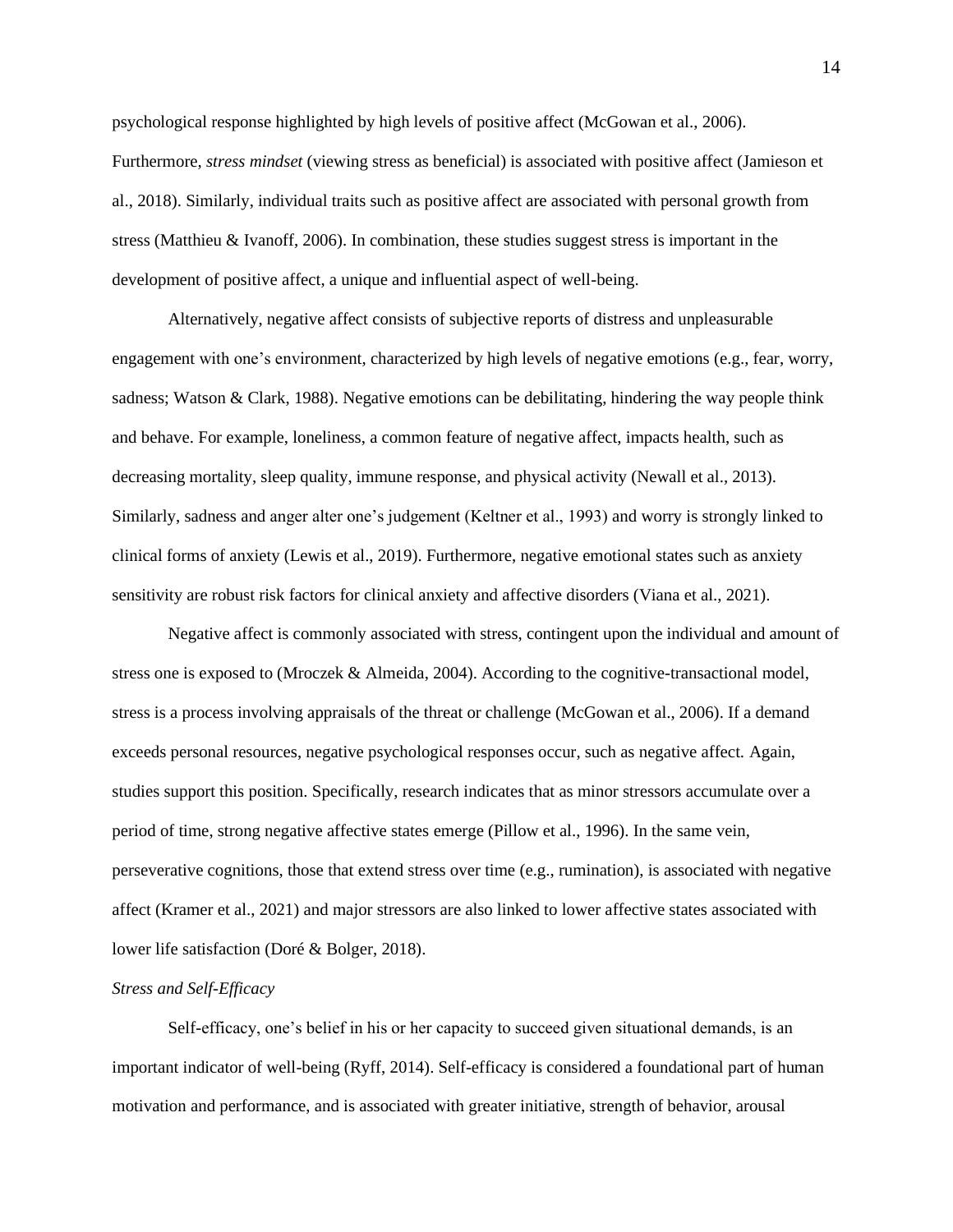regulation, and affect regulation (Goldin et al., 2012; Paersch et al., 2021). Self-efficacy is highly correlated with self-esteem and is positively related to certain motivational traits, such as need for achievement (Chen et al., 2001). While low self-efficacy is associated with avoidance of difficult situations, high self-efficacy is associated with approaching difficult tasks, framing them as a challenge (Karademas & Kalantzi-Azizi, 2003). Furthermore, self-efficacy may be a useful tool for bolstering treatment outcomes associated with certain psychological disorders (Goldin et al., 2012).

Variations in self-efficacy play an important role in the stress process (Chen et al., 2021; Karademas & Kalantzi-Azizi, 2003). Self-efficacy determines how coping behavior is initiated and sustained. Theory strongly suggests inefficacy plays a role in perceiving a situational demand as stressful (Karademas & Kalantzi-Azizi, 2004). Therefore, the relationship between stress and self-efficacy is commonly characterized as inverse. Numerous research studies support this characterization, highlighting that higher self-efficacy is associated with lower stress (Brimmell et al., 2019; Hitches et al., 2021; Turner et al., 2021).

# *Influential Cognitive Resources*

Individual stress responses can be problematic. Commonly, the prevailing research suggests overwhelming and frequent bouts of stress reduce different outcomes of well-being. However, the relationship between stress and well-being outcomes may be contingent upon different cognitive factors. Rumination and arousal-reappraisal may be two concepts that clarify the relationship between stress and well-being outcomes.

#### *Rumination in the Stress Process*

Rumination involves passively fixating on distress highlighted by a repetitive negative thinking style (Nolen-Hoeksema et al., 2008). It entails continuously thinking about one's feelings and problems in a negative orientation (King & DeLongis, 2014). This cognitive process is problematic because it exacerbates negative affect, like depression (Lewis et al., 2019). Rumination also interferes with effective problem solving, minimizes engagement in instrumental behaviors, and distorts perceptions of self (Gazzillo et al., 2020), leading to higher levels of risk for psychopathology. Furthermore, rumination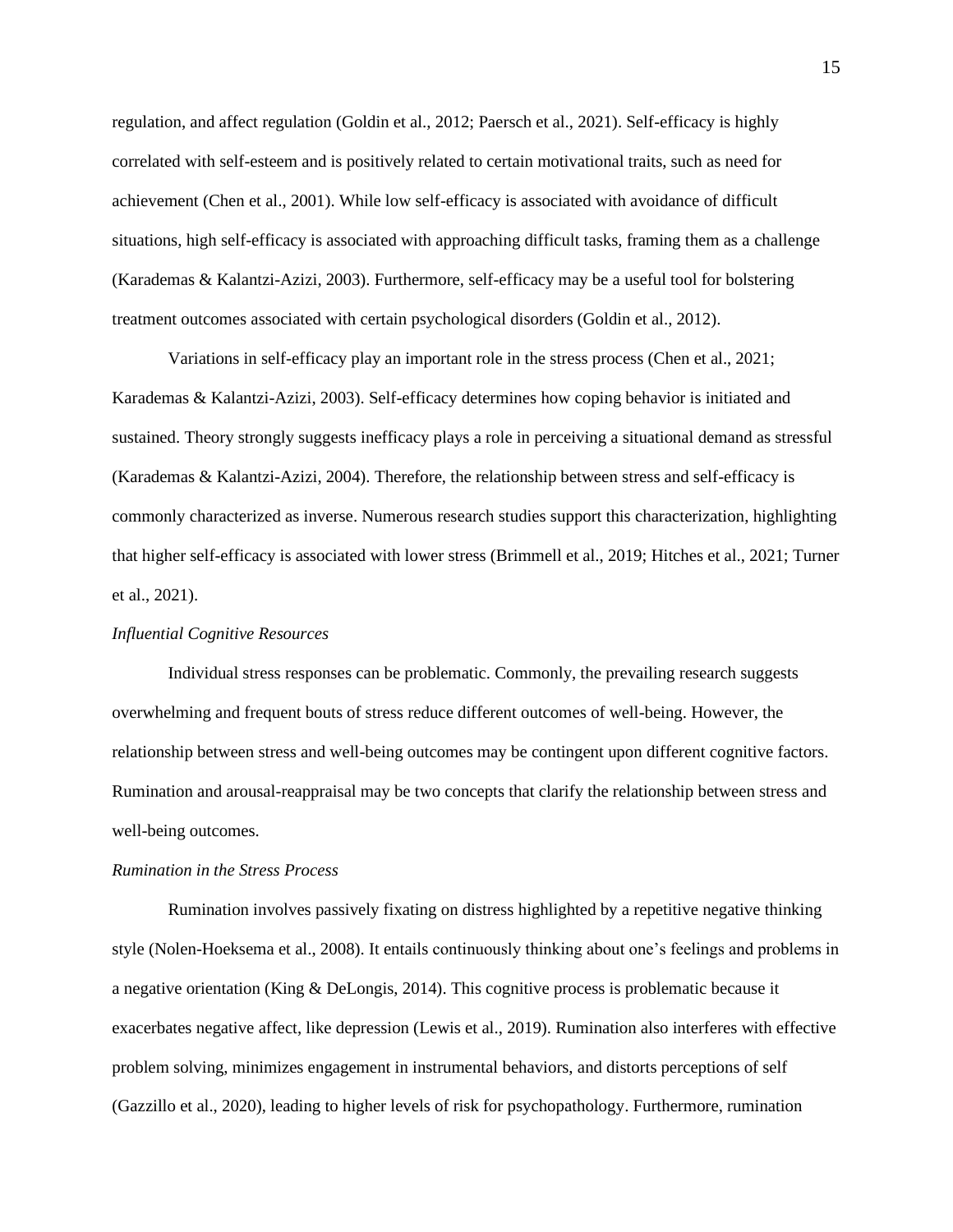increases anger, and in certain situations increases displaced aggression (Bushman et al., 2005; Rusting & Nolen-Hoeksema, 1998). In terms of managing adversity, rumination delays recovery from stress and heightens reactivity to stressful situations (Ruscio et al., 2015).

By and large, rumination is characterized as a ubiquitous and deleterious method of maintaining and exacerbating problematic features of the stress response process. According to the response styles theory (RST; Nolen-Hoeksema et al., 2008), rumination is a way of responding to stress that prolongs and exacerbates different indices of distress through multiple mechanisms. In terms of navigating adverse events, rumination augments overwhelming bouts of stress by interfering with an individual's ability to engage in instrumental behavior (e.g., mood alleviating activities; Nolen-Hoeksema et al., 2008). Rumination decreases motivation and initiative, while also impairing flexible cognitive control, hindering proactive mechanisms needed to effectively combat stress (Capobianco et al., 2018; Nolen-Hoeksema et al., 2008). The intersection of stress and rumination commonly leads to lower well-being outcomes. For example, rumination as a response to stress is linked to higher depressive symptoms in both adolescents and adults (Alloy et al., 2000; Fowler et al., 2017). In workplace settings, rumination exacerbates stress and leads to lower workplace well-being, including increased depression and lower optimism (von Hippel et al., 2019).

Despite a wealth of research characterizing the debilitative interaction between stress and rumination, there are few studies to illustrate how stress intersects with rumination to account for changes in positive affect, negative affect, and self-efficacy. There are a handful of studies which strongly suggest that rumination will exacerbate the negative effects of stress on these well-being outcomes. Evidence suggests that the relationship between stress and rumination hinders emotion regulation, increasing negative emotions and predicting depressive symptoms (Fowler et al., 2017; Robinson & Alloy, 2003). Studies consistently highlight the interaction between stress and rumination as an important mechanism to explain increases in diverse expressions of negative affect (King & DeLongis, 2014), and that rumination post-stress prolongs negative affect generated by the stressful event (Wang et al., 2013). Furthermore, studies demonstrate that stress-related rumination partially mediates the association with positive and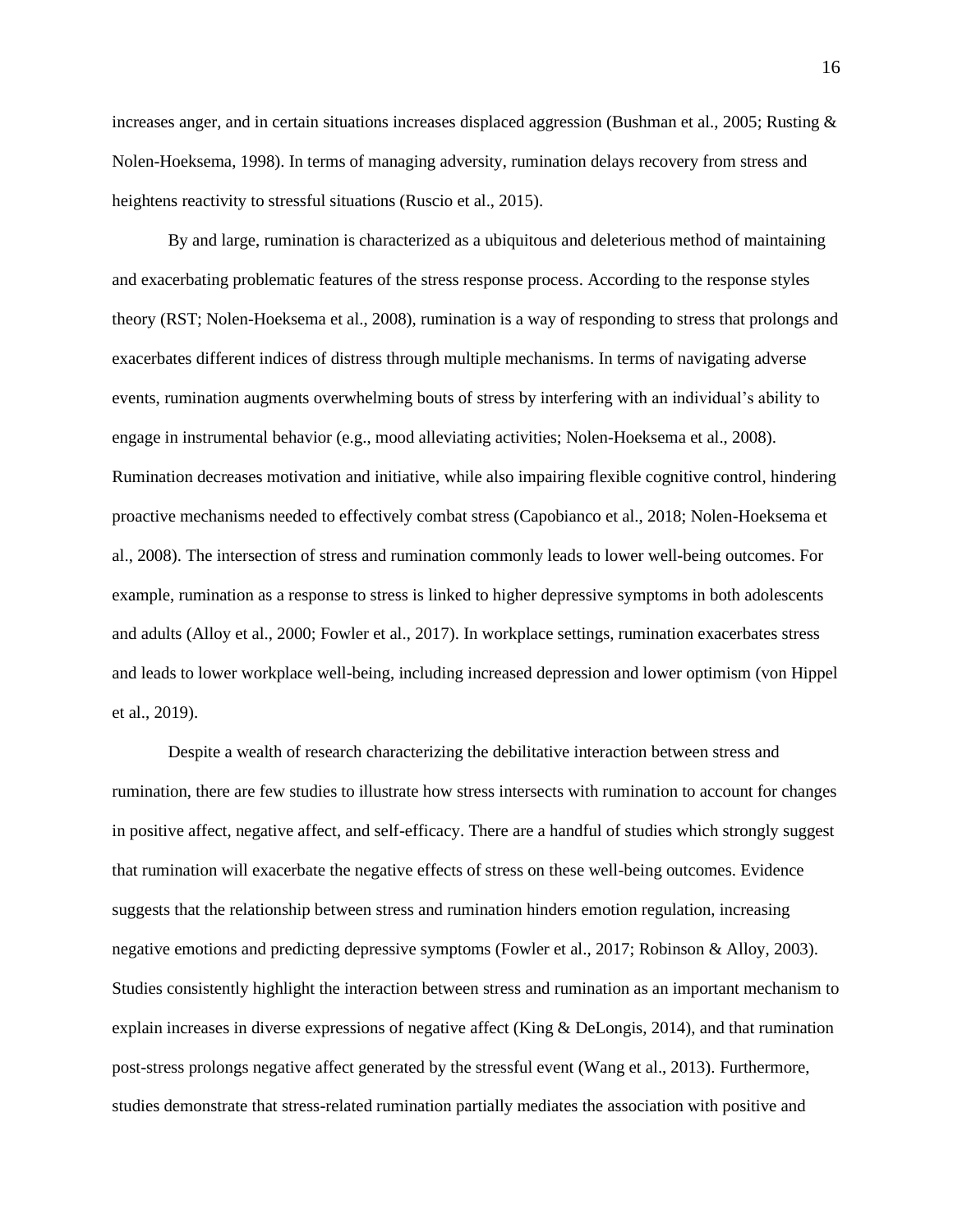negative affect in people with certain mood disorders (Ruscio et al., 2015). Little to no studies have been conducted illustrating the how the intersection between stress and rumination impacts self-efficacy. However, the interaction between stress and rumination does minimize important psychological resources (Rosenbaum et al., 2018). As such, it is expected that self-efficacy may decrease when rumination cooccurs with stressors.

## *Cognitive Reappraisal and the Stress Response*

Reappraisal is a cognitive resource used to reframe the meaning of a specific situation or event to bolster well-being (Troy et al., 2010). It is a regulatory strategy used to change one's emotional response to a situation and is widely accepted as an adaptive coping skill. Essentially, reappraisal alters the way one thinks about a given situation and is often used in everyday life (Mauss et al., 2007). For example, realization of one's shortcomings can be interpreted as an opportunity for growth and improvement rather than indication of failure. When successful, reappraisal leads to better personal and interpersonal successes (Milyavsky et al., 2019).

Overall, cognitive reappraisal is beneficial, with links to lower levels of psychopathology, high positive emotions, and enhanced emotional memory in certain situations (Nook et al., 2020; Yeh et al., 2020). Furthermore, successful reappraisal is associated with better psychological health, reduced interpersonal conflict, and greater well-being (Finkel at al., 2013; Ford et al., 2017; Gross & John, 2003). Overall, reappraisal is advantageous in that it allows for emotional response change without escape or avoidance of the situation (Milyavsky et al., 2019). Thus, it appears to be a central feature of different well-being outcomes, particularly resilience (Ryff, 2014).

Because appraisal plays a key role in emotional health, cognitive reappraisal may generate some advantages in managing the negative effects of stress (Troy et al., 2010). Although negative affect is commonly associated with stress (Mroczek & Almeida, 2004), the inclusion of reappraisal (Ray et al., 2010) often mitigates the debilitative effects of stress, resulting in fewer psychopathological outcomes. Research suggests reappraisal, especially arousal reappraisal, plays a significant role in moderating stress and well-being relationships (Troy et al., 2010). Recent studies indicate that reappraising arousal,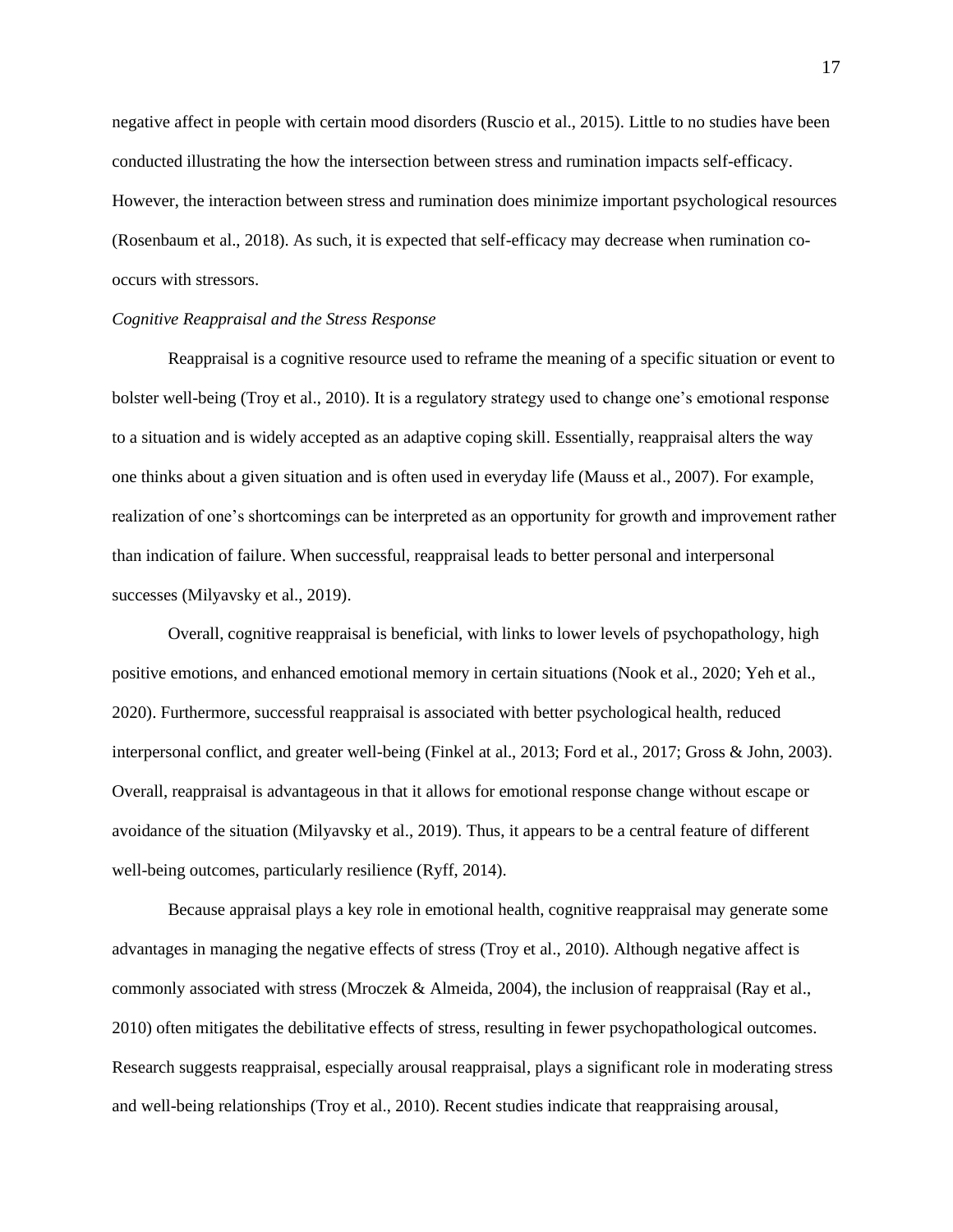reframing the arousal experienced as a coping resource, improves cardiovascular functioning and heightens perceptions of available cognitive resources (e.g., coping resources; Jamieson et al., 2012). Other research indicates that arousal reappraisal contributes to improved academic performance and improved behavioral displays of affect during performance evaluations (Beltzer et al., 2014; Jamieson et al., 2010). Overall, it appears reappraising arousal buffers the effects of stress on debilitative psychological outcomes and promotes the development of important well-being resources (Troy et al., 2010).

Despite a wealth of research highlighting the protective interaction between stress and reappraisal, there are relatively few studies illustrating how stress intersects with reappraisal to account for changes in positive affect, negative affect, and self-efficacy. However, evidence suggests that the relationship between stress and reappraisal is an important mechanism that has many downstream benefits (Jamieson et al., 2013). For instance, some studies strongly suggest that reappraisal offsets the negative effects of stress and bolsters positive affect and self-efficacy, while also reducing negative affect. Regarding negative affective states, studies demonstrate that the ability to utilize cognitive reappraisal after life stressors reduces negative emotions (Troy et al., 2010) and reappraising stress reduces reactionary negative affect (McHugh et al., 2020). Other studies highlight the benefits of integrating cognitive reappraisal into how individuals experience stress. Specifically, research indicates reappraising stressful events increases positive affect (Rood et al., 2012) and cognitive reappraisal is associated with improved positive affect in relation to daily stress in adults (Richardson, 2017). Furthermore, research indicates that when stress is reappraised, self-efficacy and state self-confidence increases (Sammy et al., 2017). In total, these studies outline the beneficial effects of employing cognitive reappraisal techniques during stressful experiences. However, all of these studies outline the benefits of employing generalized reappraisal techniques. Research has yet to evaluate whether these same benefits are evidenced for arousal reappraisal.

Arousal reappraisal reinterprets arousal as functional, aiding performance in an adaptive manner (Jamieson et al., 2012). While stress arousal is often experienced as aversive (Arble et al., 2019), arousal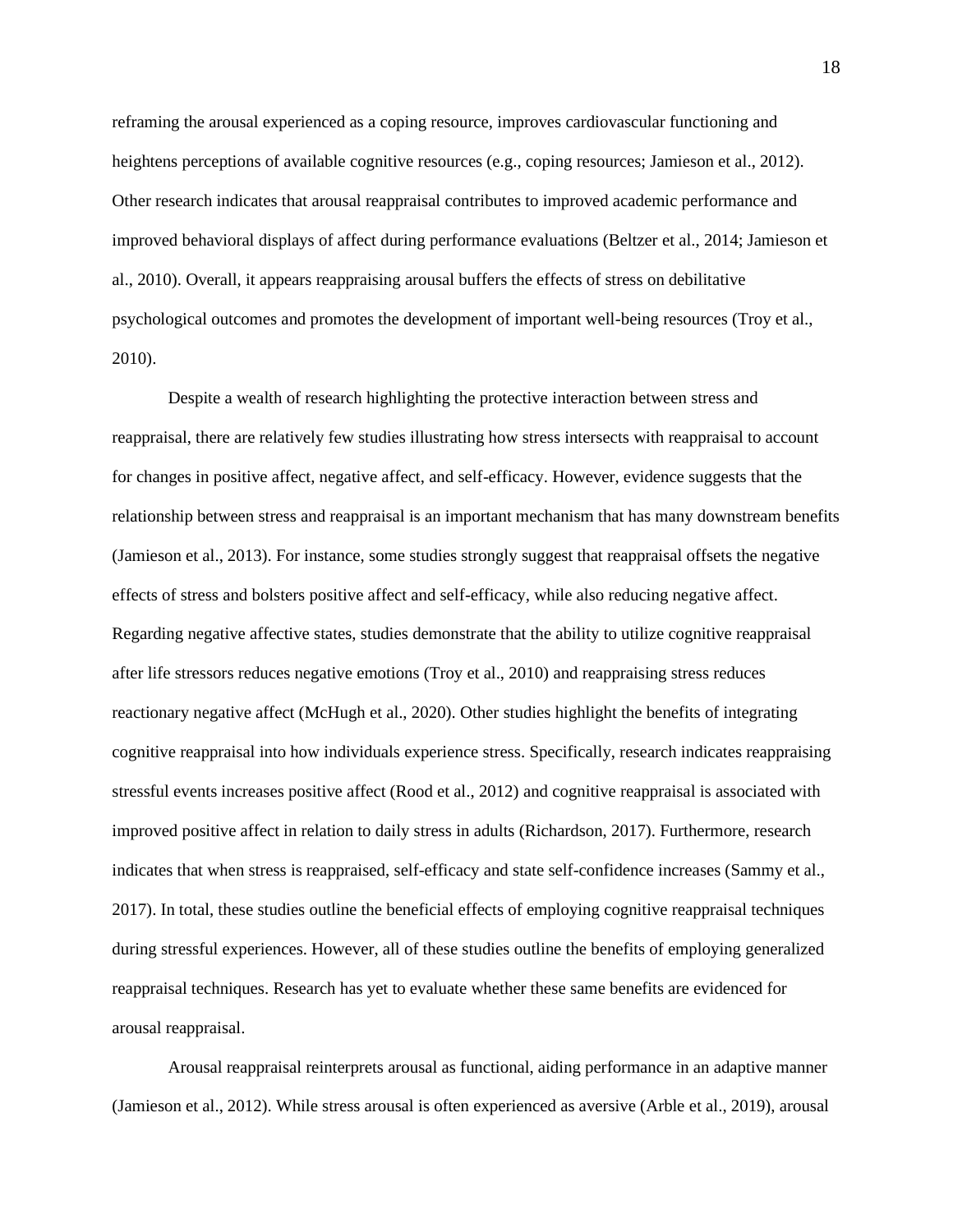reappraisal interprets this state as beneficial, enhancing goal-oriented tasks (Jamieson et al., 2013). Like general reappraisal, both mechanisms reinterpret meaning for an adaptive purpose. However, generally reappraisal is conceptualized as reinterpreting a situation rather than one's internal bodily state, often decreasing SNS arousal (Beltzer et al., 2014). In fact, clinical literature often utilizes this to downregulate arousal (Jamieson et al., 2013). While this type of reappraisal is beneficial (Mauss et al., 2007), arousal reappraisal seeks to capitalize on elevated physiological states rather than downregulate or reduce them. Therefore, there is some evidence to suggest that arousal reappraisal may offer some additive advantages in helping individuals cope with stress.

#### *Current Study*

Overall, examining the effects of arousal reappraisal on different well-being outcomes is becoming more prominent. However, there are still several gaps within the literature that need to be addressed. Specifically, research needs to confirm whether arousal reappraisal can capitalize on the effects of stress and enhance well-being. Importantly, few studies, to date, have concluded that arousal reappraisal can increase emotional resources and self-efficacy. There is a need for models that determine whether arousal reappraisal interventions directly reduce the effects of negative psychological outcomes using experimental designs. Results stemming from experimental designs may provide more clinical utility for the use of arousal reappraisal in psychological service and a framework for new models to use arousal reappraisal as a means of promotion, prevention, and intervention for various outcomes. Specifically, by manipulating arousal reappraisal interventions following induced stress and examining changes in affect and efficacy, the study hopes to add experimental evidence for the promotive role of arousal reappraisal on increasing positive well-being outcomes.

In line with the directions of the field, the current study aimed to address gaps within the stress and well-being literature. Guided by the framework of the Challenge and Threat model and reappraisal process (Gross & John, 2003; Jamieson et al., 2010), I expected that (a) stress would negatively impact reports of positive affect, negative affect, and self-efficacy, and (b) implementation of an arousal reappraisal intervention would help individuals recover losses in positive affect and self-efficacy and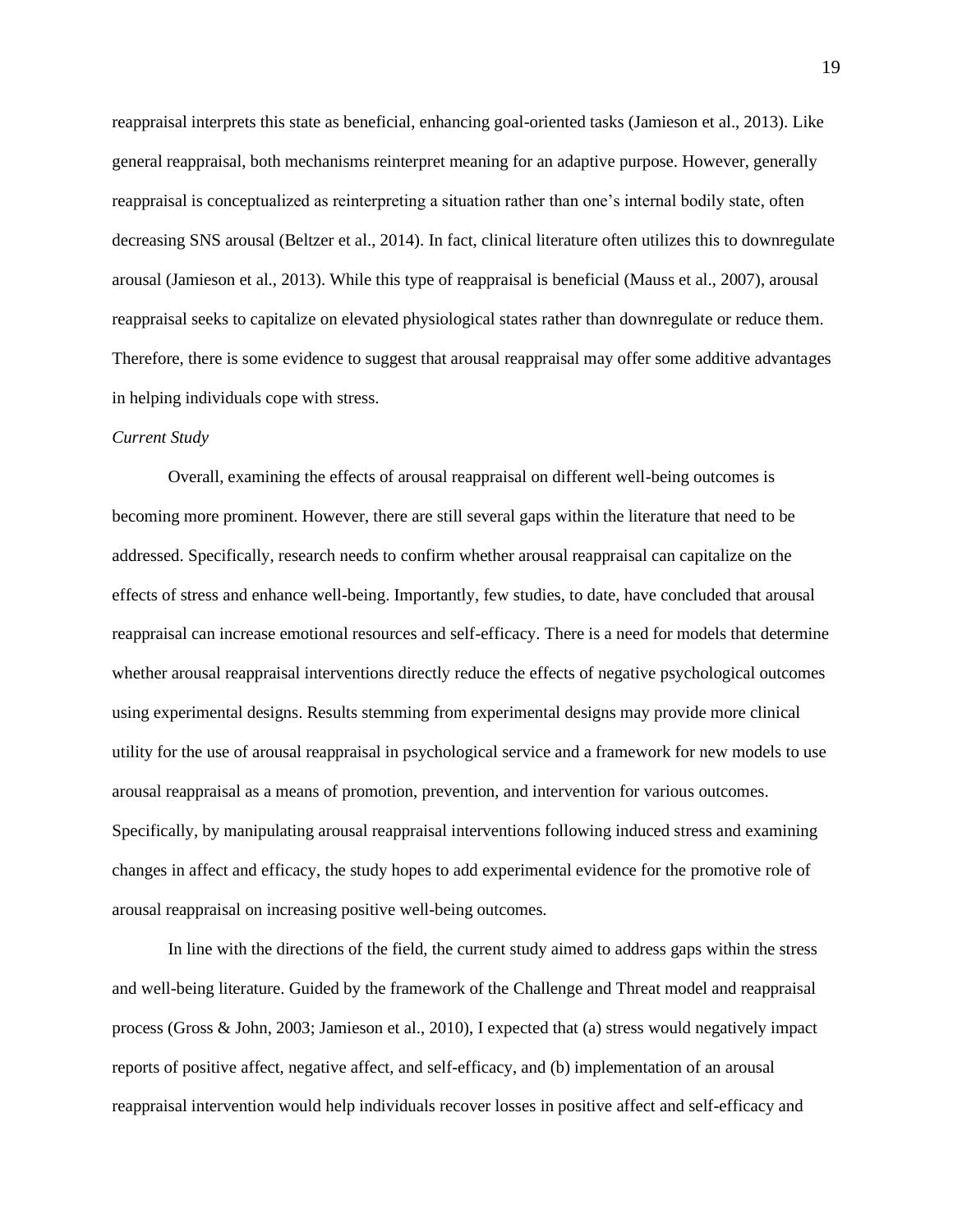minimize negative affect scores compared to the control condition. Therefore, it is expected that there will be an increase in negative affect scores and a decrease in positive affect scores and self-efficacy for all participants from Time 1 (Baseline) to Time 2 (Post Induction). Furthermore, it is expected that arousal reappraisal participants will report higher positive affect and self-efficacy scores but lower negative affect scores at Time 3 (Post Intervention) compared to control participants (See Figures 2, 3). Overall, I expected that individuals in the arousal reappraisal group to report more well-being during the stress recovery process.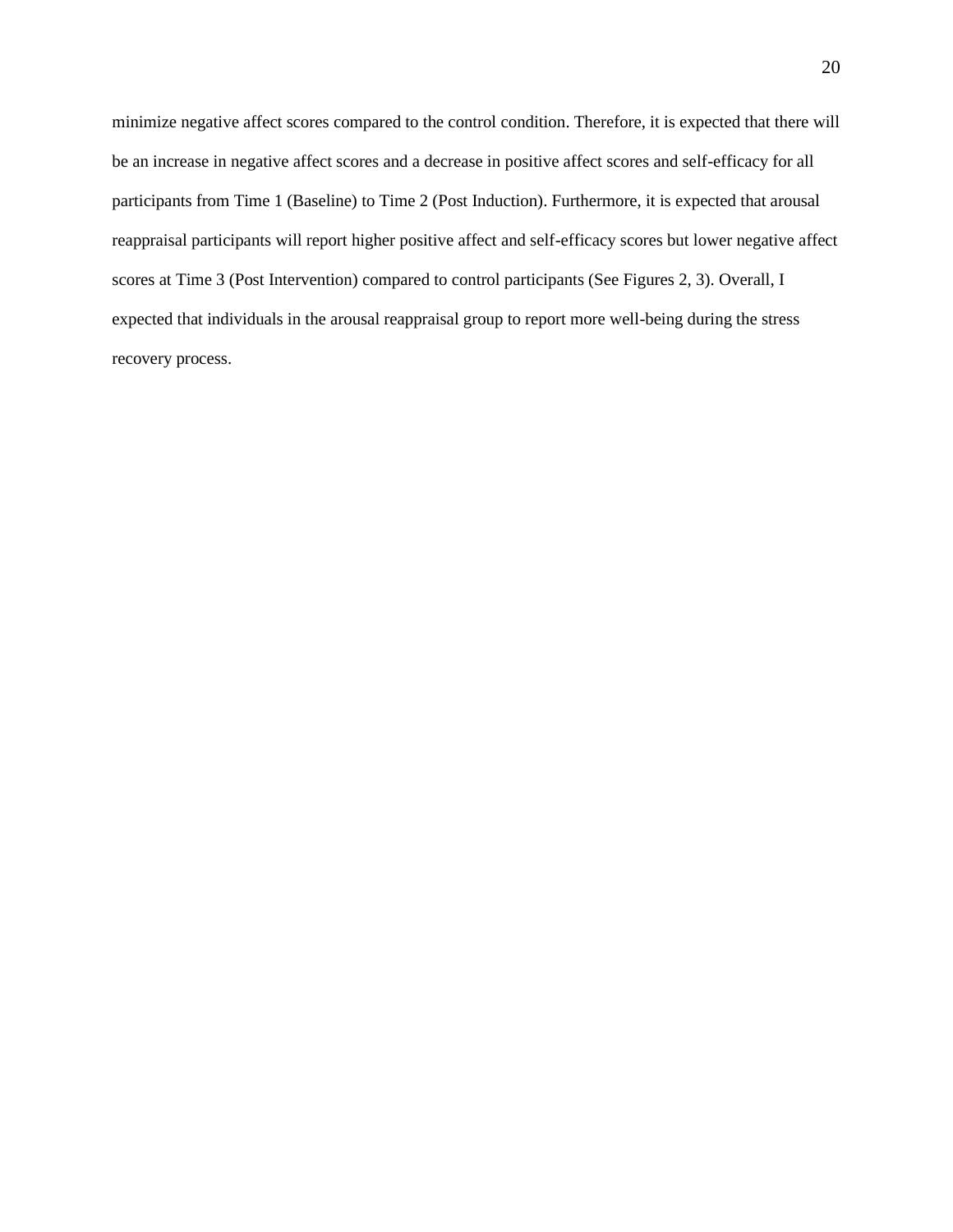#### CHAPTER 2:

# **METHODOLOGY**

#### *Participants*

The sample included undergraduate students from a large southeastern university. Participants were recruited through the SONA system and classrooms. Fifteen time slots were posted each week through the SONA system. Classroom recruitment participants scheduled a time slot with the researcher via email. Time slots were updated every Friday of the week and data collection was held on Mondays, Tuesdays, and Thursdays with five slots per day beginning at 1:00 p.m. Participants received 2 SONA credits for participating in this study and classroom recruitment participants received \$20 Amazon gift cards. In order to participate, individuals must have been at least 18 years of age and provided their consent.

To determine adequate power, I ran sample size calculation provided by G\*Power (Faul et al., 2009). In running the power analysis, I selected to evaluate sample size for an ANOVA repeated measures within-between interaction model. Within the model, I examined two main effects and a potential interaction. I anticipated a small effect size of 0.23, an alpha level of .05, and a power level of .8 for two groups with responses across 4 time periods. Results for the G\*Power analysis indicated a total sample size of 28 with 14 participants equally randomized into the two between subject groups. However, at a conservative level, other methodologists recommend having at least 50 units per condition (Simmons, Nelson, & Simonsohn, 2018). Taking these recommendations into consideration, I moved forward with the study by recruiting a minimum of 28 participants. However, to ensure I could detect small effects I strove to recruit at a maximum of 100 participants. The study took approximately 1 hour to complete. The study ran until December 6<sup>th</sup>, 2021.

A total of 49 students participated in the study. Nine individuals' responses were excluded due to concerns over observed motivation or attention difficulties (i.e., sleeping, passive participation) noted by the researcher. The final sample included 40 individuals. The average age of participants was 19.53 years. Thirty-two participants identified as a cisgender woman (80%) and 6 as a cisgender man (15%). One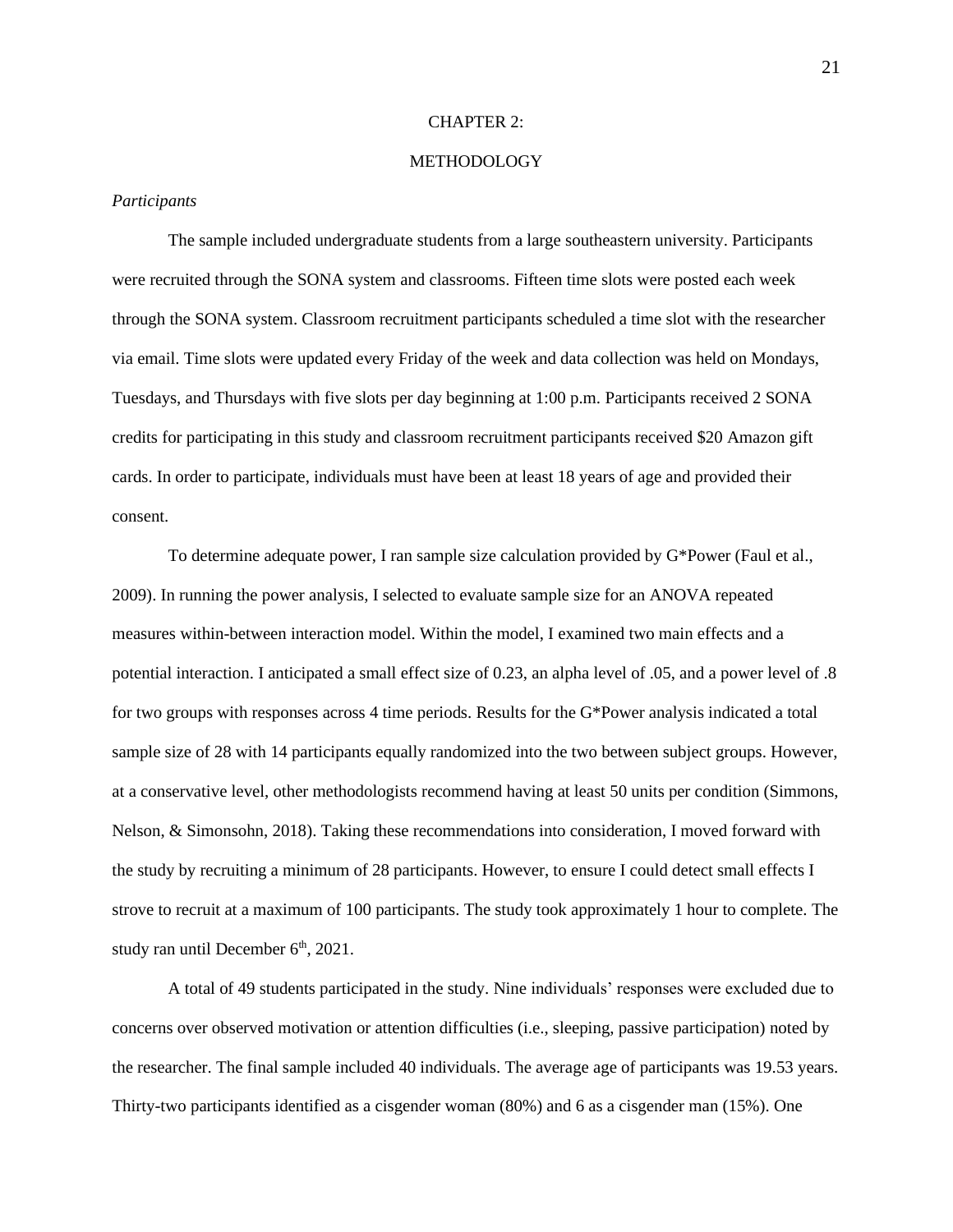participant identified as Genderqueer/Gender nonconforming (2.5%) and another participant identified as Other (2.5%). Eighteen participants identified as African American/Black (45%), 16 as White/Caucasian (40%), 3 as Multiracial (7.5%), 2 as Asian/Asian American (5%), and 1 as Mexican American/Latina/o (2.5%). Regarding socioeconomic status (SES), 25 participants described themselves as having "some financial resources" (62.5%) and 15 as having "substantial financial resources" (37.5%). Regarding geographic location of reported hometown, 27 participants described their hometown as "urban" (67.5%) and 13 described their hometown as "rural" (32.5%).

#### *Research Design*

The current study employed a 2 Intervention (Arousal Reappraisal, Control) x 4 Time (Time 1, time 2, time 3, time 4) experimental mixed-subjects design. All participants were assigned to a stress induction task. Participants were then randomly assigned to an intervention task. Between and within groups comparisons across conditions were analyzed. Participants were measured for state-based assessments of affect and self-efficacy multiple times across the implementation of the study.

I was active in the construction of the process. However, experimenter bias was somewhat controlled for through the use of Qualtrics. Specifically, the Qualtrics survey randomized participants to different groups outside of my purview for the first half of the procedures. I did not find out know who received the intervention until the participants began engaging with the study procedures after the second set of measurements (Time 2). Furthermore, I used a script to minimize experimenter-participant interaction. In addition,

*Induction Task.* In the current study, the induction task was an adapted version of the Trier Social Stress Test. This test is a validated method to induce mild stress on par with the experience of a socialcognitive hassle (Kudielka et. al, 2007). Once arriving at the laboratory, participants were asked to sit on a couch in a relaxed, comfortable position. Once relaxed, the researcher asked participants to prepare to give a brief speech. The researcher informed participants that their speech *may* be recorded for further study by their peers at the school. The researcher then left the room and allowed participants to prepare their speech for two minutes. Upon return, the researcher provided the participant with the topic of the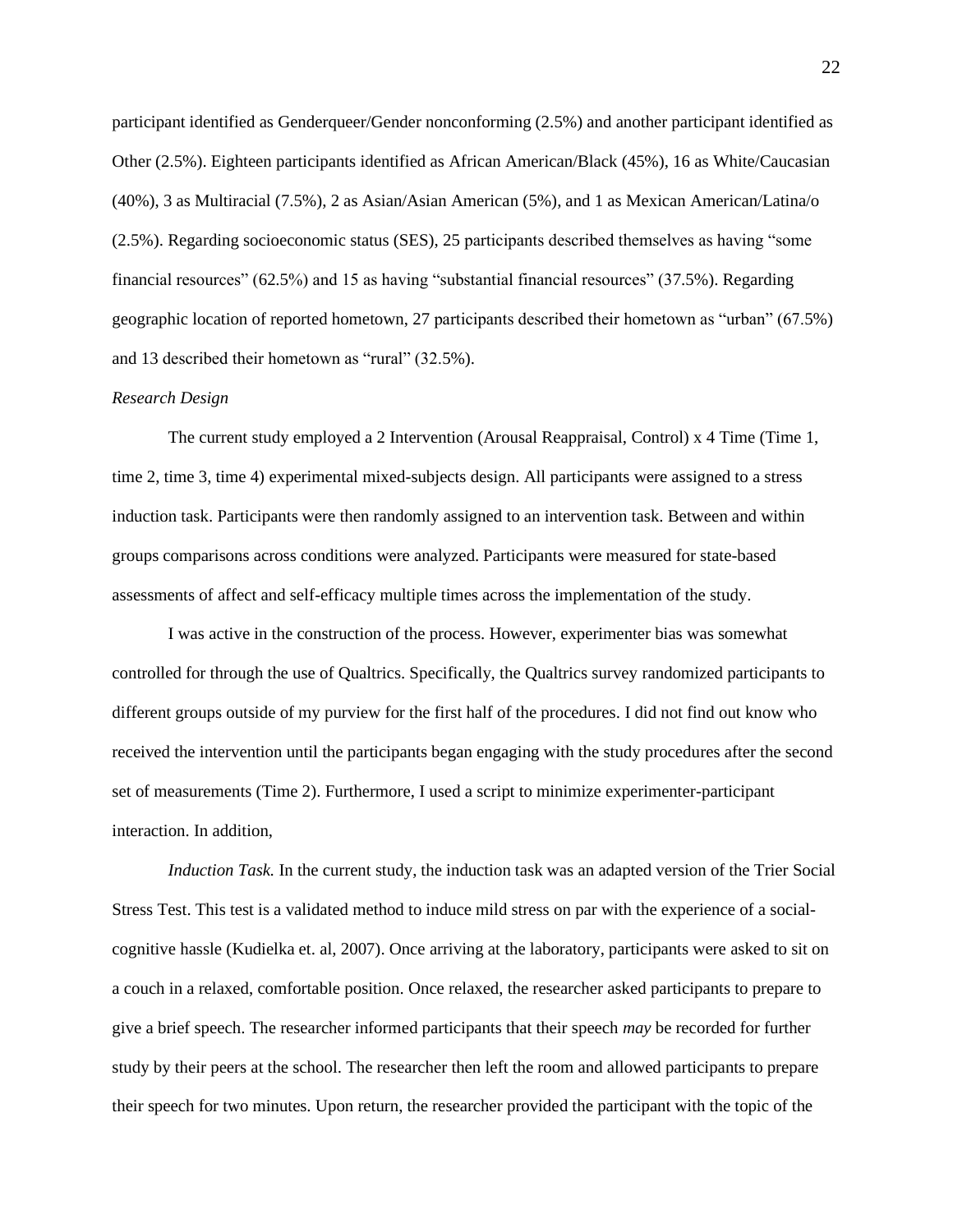speech, "Discuss why you are an attractive person." The researcher informed participants that they would need to speak on this topic for 3 minutes, and the researcher again left the room and allowed participants to prepare. This induction passage can be found in Appendix 1.

*Interventions Control Intervention.* In the current study, participants were not given a text to read. They were prompted to continue to prepare to give their speech. Participants were left alone for 2 minutes to mimic the time of the reappraisal condition.

*Stress Reappraisal Intervention.* In the current study, I used a small educational vignette as an intervention to help participants focus on reappraisal efforts. This intervention was adapted from previous research (Moore et al., 2015). The purpose of the intervention was to encourage participants to view elevations in arousal as adaptive and beneficial in completing a task. This type of intervention is advantageous because it is short in duration. The specific educational passage used in this study is offered below:

*"In stressful situations, like public speaking, our bodies react in very specific ways. The increase in arousal you may feel during stressful situations is not harmful. In fact, recent research has shown that this response to stress can be beneficial and aid performance in stressful situations. Indeed, this response evolved because it helped our ancestors survive by delivering oxygen to where it was needed in the body to help address stressors. Therefore, before and during the upcoming public speaking task, we encourage you to reinterpret your bodily signals and any increases in arousal as beneficial and remind yourself that it could be helping you perform well."*

There are 106 words in the passage. Participants were given two minutes to listen and process this prompt via Qualtrics.

# *Procedures*

The study's procedures are illustrated in Figure 1.0. Students who were registered in SONA had an opportunity to participate in the current study. SONA is an electronic system whereby students can identify and sign up for projects interesting to them. Those interested in my study signed up for an open time slot and were provided with the location of the study. Participants were asked to complete this study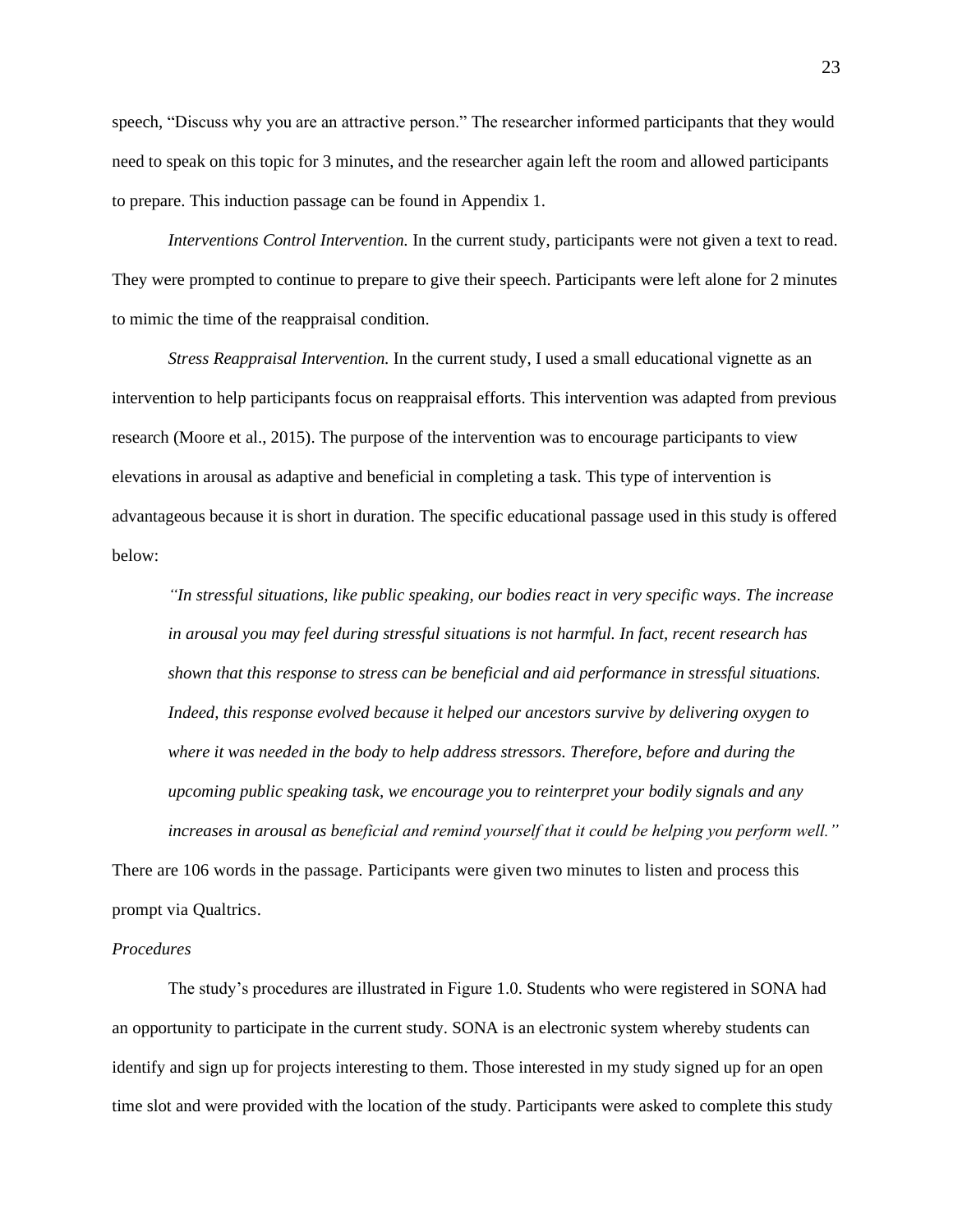face-to-face. The study was completed in a lab space designed to mirror a psychotherapeutic room. Upon arrival, participants were given an informed consent sheet that explained possible risks and benefits associated with the study. The informed consent sheet also explained confidentiality, compensation, and participation withdrawal guidelines. Participants read over the informed consent document and indicated their consent to participate by providing their signature. After completing the informed consent form, participants were asked to keep any personal belongings in a secure location for the remainder of the study and prompted to use the restroom, if needed.

Once participants settled into the designated area, participants completed a baseline measure (Time 1) of stress, affect, and self-efficacy via a computer. All study data was collected via a Qualtrics survey. Next, participants were administered a stress induction task. The task was an adapted version of the TSST (Kudielka et al, 2007, see above). After completing the induction tasks, participants were asked to complete a post induction measure of stress, affect, and self-efficacy (Time 2). Once the data was entered, participants were randomly assigned to 1 of 2 interventions: control and arousal reappraisal interventions. Post intervention measures on stress, affect, and self-efficacy were administered after participants completed their assigned intervention (Time 3). Next, participants gave a 3-minute speech. Speeches were not recorded, nor were they given to anyone to evaluate. Final measures of stress, affect, and self-efficacy were given (Time 4). Once the data was secured, participants engaged in an active debriefing exercise. The exercise was a 5-minute mindfulness-based task proven to minimize stress (Wilson & DuFrene, 2009; see Appendix 2). The purpose behind this task was to reduce any lingering feelings of distress. Participants were then given a copy of the informed consent to keep for their own records, as well as a debriefing form with free to low-cost mental health resources they could access, if distressed. Participants engaged in a series of short, qualitative manipulation checks at the end of the study.

24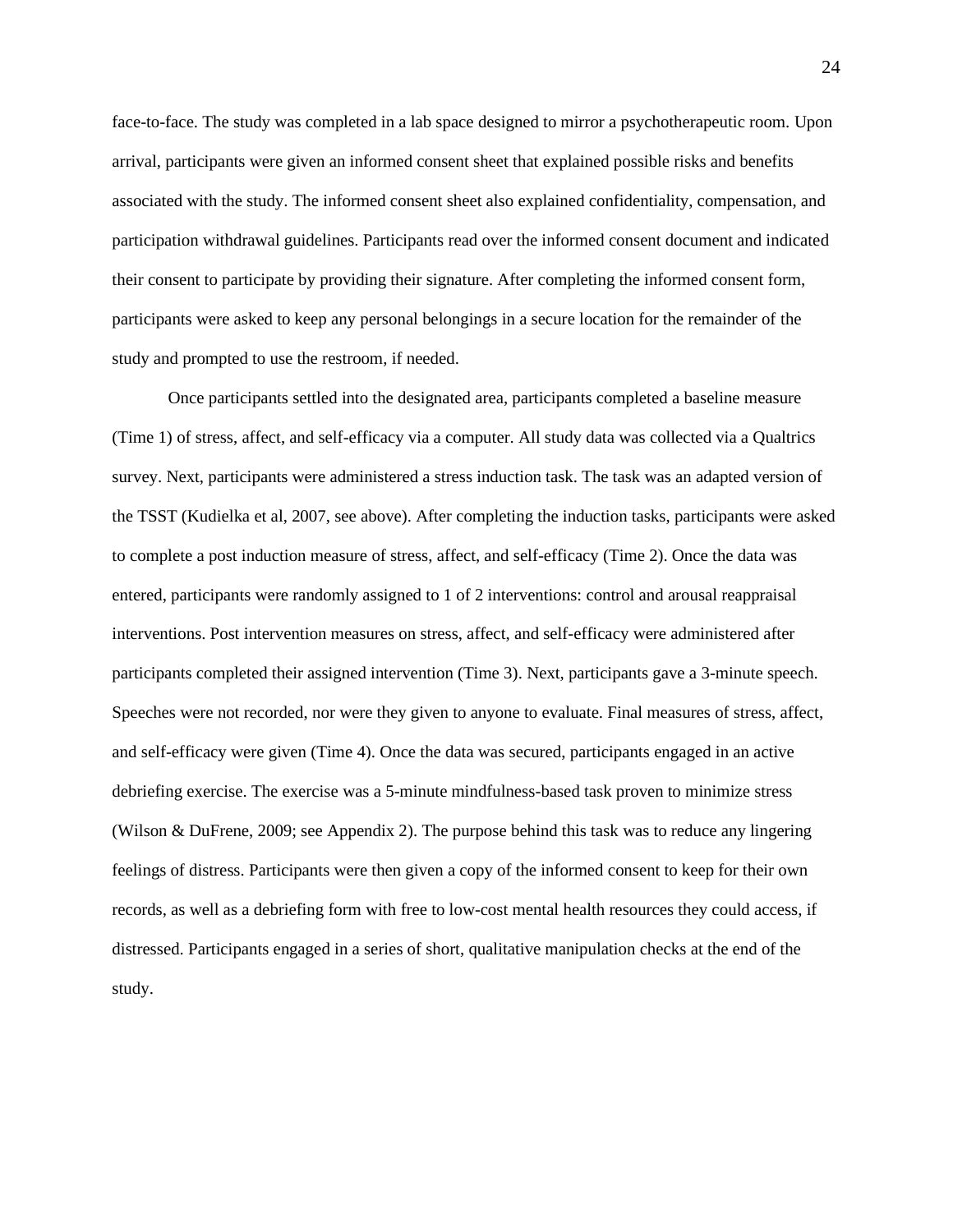

Figure 1. Map of Methodological Procedures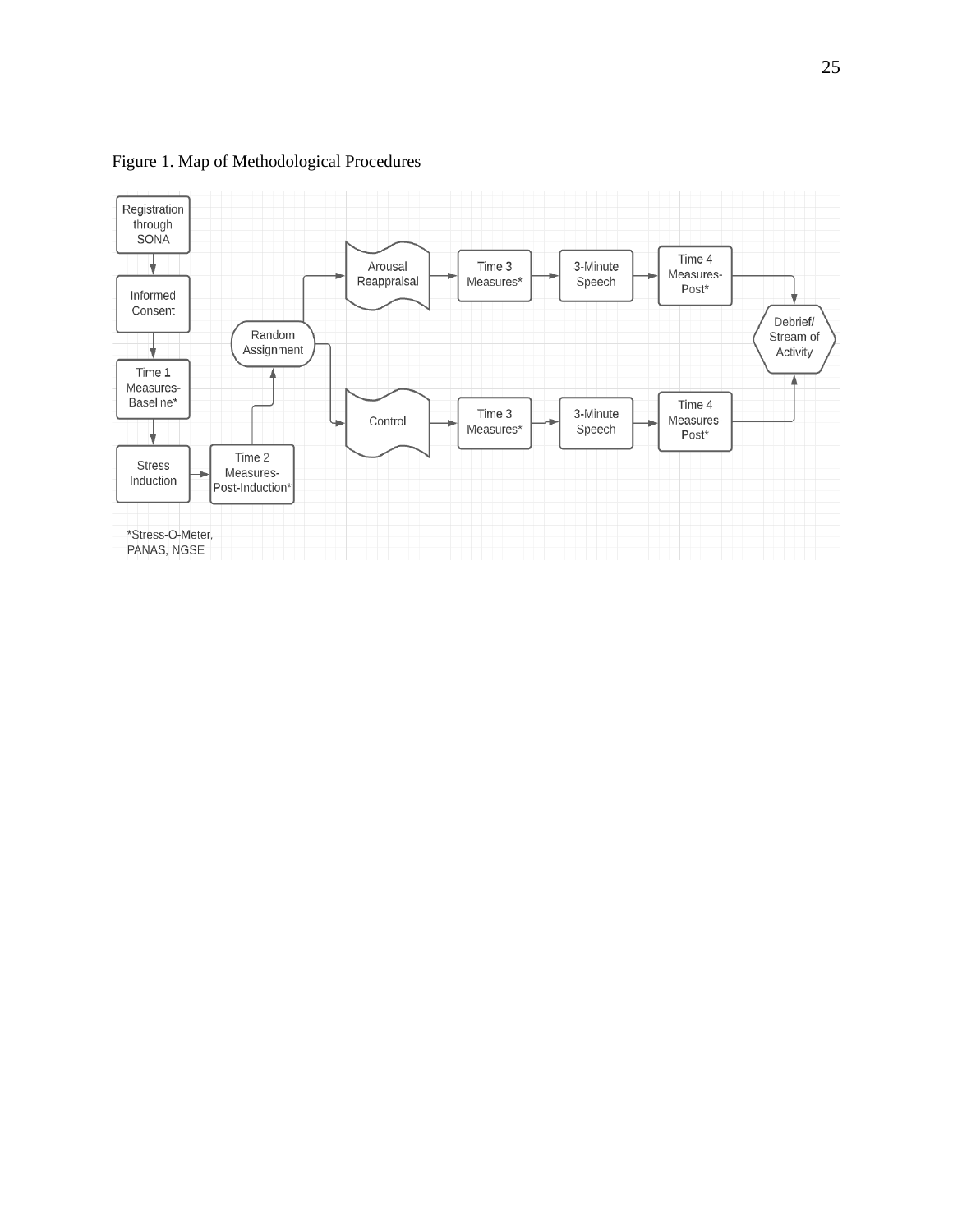#### *Measures*

*Stress-O-Meter.* Stress was measured with a single item rating scale (Keegan et al., 2015). This was rated on a scale from 0 (No stress) to 100 (Most Stress) via a slider scale. Individuals slid the bar to the point on the continuum that best reflected their stress level. This is a validated measure of state-based stress commonly used in previous research (Keegan et al., 2015).

*Positive Affect Negative Affect Scales.* The PANAS is a 20-item measure of positive and negative emotions resulting from experiences in one's environment (Watson et al., 1988). The PANAS assessed for state indices of positive and negative emotions. In the current study, participants rated the extent they felt interested, distressed, excited, upset, strong, guilty, scared, hostile, enthusiastic, proud, irritable, alert, ashamed, inspired, nervous, determined, attentive, jittery, active, and afraid in the current moment. The scale is comprised of two subscales (Positive Affect [PANAS-PA] and Negative Affect [PANAS-NA]). Each subscale contains 10-items. Participants rate their agreement on each item according to a 5-point Likert scale, with responses ranging from 1 (Very slightly or not at all) to 5 (Extremely). Possible scores for each dimensional scale range from 10 to 50, with higher scores indicating higher positive emotions or negative emotions. These scales are validated measures of current positive and negative emotional states (Rogatko, 2009). These subscales possess good internal consistency ( $\alpha$  > .85; Crawford & Henry, 2004) and the scales brevity helps mitigate unintentional diluting of intervention/manipulation effects. Furthermore, these scales demonstrate excellent convergent validity with different well-being outcomes (Feldman et al., 2010; Norlander et al., 2005). In the current study, the PANAS-PA score was internally consistent across different time points ( $\alpha$  = .74-.91). Similarly, the PANAS-NA score was internally consistent across different time points ( $\alpha$  = .81-.90).

*New General Self-Efficacy Scale (Adapted).* The NGSE scale is an 8-item instrument designed to measure general self-efficacy, how well one believes she/he performs in general situational demands (Chen et al., 2001). However, self-efficacy is better assessed through different contexts rather than a general index score (Bandura, 1977). Thus, I adapted the self-efficacy items to better evaluate participants' perceptions of confidence and capabilities in performing speech-related tasks. In total, the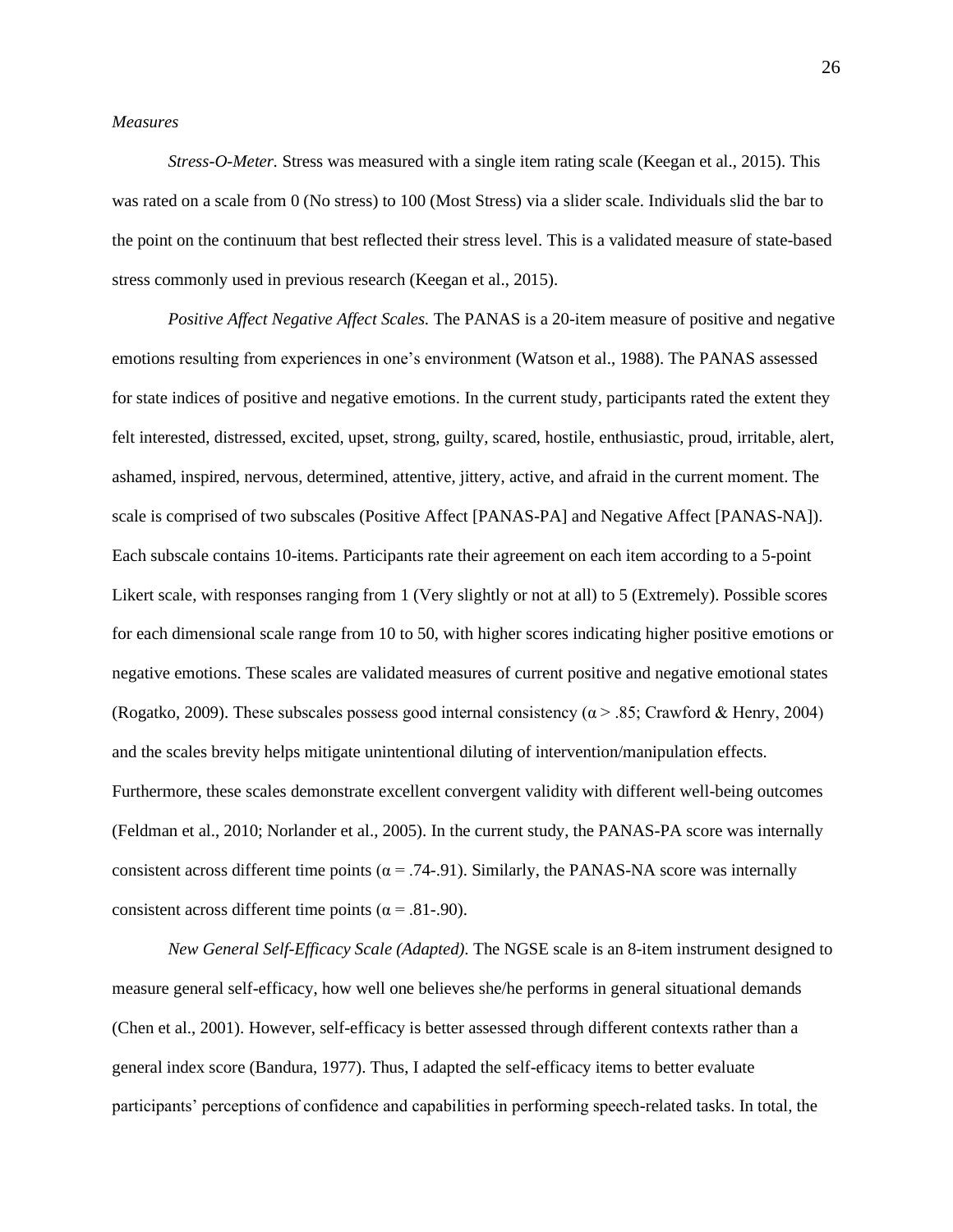adapted measure contains 8-items. Items are measured on a 5-point rating scale from 1 (Strongly disagree) to 5 (Strongly agree). For the purposes of this study, participants responded about how they perceived their level of self-efficacy in giving speeches in the current moment. Total scores range from 8 to 40 with higher scores reflecting higher levels of self-efficacy in speech giving. Total scores are summative. The NGSE scale demonstrates good internal consistency ( $\alpha$  = .86-.90; Chen et al., 2001) and excellent convergent validity with other measures of self-efficacy (Chen et al., 2001). In the current study, the NGSE-A score was internally consistent across different time points ( $\alpha$  = .90-.96).

#### *Analytic Plan*

*Preliminary Analysis.* I ran a manipulation check in order to determine if the stress task was effective in eliciting higher reports of stress. A paired-samples t-test was analyzed with Time as the IV (Time 1, Time 2) and Stress as the DV. The DV was the one response on the Stress-O-Meter score. The stress scores were what participants self-reported on the Stress-O-Meter. It was expected that stress should be elevated across time points 1 and 2.

*Missing Data*. If less than 10% of the data are missing across item responses for the self-report dependent variables, then the data set is said to have low levels of missingness. Considering there were low levels of data missingness (less than 10%), I implemented a participant mean substitution procedure at the item level. Specifically, .02% of data were missing. Of those missing data, there were no clearly identified response patterns, meaning the missing data appeared to be random across items. Four participants reported some level of missingness in their responses. Specifically, I calculated a mean score based on the answered items associated with a single participant's responses on the scale in which the missing data occurred. Then, I substituted the mean score for the missing item value. The use of mean substitution procedures is comparably effective in addressing item-level missingness with other techniques (e.g., case analysis, multiple imputation; Parent, 2013), when the overall levels of missingness is low.

*Careless Responding and Screening the Data.* I attempted to minimize careless responding by using measures that were 20 items or less. In addition, I also evaluated other metrics to determine for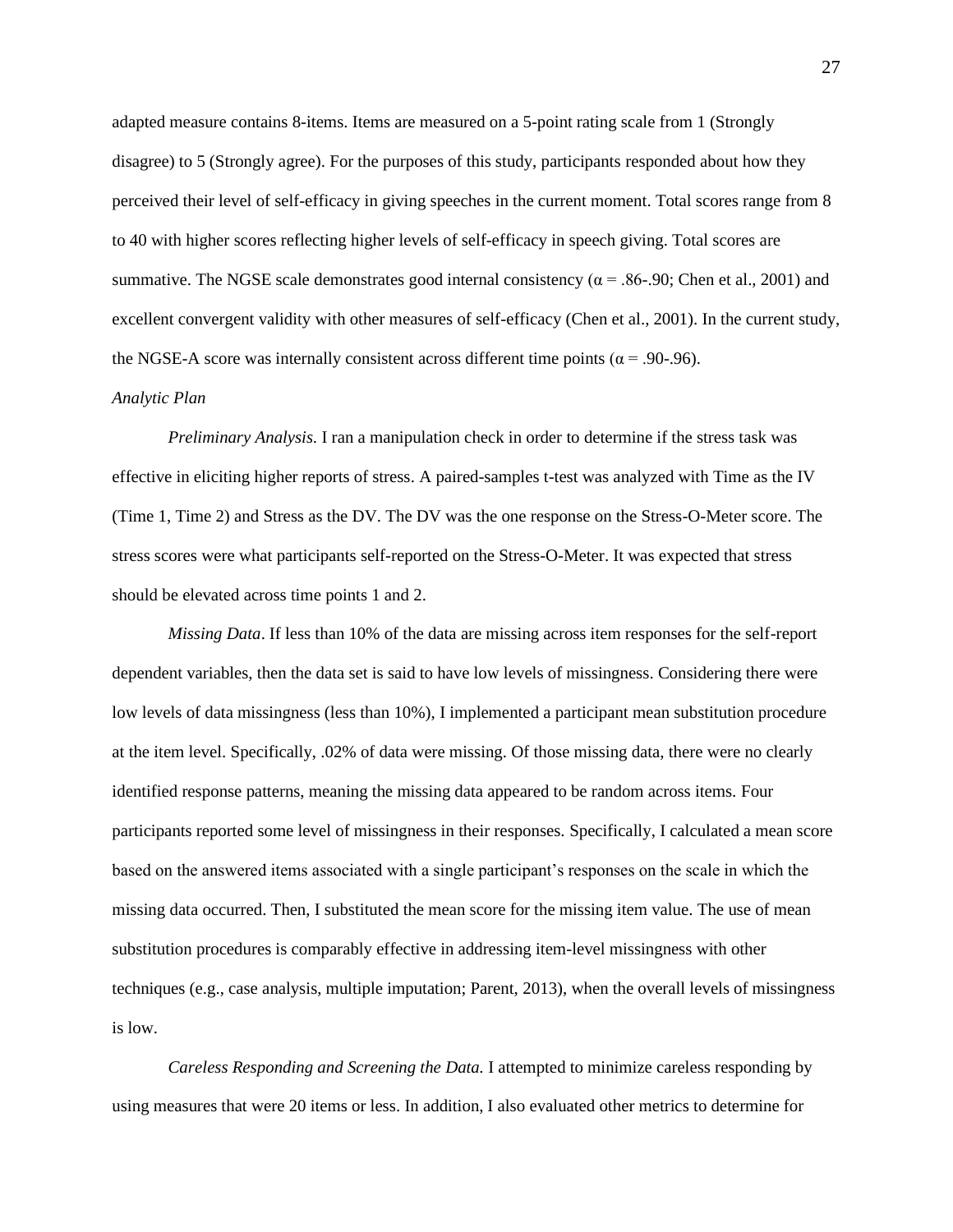careless responding. For instance, I evaluated the time it took participants to complete each self-report measure. If participants completed measures in a quick and rushed manner, as indicated by a score lower than 2 standard deviations below the mean, then I evaluated the data looking for concerning patterns (skipping numerous items, responding in the same manner for each item, evaluating the correlations among the items in a survey). In addition, if participants skipped over 30% of the survey items, I removed them from the final sample. Careless responding was also be assessed by an evaluation for outliers. I ran histograms and scatterplots in order to account for outliers. One person was excluded from the final sample because their data was clearly identified as an outlier.

In addition, I added three qualitative questions at the end of the procedure to serve as manipulation checks. These questions were: a) *What do you think the purpose of this study is?* b) *In terms of topics, what do you think the main focus of the study was about?* and c) *Overall, how did the study make you feel?* I asked the first questions in order to gauge participant perceptions of the study's purpose (e.g., did participants understand the purpose was to evaluate cognitive interventions on post-stress wellbeing outcomes?). I asked the second question in order to gauge participants' perception of the main focus (e.g., did participants believe the focus was the speech task? Did participants believe the focus was the arousal reappraisal intervention or stress perceptions?). I asked the third question in order to gauge participants overall perceptions after the manipulation. For example, surveys measured affect, selfefficacy, and stress, but this qualitative question allowed participants to express their overall feelings toward the study and provided an assessment of whether participants gave genuine responses on dependent variables.

*Primary Analysis.* I ran a series of Mixed Factorial ANOVAs in order to analyze intervention differences on self-efficacy, positive affect, and negative affect across time. Specifically, I ran 2 Intervention (Control, Reappraisal) X 4 Time (Time 1, Time 2, Time 3, Time 4) ANOVAs. I expected to find differences in DVs (self-efficacy, positive emotions, and negative emotions) at Time 3 (Post Intervention) and Time 4 (Post Task Performance). Because there was more than one level of IV (Intervention), I ran post-hoc comparisons. I expected to find a significant 2-way interaction effect.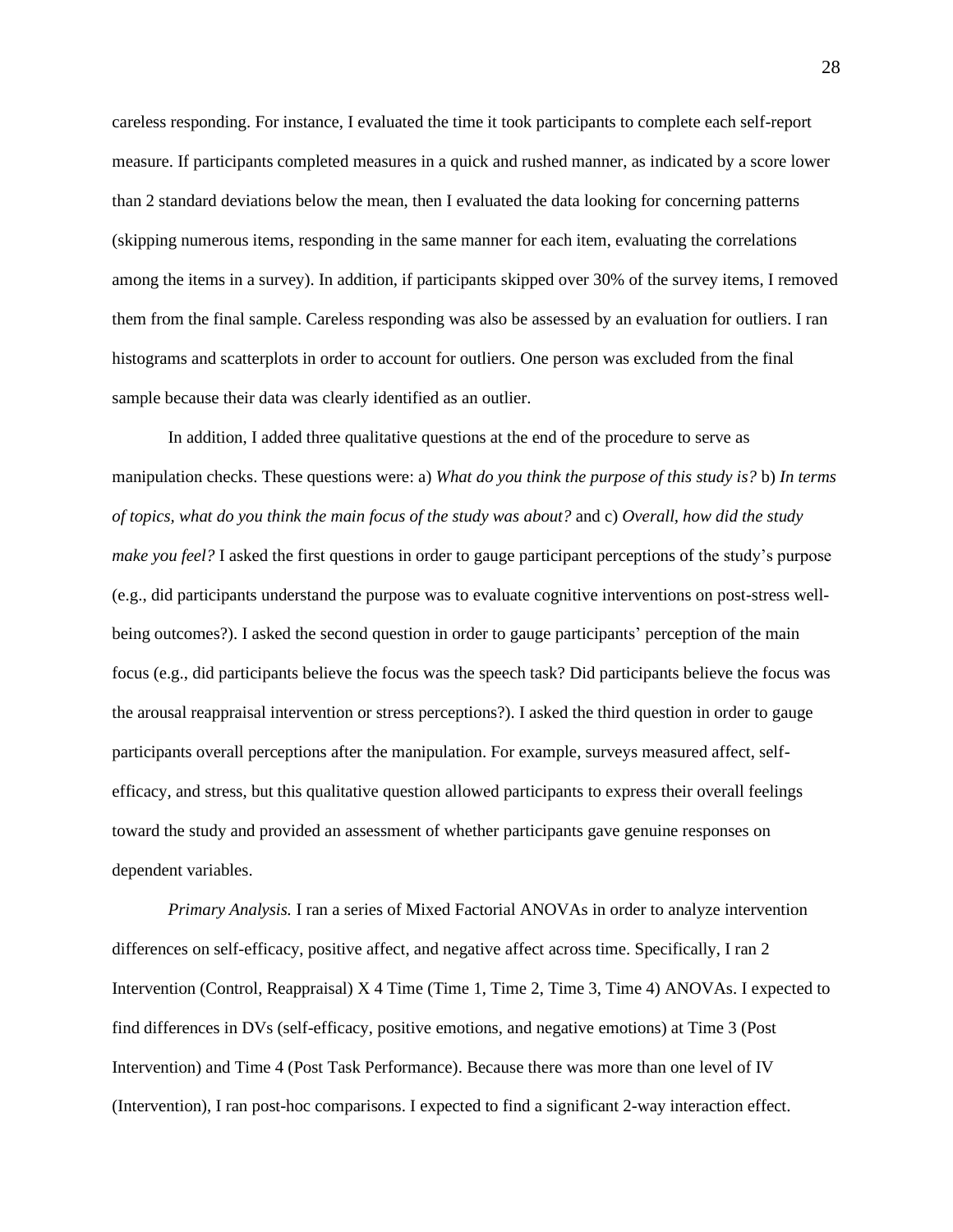Because analysis revealed a significant interaction, I used follow-up ANOVAs to assess if differences in reported DVs occur at Time 1 (Baseline), Time 2 (Post Induction), Time 3 (Post Intervention), and Time 4 (Post Task Performance). A p-value of .05 was considered a statistically significant effect.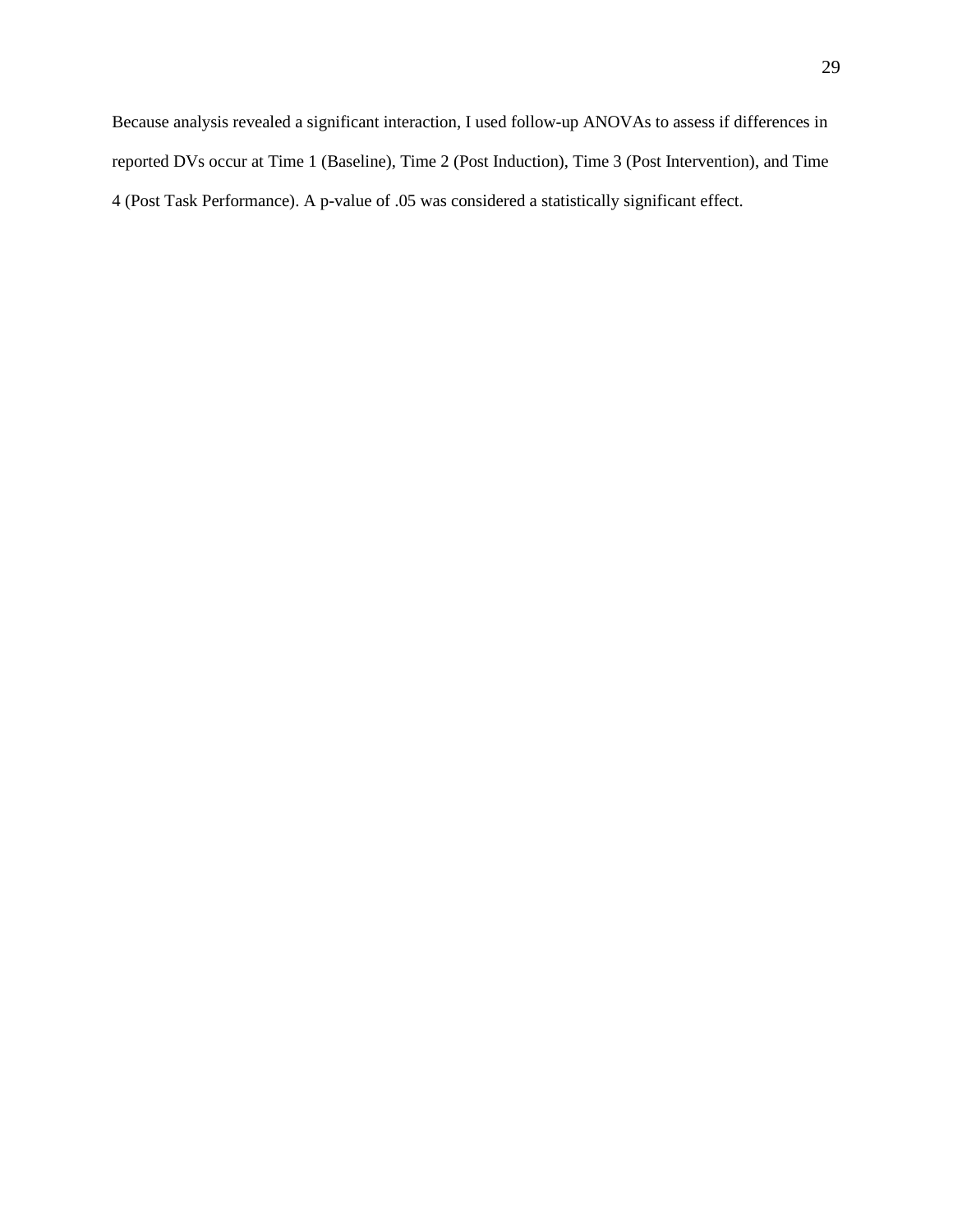

Figure 2. Hypothesized Findings for Positive Affect and Self-Efficacy

Figure 3. Hypothesized Findings for Negative Affect

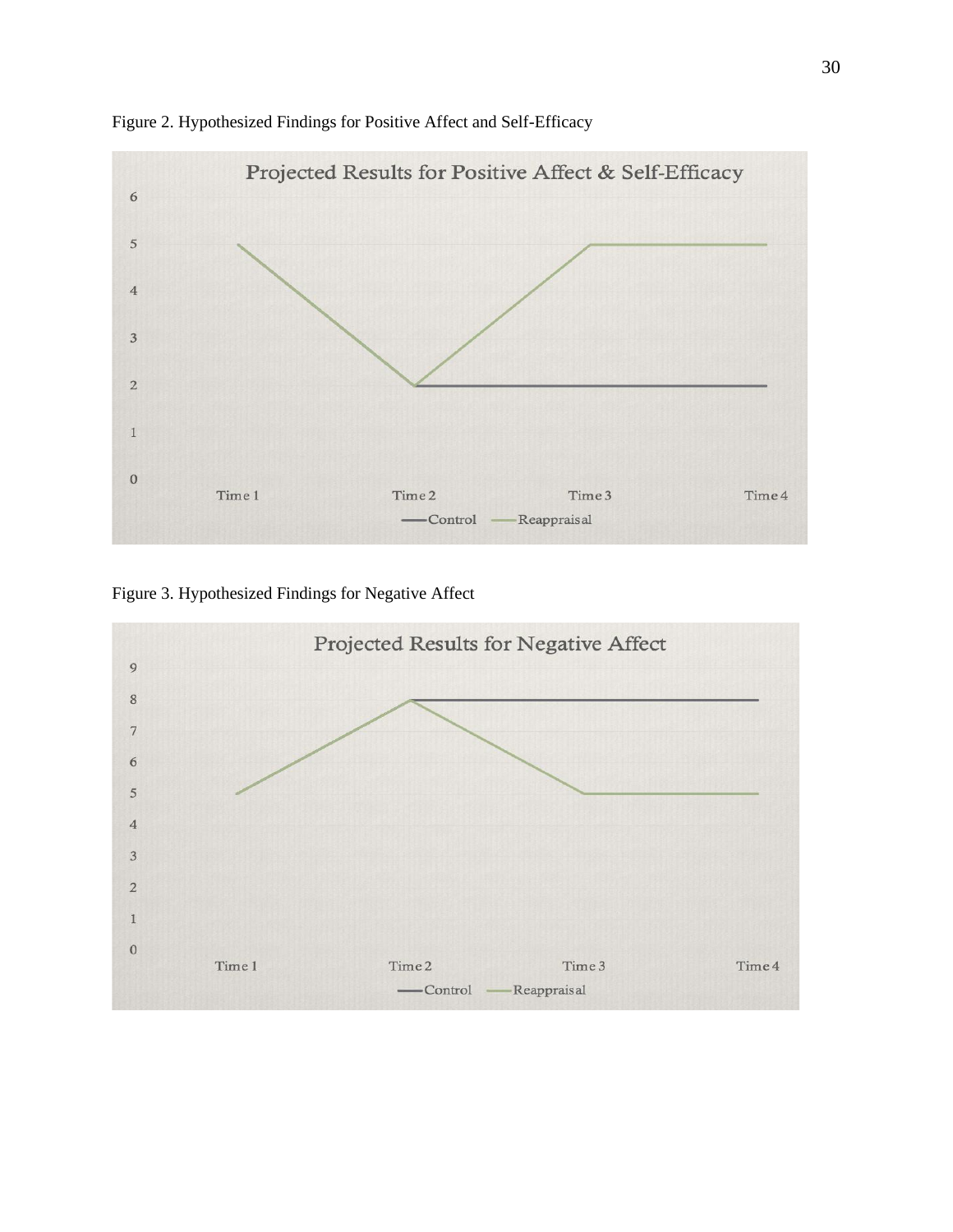# CHAPTER 3:

# RESULTS

#### *Preliminary Analysis*

*Principle Components Factor Analysis.* Because I adapted the NGSE scale to measure for perceptions of self-efficacy in giving a speech, I decided to evaluate the factor structure of the adapted measure. To determine the adequacy of the data, KMO and Bartlett's Test of Sphericity were analyzed. Next, a factor loading threshold for inclusion was set at .4 and above (Stevens, 2012). Finally, the option to suppress small coefficients was selected; coefficients less than .3 were suppressed. Results revealed a one factor model. In evaluating KMO and Bartlett's Test of sphericity, data were somewhat appropriate to be evaluated by a factor analysis (KMO = .7; Bartlett's Test, *p* < .05; Hutcheson & Sofroniou, 1999). The one factor solution accounted for 54.03% of the variance in the latent construct. Factor loading scores for each item are depicted in Table 1.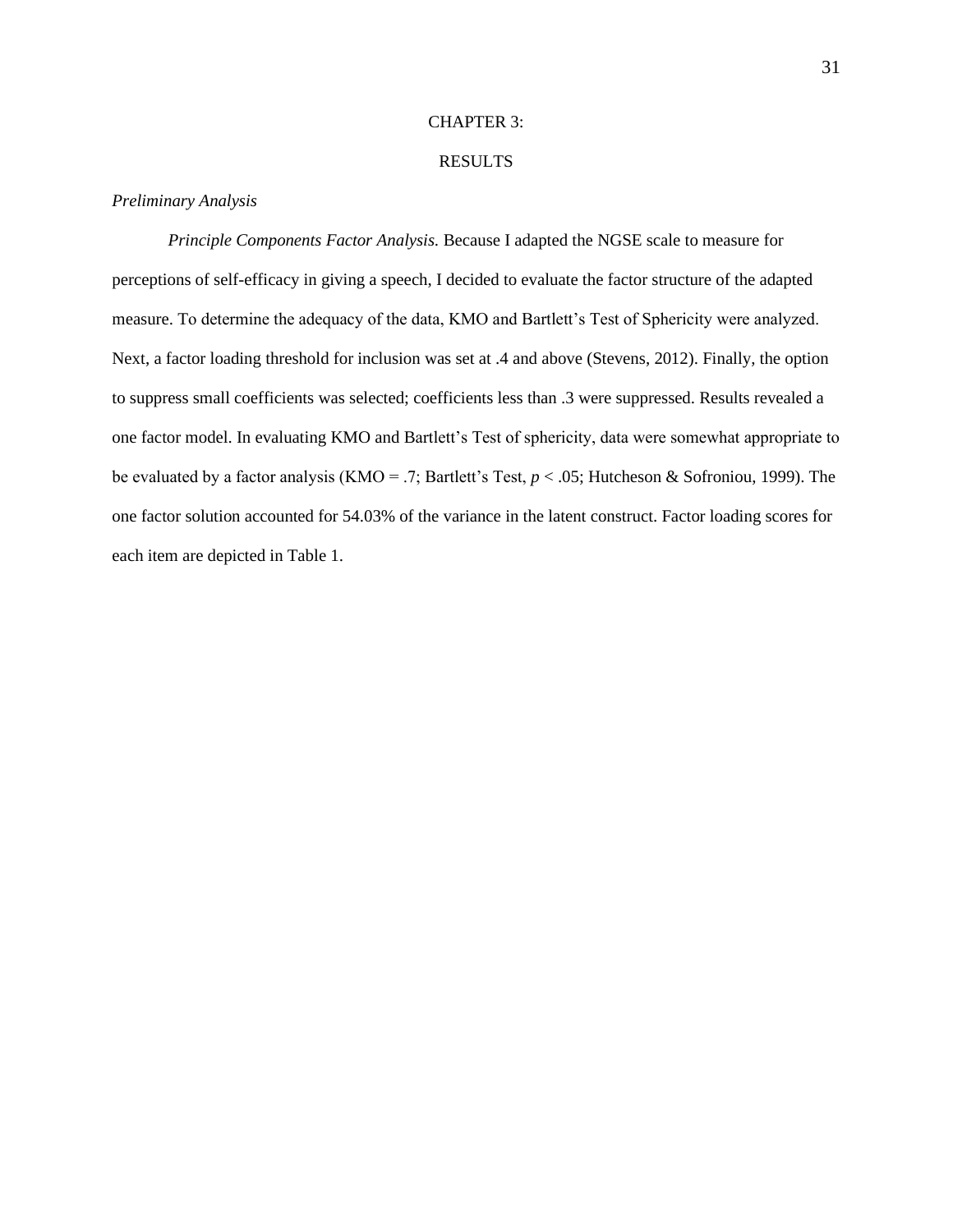| Items                                                                          | <b>Factor Loading Score</b> |
|--------------------------------------------------------------------------------|-----------------------------|
| Item 8. Even when things are tough, I believe I can give a speech quite well.  | .852                        |
| Item 1. I believe I can accomplish any goal when giving a speech.              | .848                        |
| Item 6. I am confident that I can perform effectively on my different speech-  | .789                        |
| related tasks.                                                                 |                             |
| Item 2. Even under difficult circumstance, I believe I can achieve any speech- | .764                        |
| related goal.                                                                  |                             |
| Item 7. Compared to other people, I believe I can do most speech-related tasks | .760                        |
| well.                                                                          |                             |
| Item 4. I believe I can succeed at most any speech-related endeavors I set my  | .724                        |
| mind.                                                                          |                             |
| Item 5. I believe I can successfully overcome many challenges associated with  | .623                        |
| giving a speech.                                                               |                             |
| Item 3. My abilities in giving speeches can lead to positive outcomes.         | .428                        |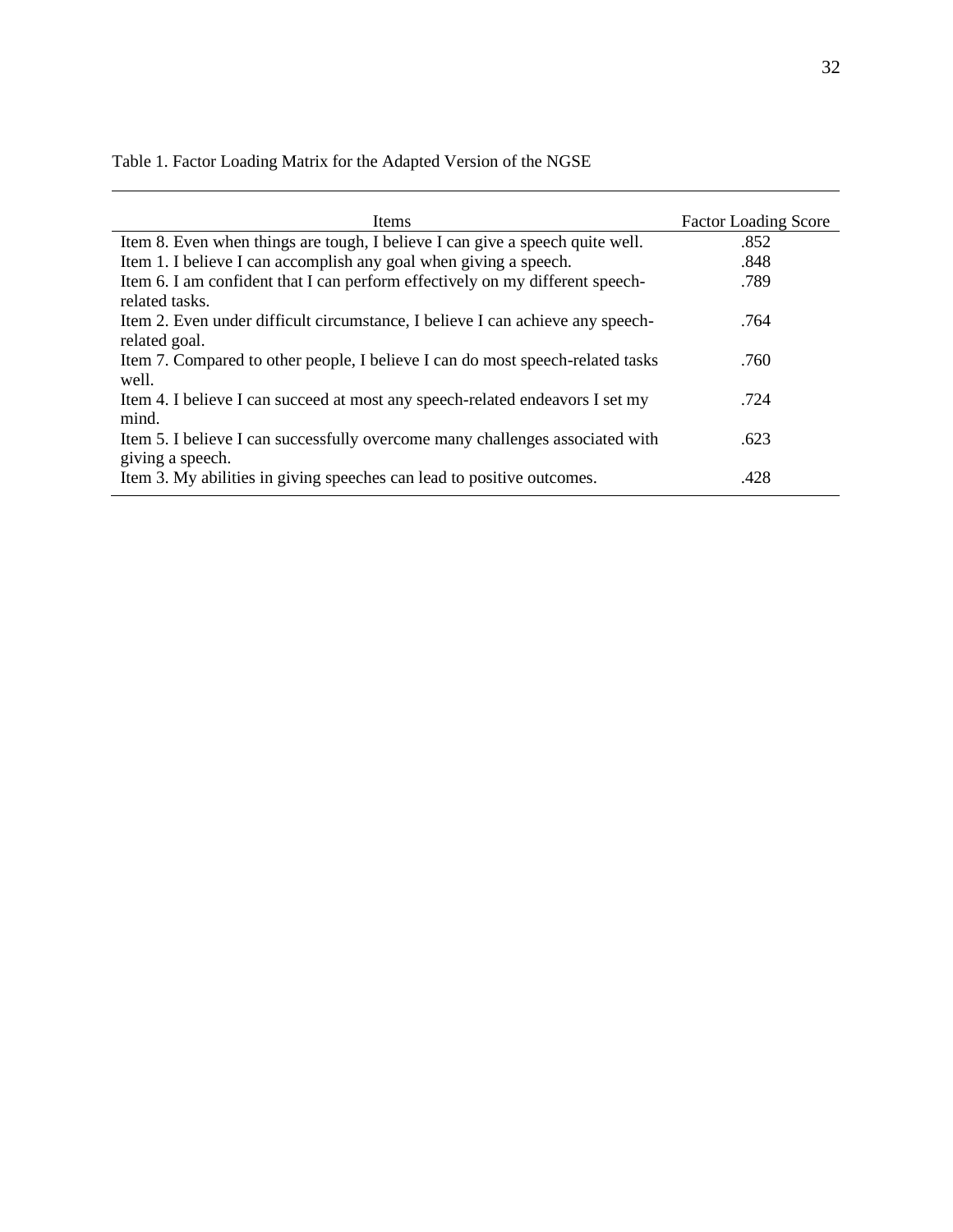*Bivariate Correlations.* I also decided to evaluate correlations among the study's main variables at baseline (Time 1). Results reveal a non-significant relationship between baseline reports of positive affect and negative affect  $(r = -.03, p = .89)$ . However, baseline reports of positive affect were positively related to baseline reports of context specific self-efficacy  $(r = .4, p < .01)$ . Interestingly, baseline reports of negative affect were not statistically related to baseline reports of context specific self-efficacy (*r* = -.2,  $p = .21$ ).

*Manipulation Check.* In the current, study I administered a series of manipulation checks consisting of three qualitative questions. The questions were: a) *What do you think the purpose of this study is?*, b) *In terms of topics, what do you think the main focus of the study was about?*, and c) *Overall, how did the study make you feel?* The first question was used to evaluate if participants inferred that the study's purpose was to determine if cognitive interventions impacted growth from stressful events. The purpose behind the second question was to gauge participants' perceptions regarding the study's focus. For example, did participants interpret the focus of the study was to give a speech on attractiveness? Lastly, the purpose of the third question was to assess participants' thoughts and feelings towards the study. For example, did the study cause the participants to feel stressed and anxious? After surveying participants' answers, I noted several major themes. For Question 1, the major themes revolved around helping individuals to be better at giving a speech, changing the way people think about giving a speech, working under pressure, and how to build self-confidence. For Question 2, the major themes revolved around giving a speech, stress management, self-confidence, anxiety, and perceptions of attractiveness. For Question 3, the major themes were interested, nervous, stress, insecure, and fine.

Ultimately, the reported themes were consistent with expectations for the study. Specifically, I expected individuals to feel stressed and anxious given the nature of the tasks. In addition, not one participant indicated that the purpose of the study was to determine how certain cognitive interventions impacted growth from stressful events. This suggests that participants were in the mindset to provide genuine and valid responses to the prompts.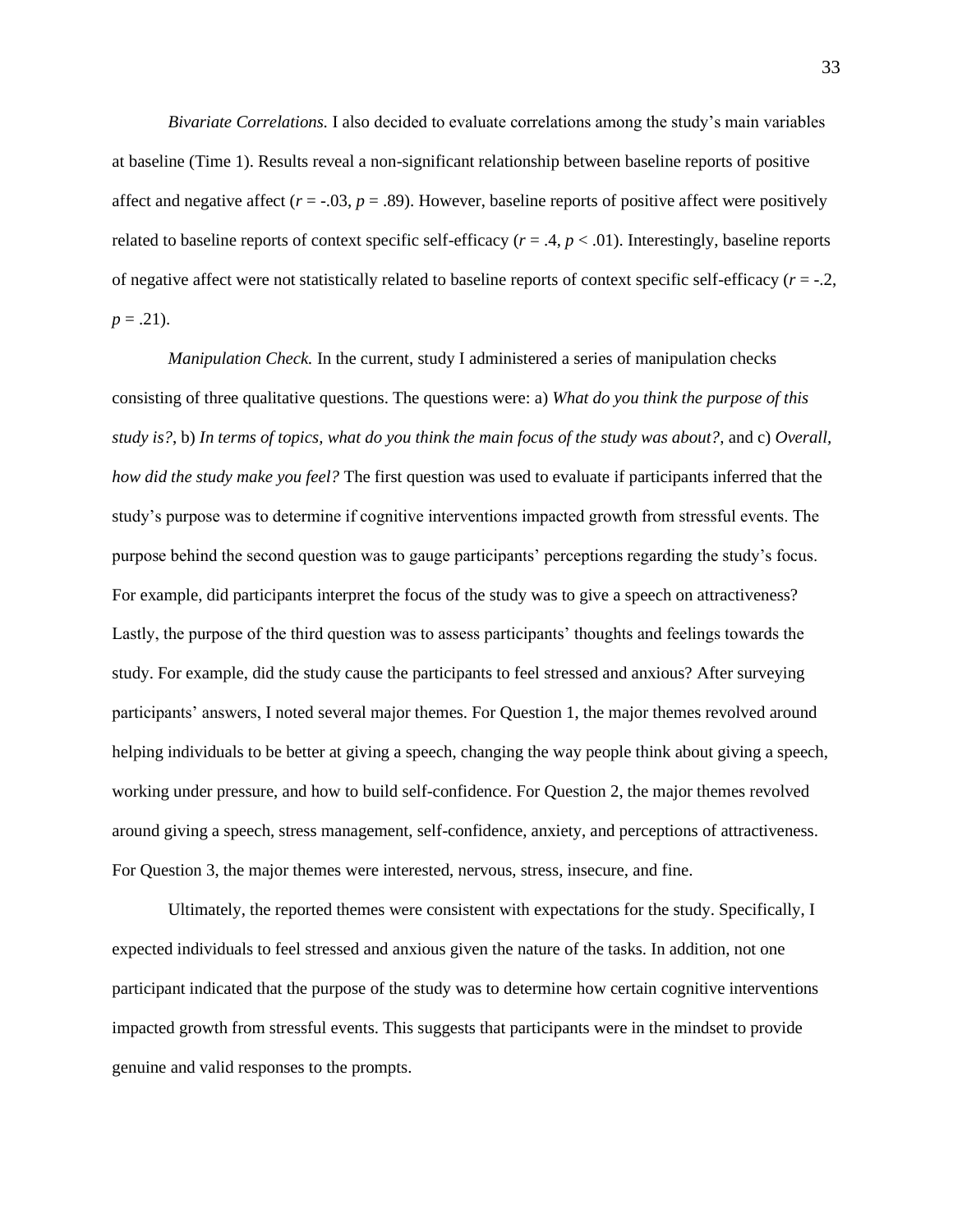In the current study, I used a stress induction task to increase participants' experience with stress. Particularly, I aimed to induce mild to moderate stress. At a preliminary level, I needed to evaluate whether my stress induction task was effective in this goal. To determine if the stress induction task was effective in increasing stress scores, I ran a 2 (Intervention) X 4 (Time) Factorial ANOVA. Results revealed a significant main effect for Time,  $F(3, 108) = 9.73$ ,  $p < .01$ , *partial*  $\eta^2 = .21$ . In addition, results revealed a non-significant main effect for Intervention,  $F(1, 36) = .54$ ,  $p = .47$ , *partial*  $\eta^2 = .02$ , and a nonsignificant interaction effect  $F(3, 108) = .24$ ,  $p = .87$ , *partial*  $\eta^2 = .01$ . Figure 4 depicts the interaction effect of Intervention and Time on stress scores.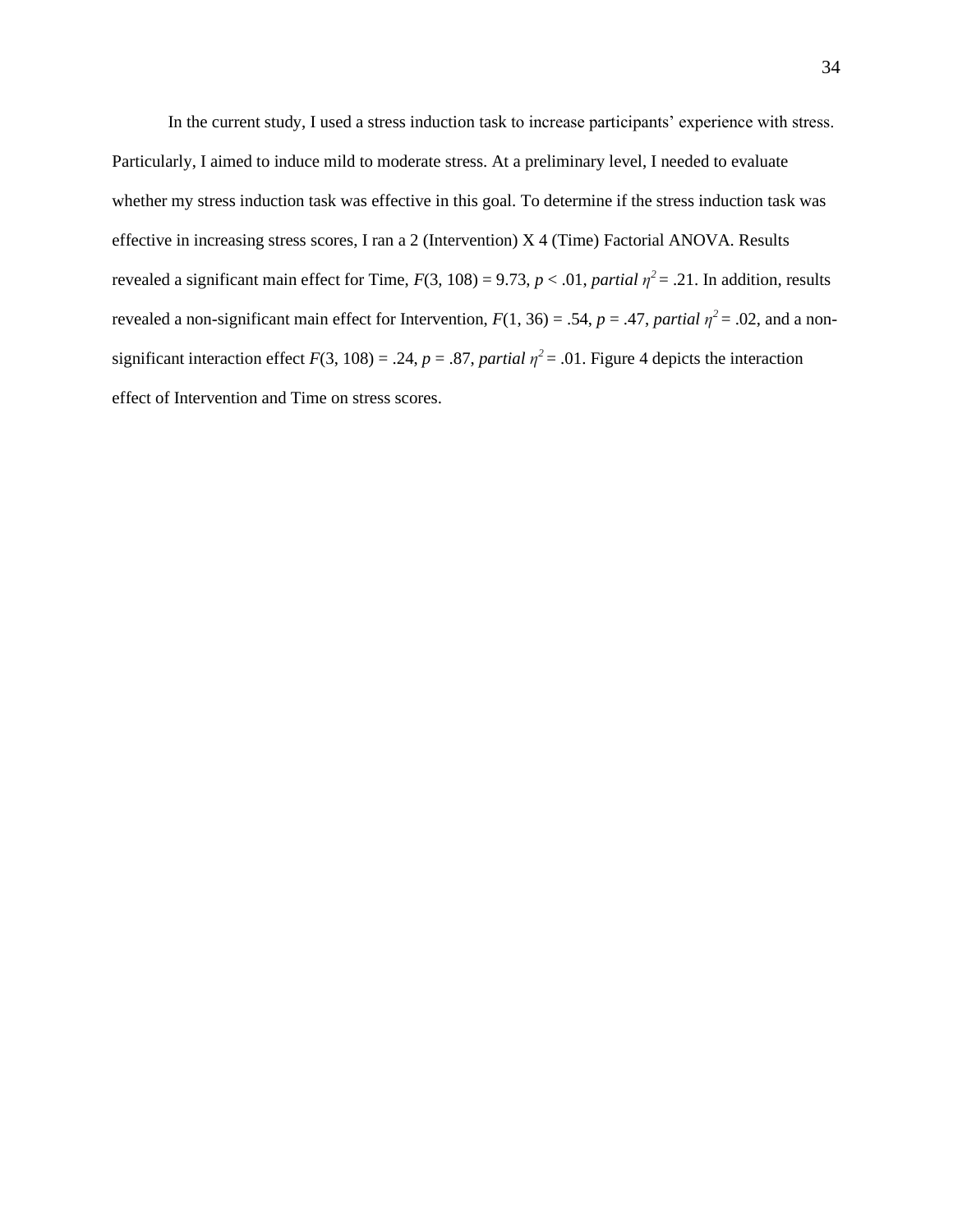

Figure 4. Depiction of the Interaction between Intervention and Time on Stress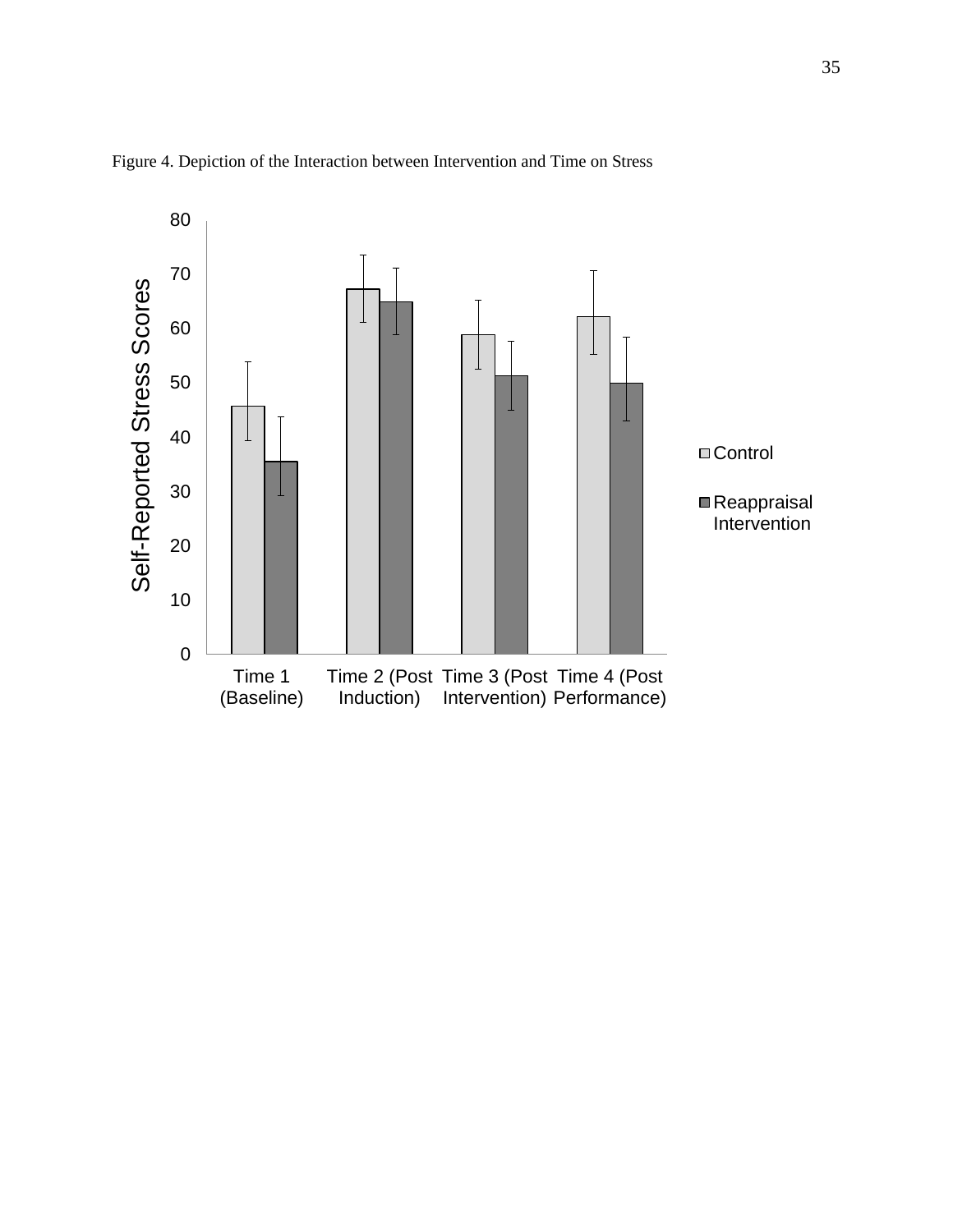To evaluate whether participants' stress scores increased from Time 1 to Time 2, I ran a pairedsamples t-test. Results revealed a significant effect,  $t(44) = -5.52$ ,  $p < .01$ , where all participants increased stress scores from Time 1 (Baseline,  $M = 41$ ,  $SD = 33.14$ ) to Time 2 (Post-Induction,  $M = 65.49$ ,  $SD =$ 28.06). Importantly, individuals in the Reappraisal intervention (*M* = 35.22, *SD* = 30.45) reported comparable stress scores to individuals assigned to the Control intervention ( $M = 44.05$ ,  $SD = 35.96$ ) at baseline. This pattern suggests that no pre-group differences existed on self-reports of stress among participants in the Control vs. Reappraisal interventions. In addition, the identified pattern of results indicates that all participants increased self-reports of stress between Time 1 and Time 2, suggesting the stress induction task was effective.

#### *Primary Analysis*

I ran three 2 (Intervention) X 4 (Time) Factorial ANOVAs to determine changes in positive affect, negative affect, and self-efficacy scores by interventions (Reappraisal, Control) and across time (Time 1 [Baseline], Time 2 [Post Induction], Time 3 [Post Intervention], Time 4 [Post Task Performance]). In terms of group composition, 18 participants were randomly assigned to the Control intervention and 22 participants were randomly assigned to the Reappraisal intervention.

*Positive Affect.* Results revealed a non-significant main effect for Time,  $F(3, 114) = 1.49$ ,  $p = .22$ , *partial*  $\eta^2$  = .04. In addition, results revealed a non-significant main effect for Intervention, *F*(1, 38) = .14,  $p = .706$ , *partial*  $\eta^2 = .01$ , and a non-significant interaction effect,  $F(3, 114) = .31$ ,  $p = .82$ , *partial*  $\eta^2 = .01$ . Figure 5 depicts the interaction pattern between levels of time and intervention groups on positive affect scores. Because there was not a significant interaction effect, there is no impetus to probe how differences in positive affect scores vary by intervention group across time.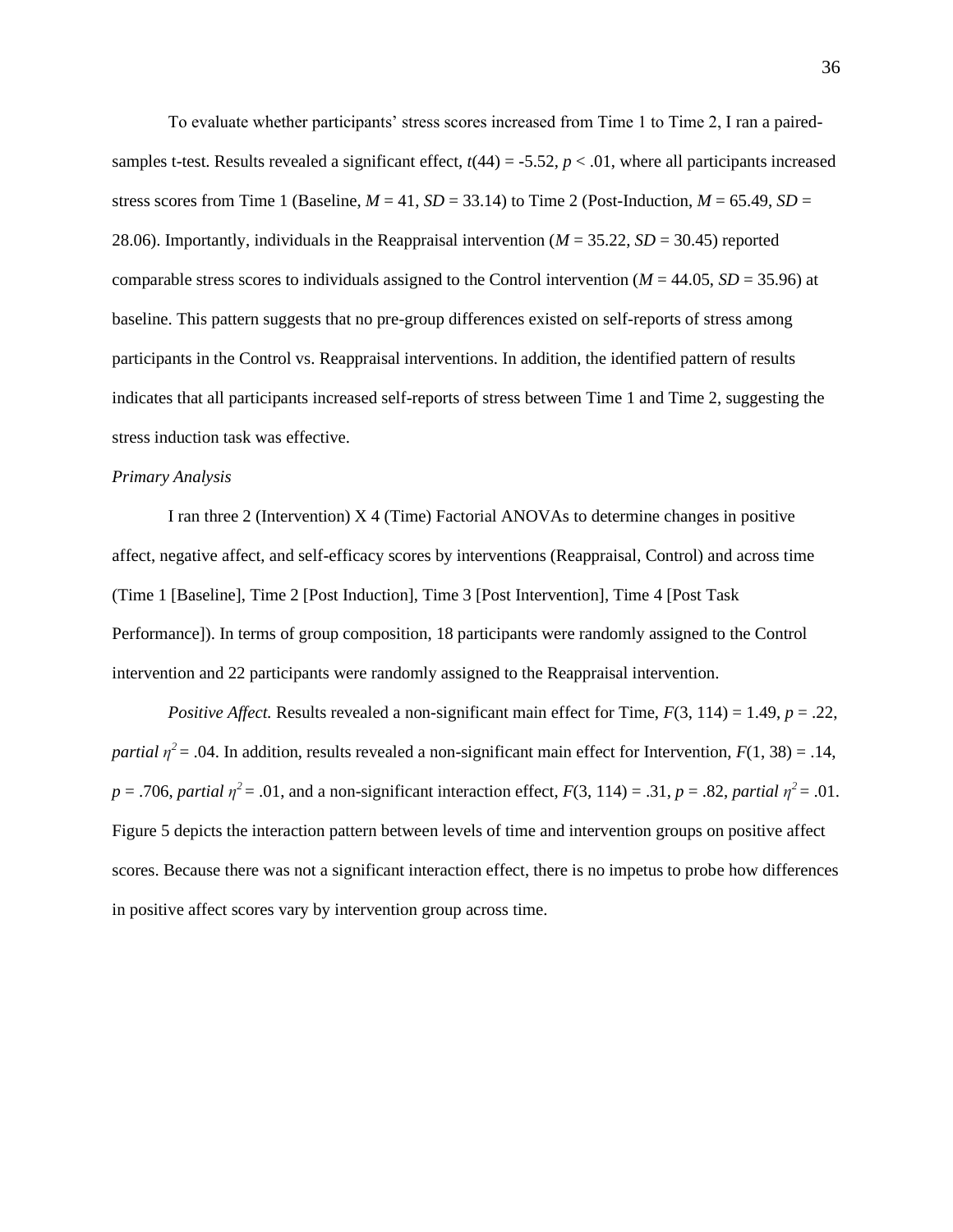

Figure 5. Depiction of the Interaction between Intervention and Time on Positive Affect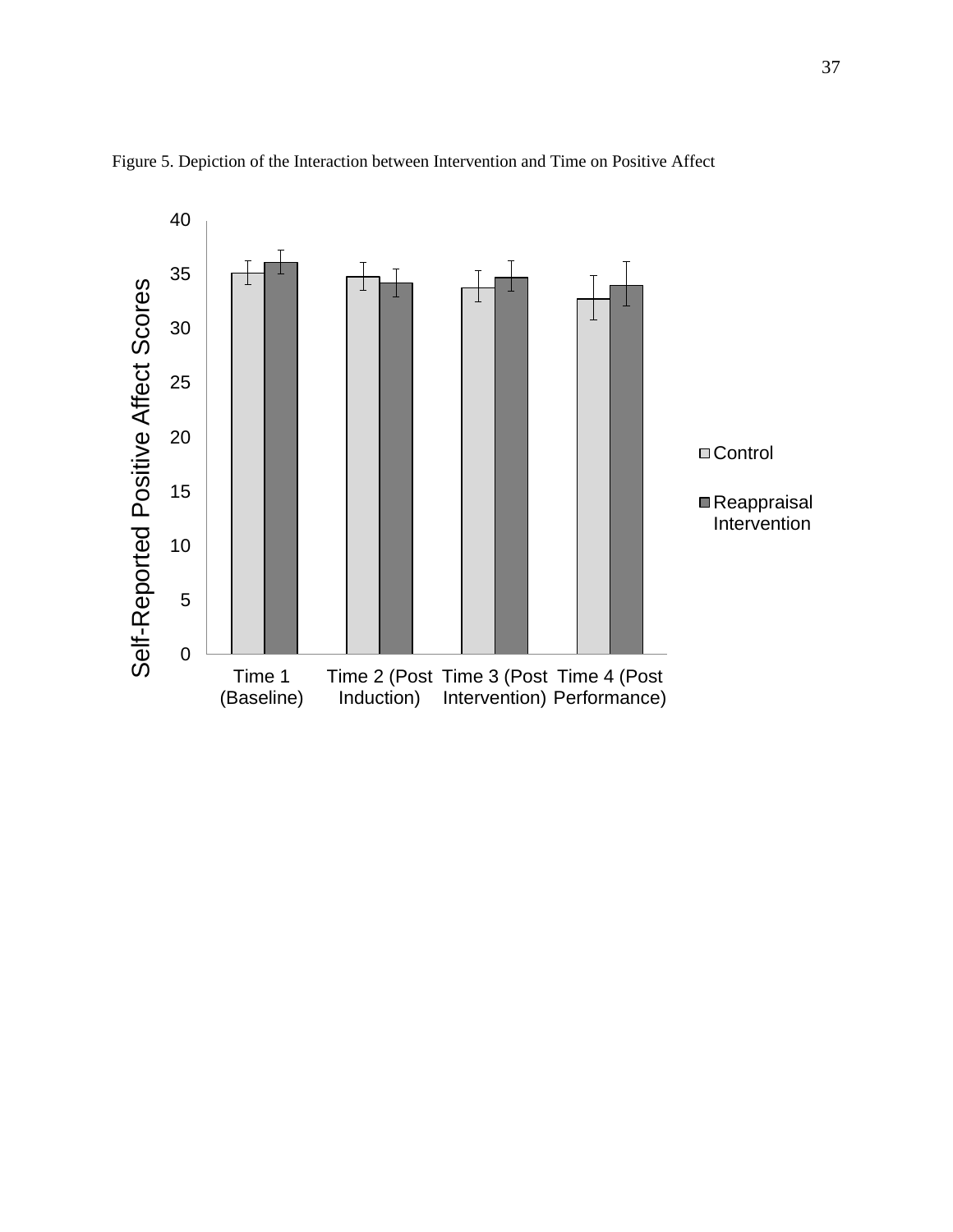To rule out potential explanations for a non-significant interaction effect, I evaluated whether intervention group differences occurred at baseline and post induction using a series of independent samples t-tests. First, I evaluated whether intervention group differences occurred at baseline (Time 1) on positive affect scores. Results revealed a non-significant difference in positive affect scores,  $t(38) = -.6, p$ = .56. Similar results were revealed in examining potential differences at Post Induction (Time 2); results revealed a non-significant difference on positive affect scores,  $t(38) = .33$ ,  $p = .75$ . In combination, these results suggest no pre-group or post induction differences on positive affect scores between groups, which is consistent with the expectation.

*Negative Affect.* Results revealed a significant main effect for Time,  $F(3, 114) = 13.88$ ,  $p < .01$ , *partial*  $\eta^2 = .27$ . In addition, results revealed a non-significant main effect for Intervention,  $F(1, 38) = .06$ ,  $p = .81$ , *partial*  $\eta^2 = .01$ , and a non-significant interaction effect  $F(3, 114) = .54$ ,  $p = .66$ , *partial*  $\eta^2 = .01$ . Figure 6 depicts the interaction pattern between levels of time and intervention groups. Because there was not a significant interaction effect, there is no impetus to probe how differences in negative affect scores vary by intervention and time.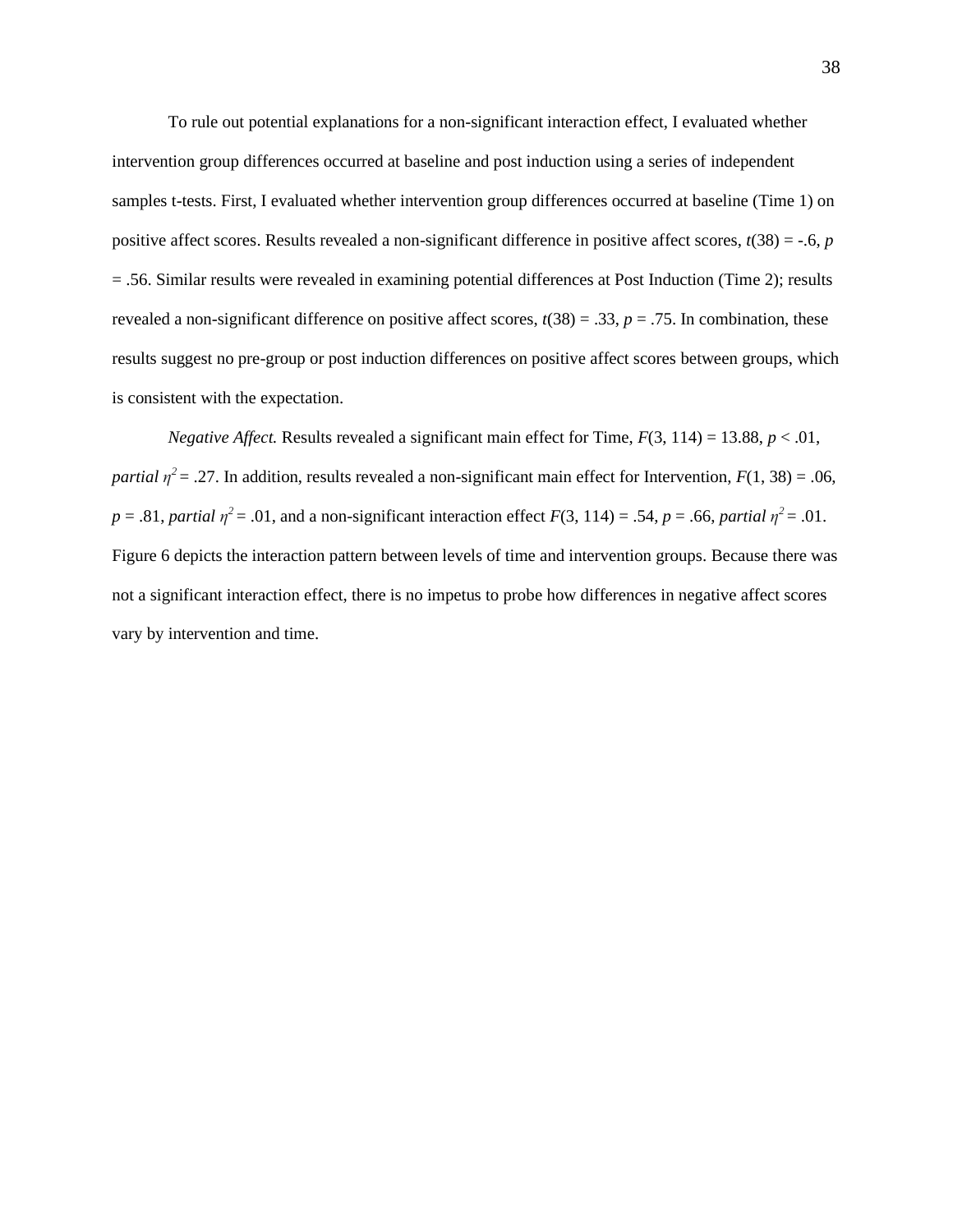

Figure 6. Depiction of the Interaction between Intervention and Time on Negative Affect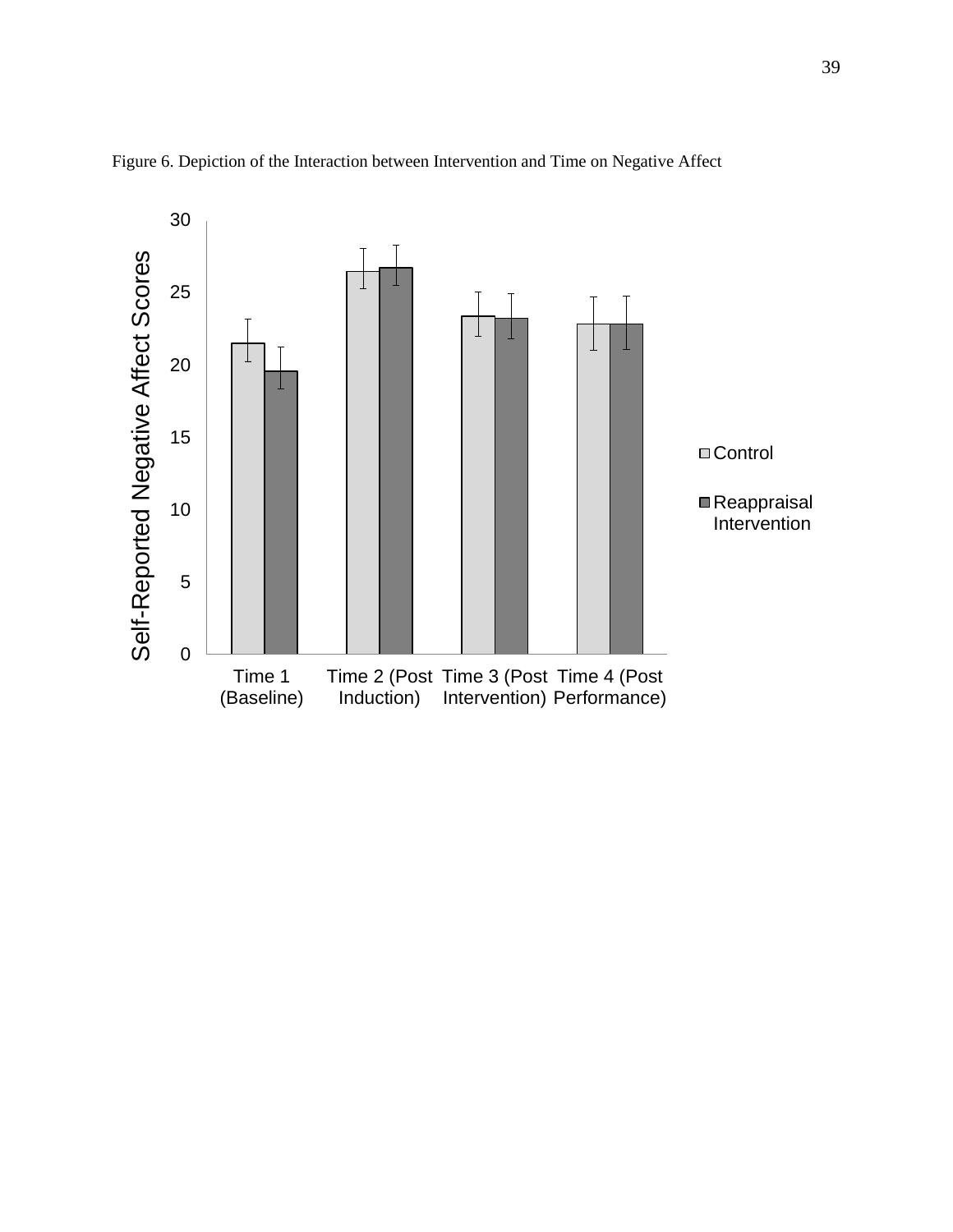To rule out potential explanations for a non-significant interaction effect, I evaluated whether intervention group differences occurred at baseline and post induction using a series of independent samples t-tests. First, I evaluated whether intervention group differences occurred at baseline (Time 1) on negative affect scores. Results revealed a non-significant difference in negative affect scores, *t*(38) = .93,  $p = 0.36$ . Similar results were revealed in examining potential differences at Post Induction (Time 2); results revealed a non-significant difference on negative affect scores,  $t(38) = -.12$ ,  $p = .91$ . In combination, these results suggest no pre-group or post induction differences on negative affect scores, which is consistent with the expectation.

*Context Specific Self-Efficacy.* Results revealed a significant main effect for Time,  $F(3, 114) =$ 8.20,  $p = .01$ , *partial*  $\eta^2 = .18$ . In addition, results revealed a non-significant main effect for Intervention,  $F(1, 38) = .24$ ,  $p = .63$ , *partial*  $\eta^2 = .01$ , and a non-significant interaction effect  $F(3, 114) = .99$ ,  $p = .40$ , *partial*  $\eta^2$  = .03. Figure 7 depicts the interaction pattern between levels of time and intervention groups. Because there was not a significant interaction effect, there is no impetus to probing how differences in positive affect scores vary by intervention and time.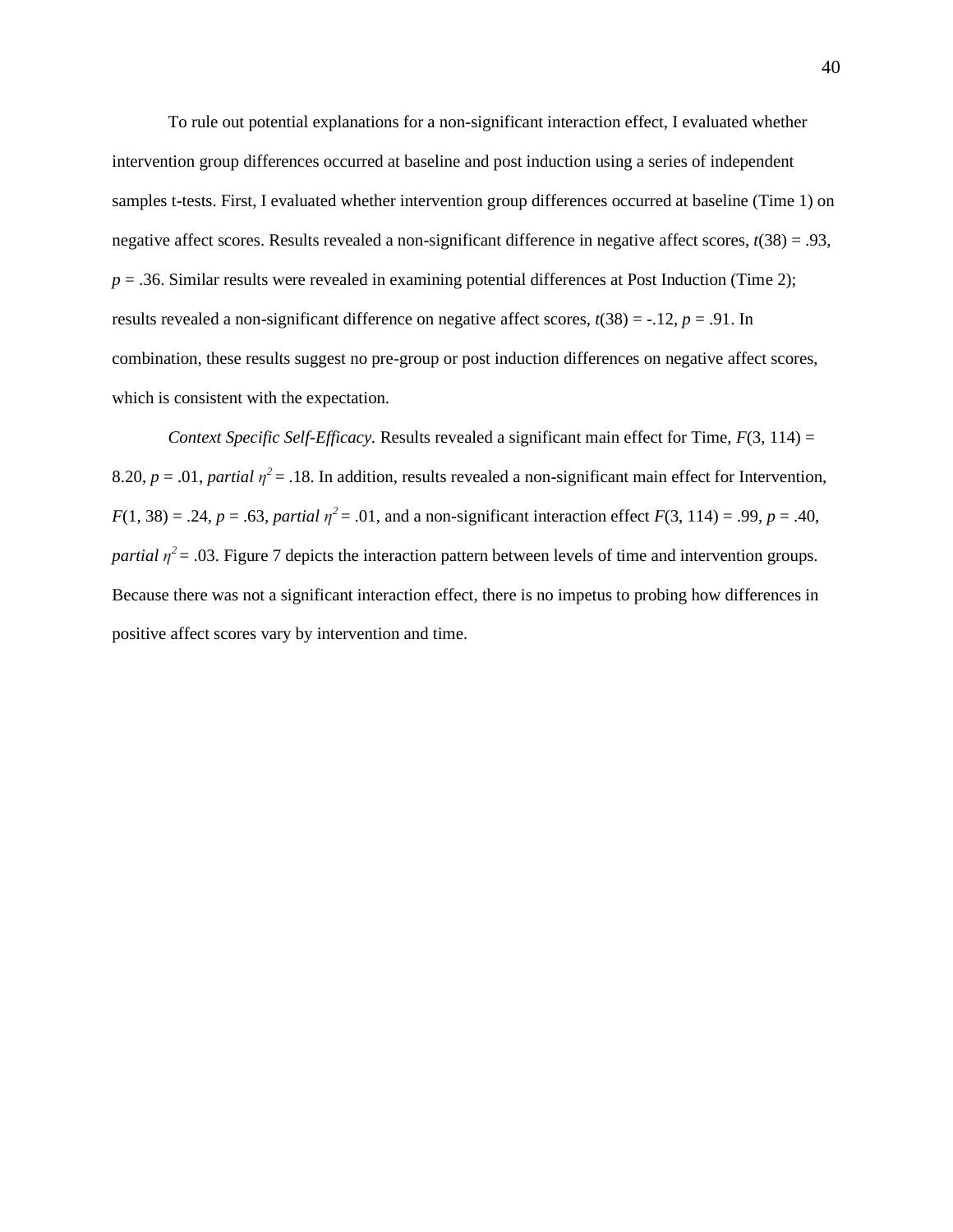

Figure 7. Depiction of the Interaction between Intervention and Time on Self-Efficacy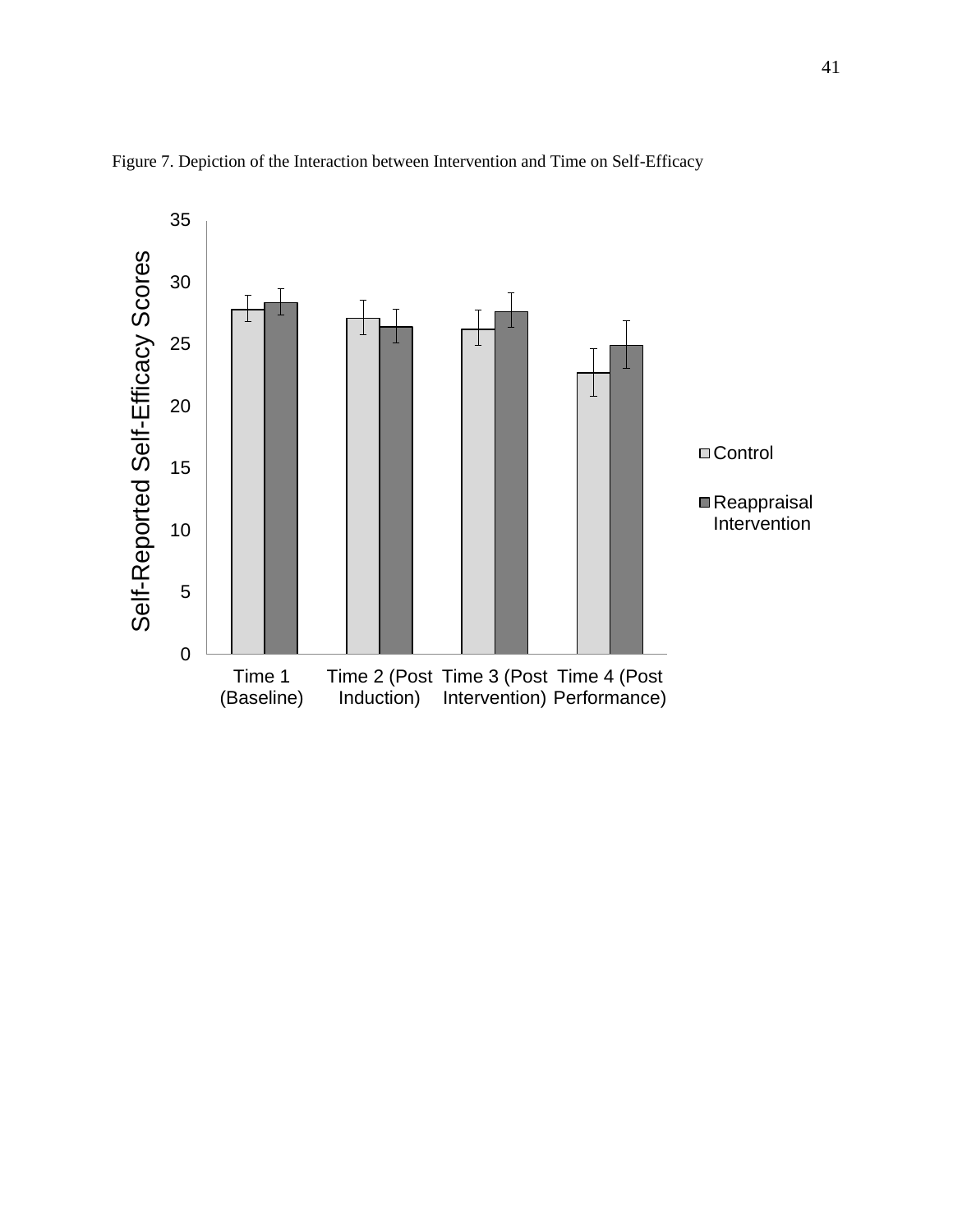To rule out potential explanations for a non-significant interaction effect, I evaluated whether intervention group differences occurred at baseline and post induction using a series of independent samples t-tests. First, I evaluated whether intervention group differences occurred at baseline (Time 1) on self-efficacy scores. Results revealed a non-significant difference in self-efficacy scores,  $t(38) = -0.35$ , *p* = .73. Similar results were revealed in examining potential differences at Post Induction (Time 2); results revealed a non-significant difference on self-efficacy scores,  $t(38) = .36$ ,  $p = .72$ . In combination, these results suggest no pre-group or post induction differences on self-efficacy scores, which is consistent with the expectation.

#### *Exploratory Analysis*

Due to difficulties with recruitment via SONA, I needed to adjust my recruitment procedures to obtain a viable sample. As such, I was able to obtain a small grant to recruitment participants through classrooms. These participants were compensated differently from those who were recruited through SONA. Specifically, I paid classroom participants with a \$20 Amazon gift card. The difference in compensating strategy may have differentially impacted the motivation and attitudes of participants. Therefore, as an exploratory measure, I decided to run a series of 2 (Intervention) X 4 (Time) Factorial ANCOVAs, with recruitment strategy as the covariate, to determine changes in positive affect, negative affect, and self-efficacy scores by interventions (Reappraisal, Control) and across time (Time 1 [Baseline], Time 2 [Post Induction], Time 3 [Post Intervention], Time 4 [Post Task Performance]). In terms of recruitment group composition, 9 participants were recruited through SONA and 31 participants were recruited through classrooms.

*Positive Affect.* Results revealed a non-significant main effect for Time,  $F(3, 129) = .52$ ,  $p = .67$ , *partial*  $\eta^2 = .01$ , Intervention,  $F(1, 43) = .08$ ,  $p = .78$ , *partial*  $\eta^2 = .01$ , and Recruitment Strategy,  $F(1, 43)$  $= .25$ ,  $p = .62$ , *partial*  $\eta^2 = .01$ . Similarly, results revealed two non-significant interaction effects. Specifically, I found a non-significant interaction effect for Time X Intervention,  $F(3, 129) = .33$ ,  $p = .8$ , *partial*  $\eta^2$  = .01, and Time X Recruitment Strategy, *F*(3, 129) = .201, *p* = .895, *partial*  $\eta^2$  = .01. Because there was not a significant interaction Time X Intervention effect, there is no impetus to probing how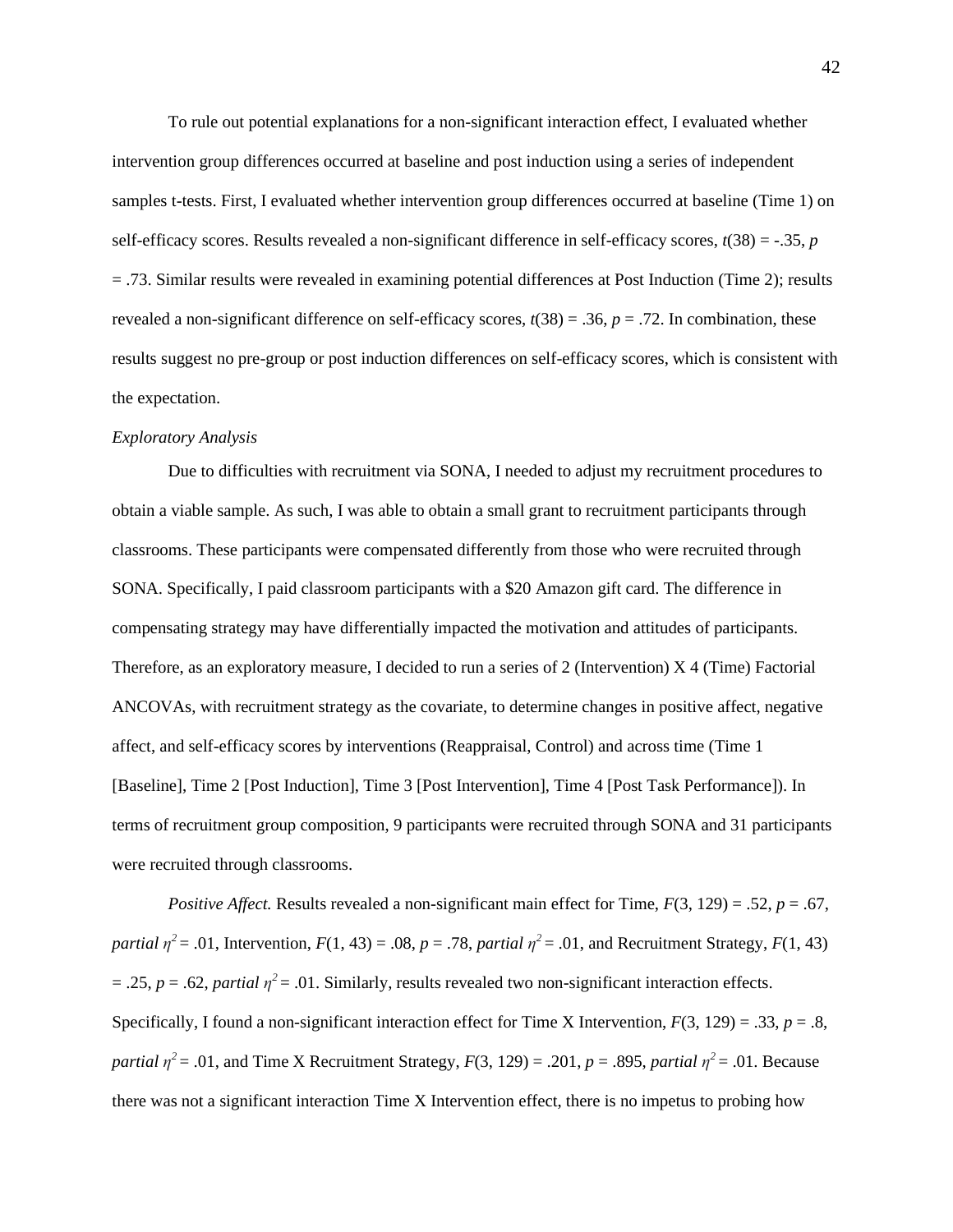differences in positive affect scores vary by intervention and time. These findings were similar to those identified in the primary analysis section, suggesting recruitment strategy did not impact how participants reported positive affect scores.

*Negative Affect.* Results revealed a non-significant main effect for Time,  $F(3, 129) = 1.84$ , *p*  $=$  .14, *partial*  $\eta^2 = .04$ , Intervention,  $F(1, 43) = .1$ ,  $p = .32$ , *partial*  $\eta^2 = .02$ , and Recruitment Strategy,  $F(1, 43) = .1$  $(43) = .32, p = .57,$  *partial*  $\eta^2 = .01$ . Similarly, results revealed two non-significant interaction effects. Specifically, I found a non-significant interaction effect for Time X Intervention,  $F(3, 129) = .61$ ,  $p = .61$ , *partial*  $\eta^2$  = .01, and Time X Recruitment Strategy,  $F(3, 129)$  = .33,  $p$  = .8, *partial*  $\eta^2$  = .01. Because there was not a significant Time X Intervention interaction effect, there is no impetus to probing how differences in negative affect scores vary by intervention and time. These findings were similar to those identified in the primary analysis section, suggesting recruitment strategy did not impact how participants reported negative affect scores.

*Context Specific Self-Efficacy.* Results revealed a significant main effect for Time,  $F(3, 129) =$ 3.35,  $p = .02$ , *partial*  $\eta^2 = .07$ . Alternatively, results revealed a non-significant main effect for Intervention,  $F(1, 43) = .704$ ,  $p = .41$ , *partial*  $\eta^2 = .02$ , and Recruitment Strategy,  $F(1, 43) = 1.88$ ,  $p = 1.8$ , *partial*  $\eta^2$  = .04. In addition, results revealed two non-significant interaction effects. Specifically, I found a non-significant interaction effect for Time X Intervention,  $F(3, 129) = .83$ ,  $p = .48$ , *partial*  $\eta^2 = .02$ , and Time X Recruitment Strategy,  $F(3, 129) = 1.79$ ,  $p = .15$ , *partial*  $\eta^2 = .04$ . Because there was not a significant Time X Intervention interaction effect, there is no impetus to probing how differences in selfefficacy scores vary by intervention and time. These findings were similar to those identified in the primary analysis section, suggesting recruitment strategy did not impact how participants reported selfefficacy scores.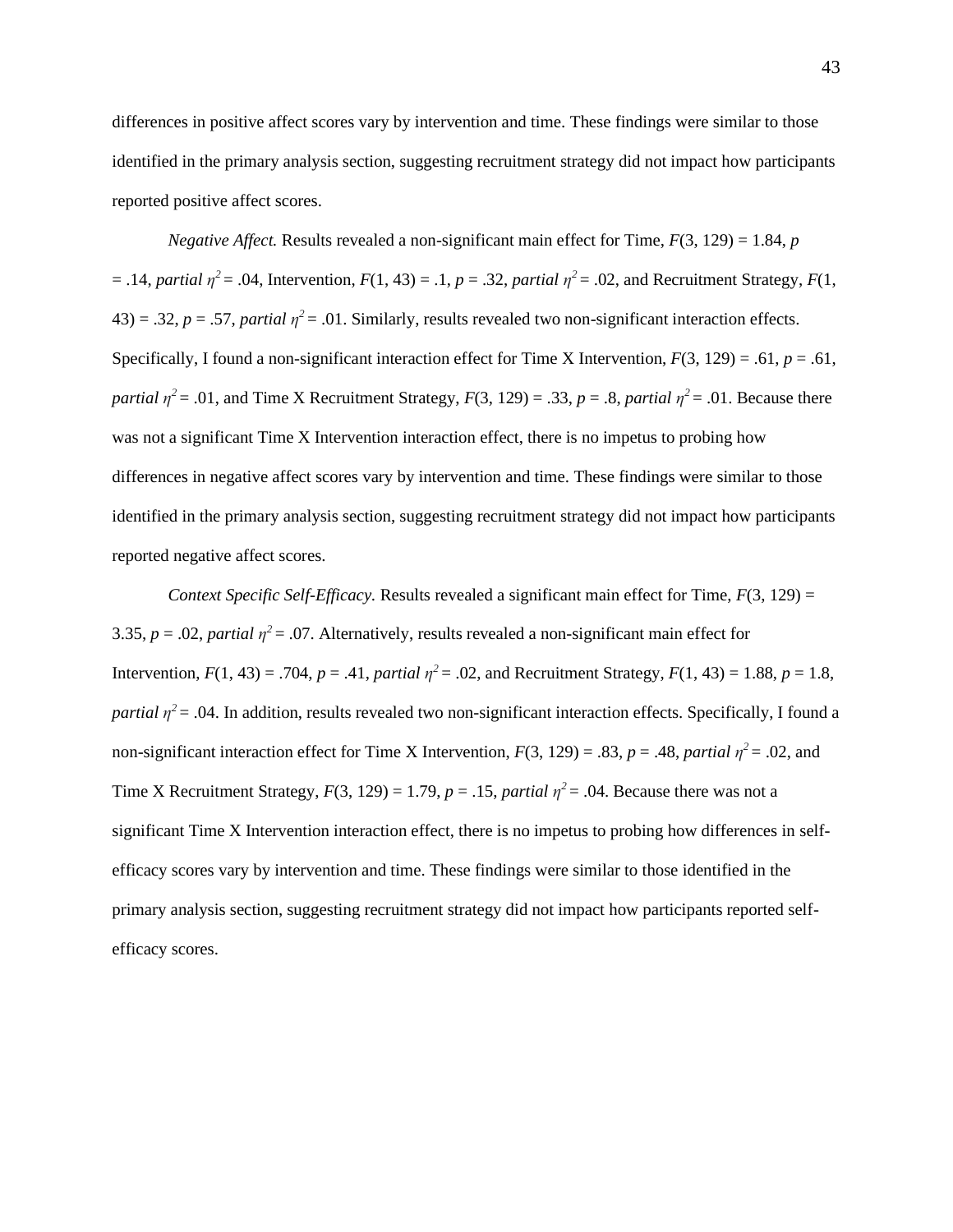#### CHAPTER 4:

# DISCUSSION

#### *Review of Purpose*

The current study aimed to investigate the effects of arousal reappraisal on change in positive affect, negative affect, and self-efficacy scores. I sought to answer two main questions: (a) do arousal reappraisal interventions increase perceptions of context-specific self-efficacy? and (b) do arousal reappraisal interventions increase ratings of positive affect and decrease ratings of negative affect over the course of the study? Stress is a ubiquitous experience; however, less is known about the pathways by which people may capitalize on stress. Reappraising elevated arousal states may be beneficial in promoting well-being (Jamieson et al., 2010), specifically through emotional and self-efficacy related outcomes.

# *Effectiveness of Stress Induction Task*

I ran a 2 (Intervention) X 4 (Time) Factorial ANOVA to determine if the stress induction task was effective. Importantly, results indicate that all participants reported increases in stress scores from baseline (Time 1) to post induction (Time 2). This finding demonstrates that the stress induction task produced the expected effects. Additionally, it provides support for the use of the adapted Trier Social Stress Test (Tuguade & Fredrickson, 2007) as a reliable method for inducing moderate amounts of stress, consistent with the experience of a hassle. In order to expand upon my finding, future studies may benefit from including more objective measures of stress such as cortisol saliva samples (Degroote et al., 2020) and heart rate as a means to evaluate whether my stress induction task is equally effective in evoking the intended effects. This could provide more accurate insights on how long the intended effect lasts, as well as how my task influences physiological changes associated with stress arousal, like hormone modulation. Modifying the task to induce a greater intensity of stress, consistent with the experience of an acute stress, may also benefit future studies. While the current task induces minor, daily hassle-level stress, it will be beneficial to determine if this task can be modified to induce different types of stress, such as an acute stressor.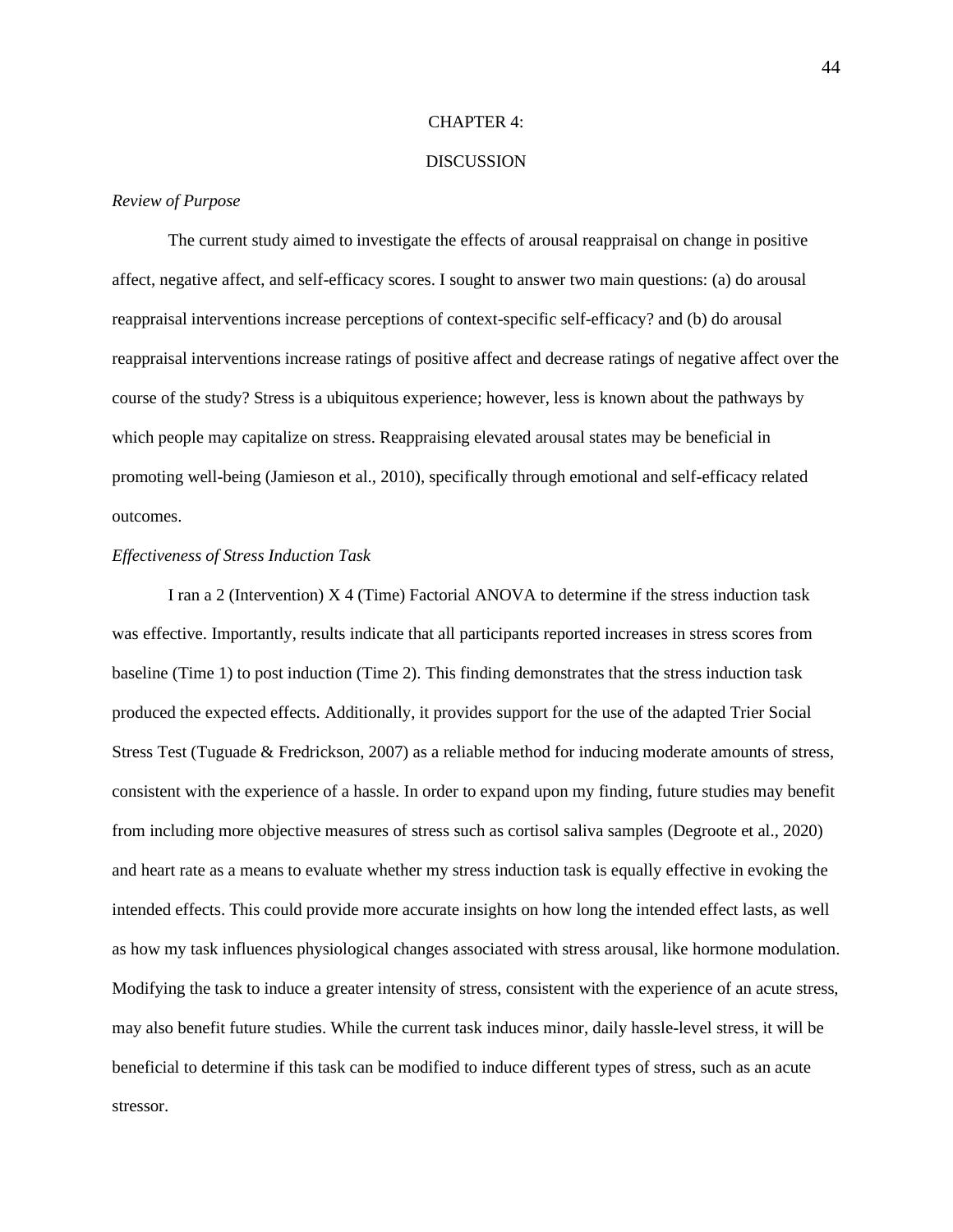# *Primary Analysis*

*Differences in Positive Affect.* I ran a 2 (Intervention) X 4 (Time) Factorial ANOVA to evaluate changes in positive affect scores by intervention and across time. Analyses revealed no statistically significant main effects for time or intervention. In addition, the findings suggest that there were no significant interaction effects between time and intervention groups. Thus, findings suggest that arousal reappraisal did not interact with experiences of stress across multiple time points to account for differences in self-reported positive affect scores.

Interestingly, these findings seem to be inconsistent with the literature. Often, stress is inversely related with positive affect (Mroczek & Almeida, 2004). Although significant stress was induced, positive affect did not decrease across time nor intervention, contrasting some of the long held beliefs regarding how stress can impact different positive mood and emotion states (Rackoff & Newman, 2020). Given these findings, it is proposed that stress, as induced by my procedures, was not perceived as a challenge state (McGowan et al., 2006) by participants, which detracted from the likelihood of increasing positive affective states. One explanation for this lack of reappraisal is placement of the intervention. Specifically, the reappraisal intervention was enacted *during* the stressful event. Some research suggests placement of cognitive-based interventions in the context of a stressful event moderates the impact of stress on positive affect (Quoidbach et al., 2015). For instance, some affect regulation strategies are more effective when given at the beginning, during, or after a stressful experience. As a result, it is quite possible that placement of my intervention during the stressful task might not be well suited to increase positive affect. Thus, it may be beneficial to re-examine this study with the intervention placement *prior* to the stressful event. Further, it may be beneficial to increase the strength of the intervention. An audio recording of a short arousal reappraisal intervention may have led to passive-listening, without participants actively engaging with the instructions or listening completely to the reappraisal narrative. It might be important for researchers to have participants listen and read the reappraisal narrative out loud to ensure more effective processing. Finally, it is possible that the short, psychoeducational nature of the intervention may not be powerful enough to affect how participants process and emotionally interact with different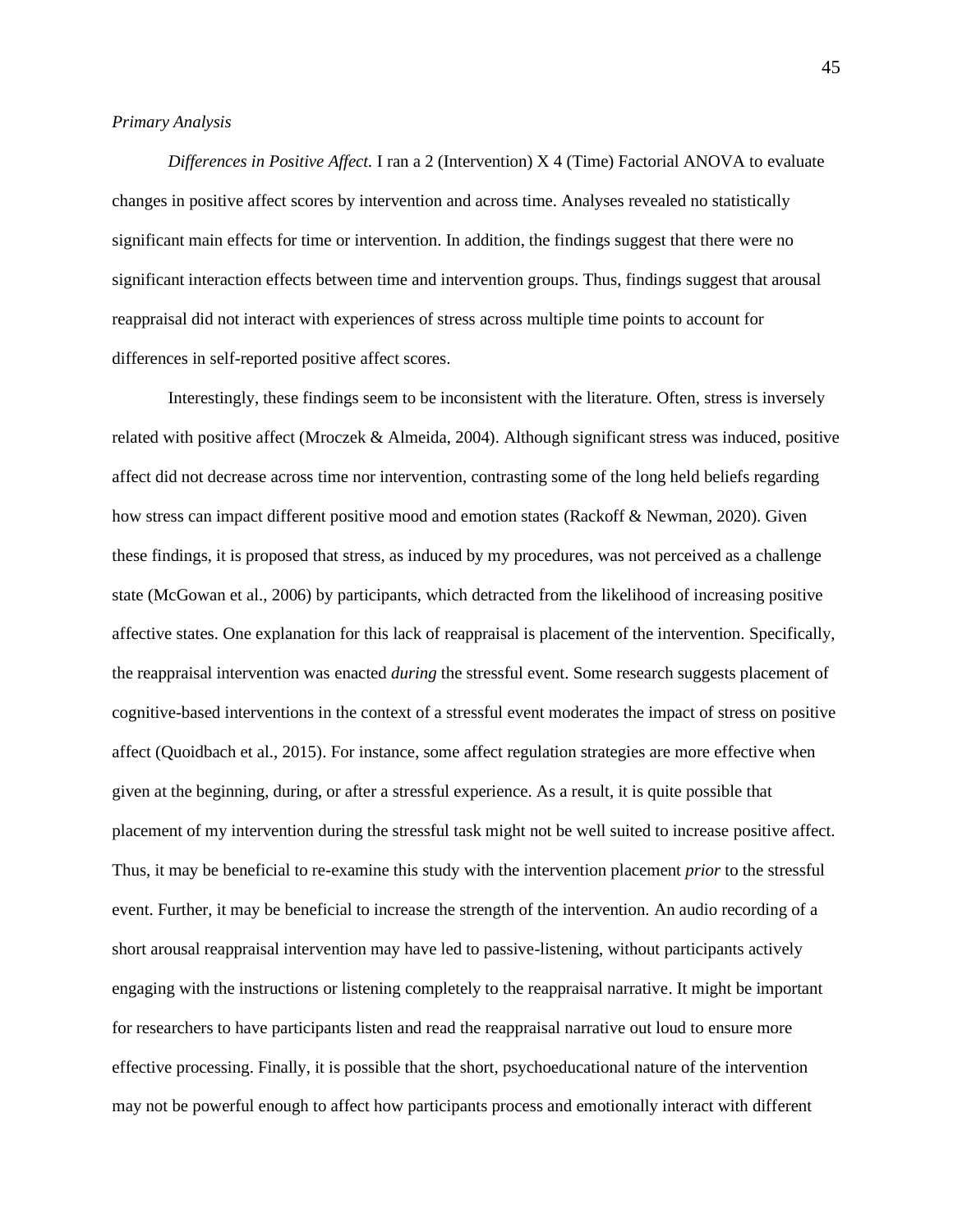types of stressors. Moving forward, it would be interesting to determine if different types of reappraisal interventions (psychoeducation vs. practice of skill) affect participants' responses to stress and perceptions of positive affect.

*Negative Affect.* Using a 2 (Intervention) X 4 (Time) Factorial ANOVAs, I evaluated whether changes in negative affect scores were impacted by time and intervention. Although analyses revealed a statistically significant main effect for time, no main effect was found for intervention. Furthermore, there was non-significant interaction effect, suggesting that the arousal reappraisal intervention did not impact negative affect scores at any time point during the study when compared to the control intervention.

One explanation for the lack of interaction effect is that participants were not effectively able to utilize cognitive resources to reappraise physiological arousal. Specifically, stress depletes cognitive resources (Tugade & Fredrickson, 2006), which increases difficulties engaging in cognitive change techniques. Further, suffering from fatigue effects may have led to increases in depleted mental energy. The study employed 4 time periods of survey assessment, consisting of three measures each time. I noticed visual frustration and participants expressed audible frustration at the repeated survey measurements. It is feasible that participants became overburdened by measurement procedures, especially when trying to prepare for a speech and concentrate on reappraising their physiological arousal. Overall, participants' observed frustration and mental energy may have impacted their ability to successfully benefit from the reappraisal task and minimize their experience with negative affect. If reexamined in the future, one way to overcome this obstacle would be to condense the study's procedures. Specifically, eliminating Time 3 measurement after the intervention may allow participants to allocate mental resources on reappraisal instead of survey measurement, while also minimizing fatigue effects prior to the speech task.

Interestingly, there was an overall lack of variability in affect. The lack of differences in affective states across time periods was a little concerning. Overall, I expected more variability as stress and cognitive interventions substantially influence different emotion-based outcomes in the literature. To explain the lack of affective variability, I theorize that the PANAS may be limited in scope. Specifically,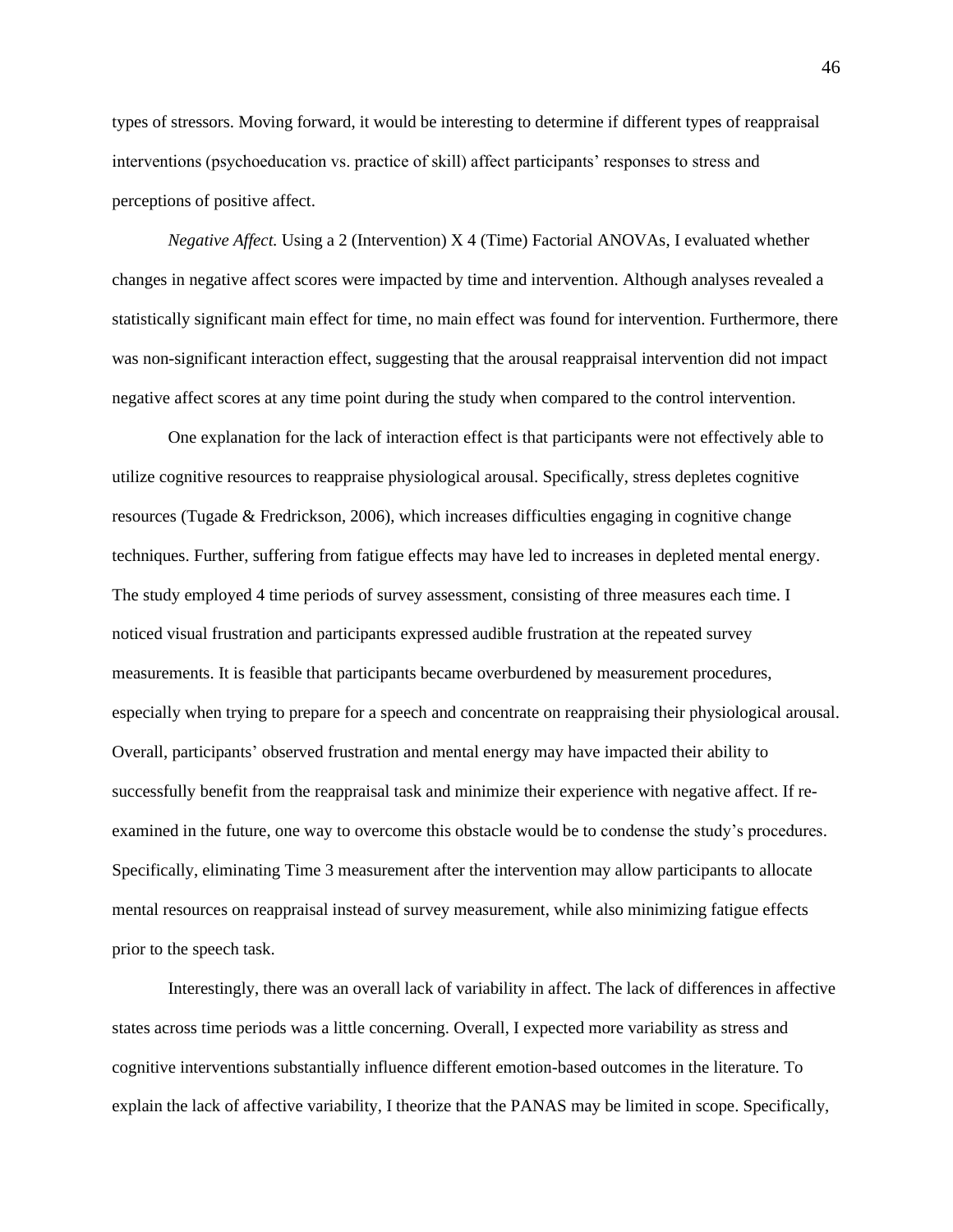the PANAS only measures 20 affective domains, which is a relatively small number given the scope of emotions individuals experience in response to stress. For instance, emotions like hope, insecurity, shame, and excitement are not measured in the PANAS, but may be important in understanding how individuals experienced the different tasks within the study. Moving forward, researchers should use more comprehensive measures of affective states, such as those noted in the Modified Differential Emotions Scale (Fredrickson, Tugade, Waugh, & Larkin, 2003), in answering this study's questions.

*Context Specific Self-Efficacy.* I ran a 2 Intervention (Arousal Reappraisal, Control) X 4 Time (Time1, Time 2, Time 3, Time 4) Factorial ANOVA to determine changes in self-efficacy scores by intervention and across time. While analyses revealed a statistically significant main effect for time, no main effect was found for intervention. Furthermore, there was a non-significant interaction effect, suggesting that participants in the arousal reappraisal did not differ from the control group participants in self-efficacy scores at different time points.

Overall, these findings are largely inconsistent with the prevailing literature, which suggests that arousal reappraisal interventions offset the debilitative effects of stress and bring about more positive outcomes (Beltzer et al., 2014; Jamieson et al., 2010). A major reason for these inconsistent findings is due to the small sample size of the study. When evaluating the findings, it is possible that lack of power from the small sample size may have negatively affected my ability to detect meaningful differences through the analyses. It is quite possible that differences in intervention groups existed at moderate or low effect sizes, however, because of low sample size my analyses were not able to pick up on these differences. Furthermore, there were numerous no-shows and multiple participants were dropped due to validity concerns, which negatively affected the overarching power of the study. Interestingly, although statistically non- significant, it is worth noting that arousal reappraisal group data were trending in the expected direction in comparison to control group data. Moving forward, it will be important for future studies to utilize a larger sample size in order to increase the possibility of finding moderate and small effect sizes.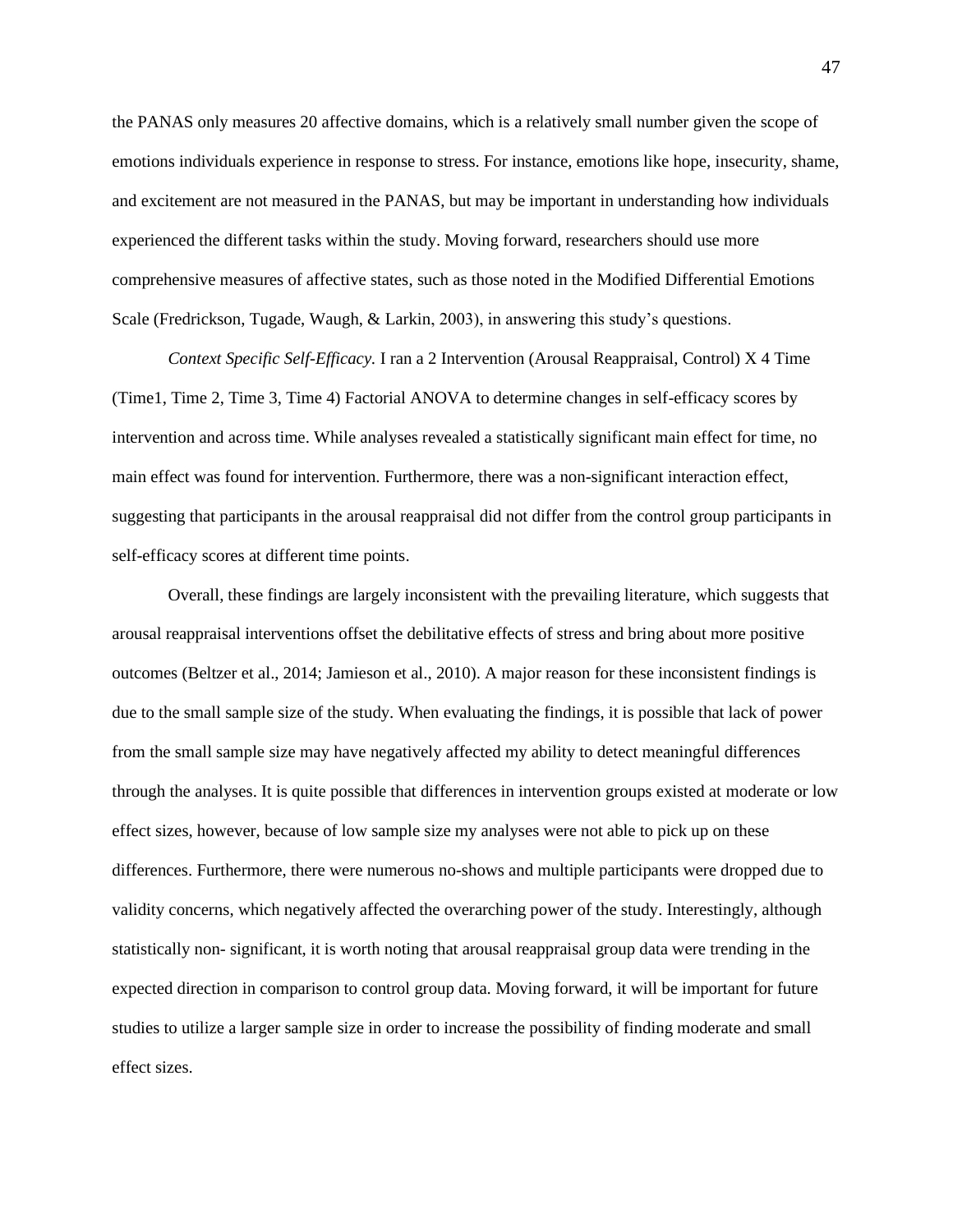# *Context Specific Self-Efficacy Measure*

One unique feature of this study was the use of an adapted New General Self-Efficacy scale (NGSE). In designing the study, there was a shortage of psychometrically sound measures to assess for specific self-efficacy in performing speech-related tasks. Because contextual self-efficacy is a better indicator for different well-being outcomes compared to general index measures (Bandura, 1977), I adapted the General Self-Efficacy scale to assess for context specific state self-efficacy. To establish adequate psychometric properties, I ran a principal components factor analysis. Results revealed a stable, one-factor structure, accounting for over 50% of the variance in the latent construct, indicating solid factorial validity, especially considering the low sample size. Additionally, it was found that baseline reports of this measure were positively correlated to baseline reports of positive affect, which provides some convergent validity for the measure.

Based on these findings, the NGSE-A scale appeared appropriate to utilize in the study. Nevertheless, it will be important to further evaluate this measure by investigating its adequacy for use in different settings and contexts. For example, this scale measured scores from a speech task stemming from a social stressor. It may be beneficial to examine this scale in non-stress-based speech tasks. Additionally, future research needs to evaluate more comprehensive dimensionality and reliability estimates of the measure among the factor level items using larger sample sizes. In line with this, the scale may benefit from additional items, contributing to more comprehensive measurement, capturing key items underlying self-efficacy geared toward giving a speech.

#### *Clinical Implications*

The arousal reappraisal intervention advocates for the inclusion of reappraising elevated arousal states into programs aimed at helping individuals thrive during challenging exercises, engagements, or social tasks. However, the current study's findings indicate further evaluation is needed to determine if arousal reappraisal is an important mechanism to bolster well-being. In the current study, an arousal reappraisal intervention did not increase positive affect, decrease negative affect, or increase self-efficacy in a stressful context. Future researchers and clinicians should be cautious of utilizing arousal reappraisal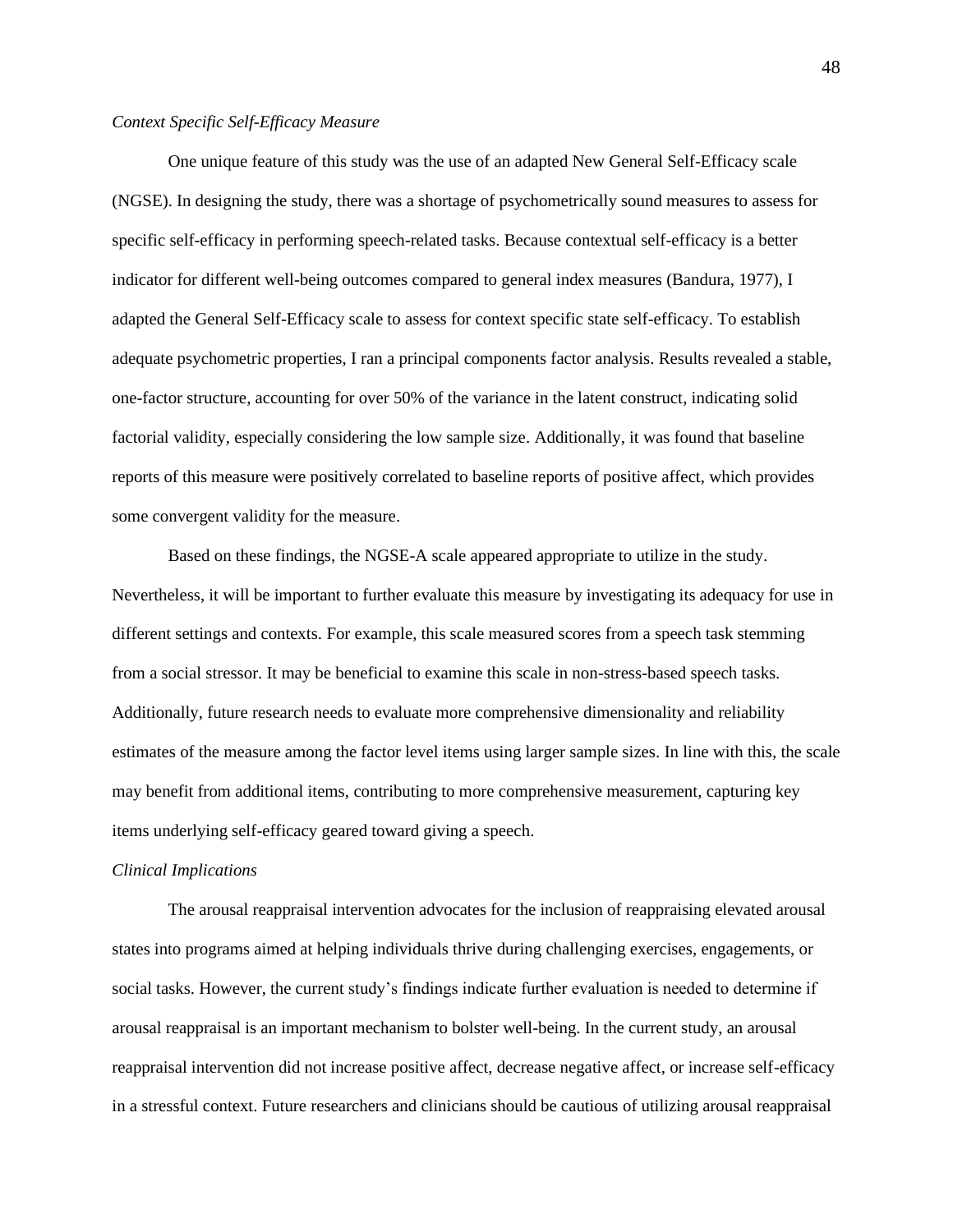interventions to improve well-being. Before arousal reappraisal interventions can be applied as a practical approach to increase well-being outcomes like affect and self-efficacy, more concrete data needs to be evaluated and confirmed. Specifically, future research should utilize the intervention prior to the stressful task, condense the study's procedures to reduce cognitive overload, increase power through sample size, and ultimately generate more experimental evidence to fill gaps in the stress and well-being literature between these constructs.

# *Limitations*

The current study included additional limitations worth noting. One issue encountered during the study included a large number of participants  $(n = 17)$  failing to show up for their scheduled appointment. These no-show individuals were recruited primarily through SONA and it is unknown whether participants who did not show were systematically different than those who participated. Specifically, it is unknown if these potential differences may have affected the findings of the study. Importantly, future research should consider creative methods of increasing participant attendance. Another limitation was a lack of demographic diversity. For example, 80% of the participants were cisgender women and 15% were cisgender men. African American/Black and White/Caucasian participants consisted of 85% of the sample. It is important that future studies re-examine this procedure with more diverse samples, including participants who identify as gender, sexual, and other ethnic minorities (e.g., Latinx, Asian American, Native Americans). Furthermore, most participants were younger, averaging 19.53 years in age. As the arousal reappraisal intervention for this study included use of general cognitive reappraisal skills, it may be beneficial to re-examine the study design with participants that have more developed brain structures (i.e., pre-frontal cortex) and cognitive abilities (i.e., flexible thinking). It is also important to note data for this study relied mostly on self-perception and self-report surveys. Self-reports are prone to demand characteristics and social desirability concerns. In order to validate the study's findings, it would be beneficial for future studies to utilize behavioral measures of affective states and self-efficacy.

*COVID-19 Pandemic.* The COVID-19 pandemic directly impacted a loss of power. Specifically, the pandemic negatively affected recruitment and reduced the number of participants, weakening optimal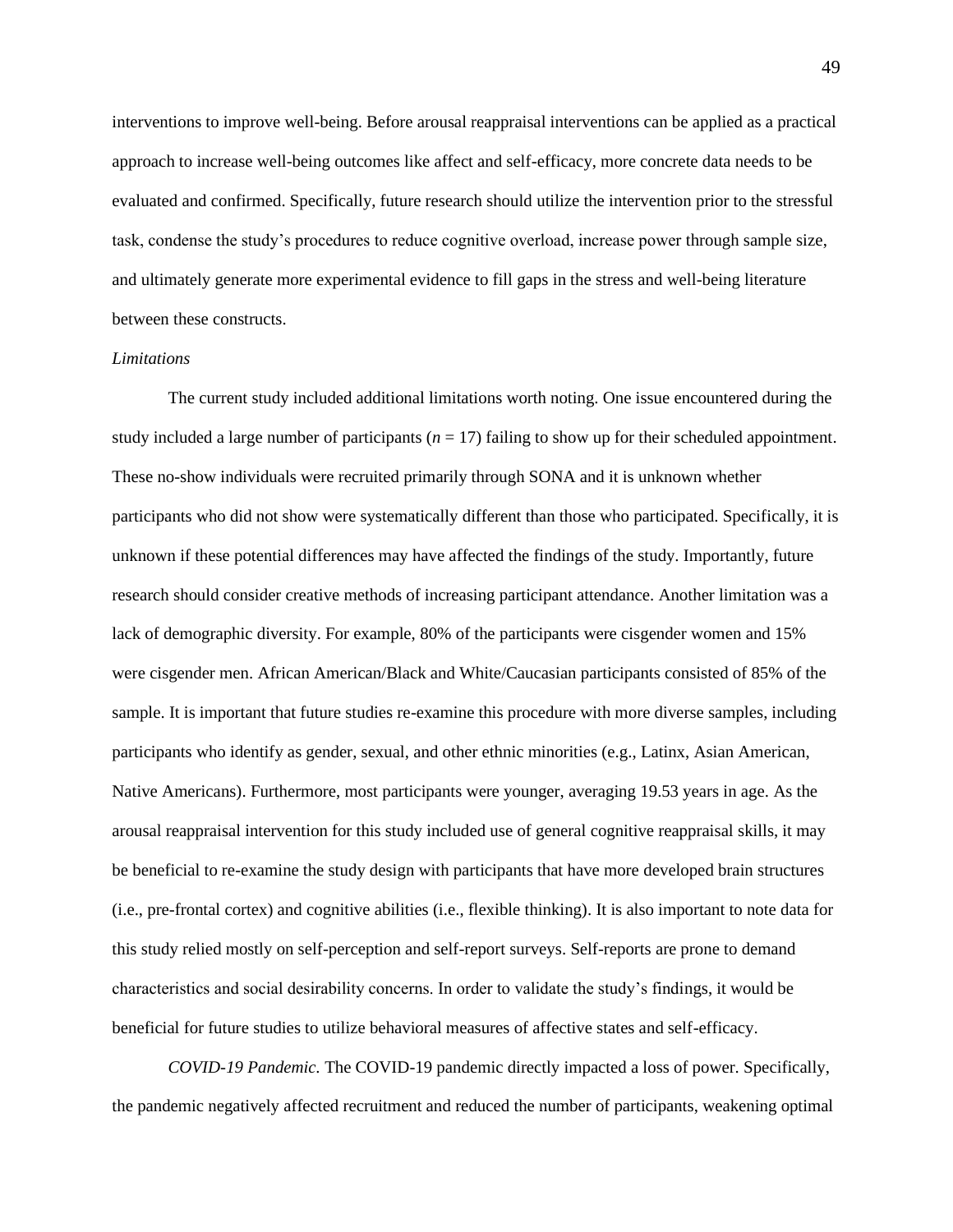ability to detect small, moderate, and large effect. Instead of collecting data from 100 individuals, I was only able to collect serviceable data from 40 participants. Detection of moderate and small effect sizes was negatively impacted by low sample size, which in turn led to low power. In addition, the pandemic required atypical procedures (e.g., masks, sanitation) for the safety of the participants and the researcher. For instance, it is unknown how mask wearing throughout the study affected the potential to detect significant findings. It will be important to re-examine whether data collected during this study is more sensitive to individual COVID-19 attitudes, beliefs, and anxieties compared to non-pandemic procedures. For example, pandemic-related anxiety may have impacted cognitive resources during individuals' participation. Furthermore, related anxiety may have increased reluctance to fully participate in the study. This may have led to higher distractibility and added frustration, which, in turn, may have made it more difficult for participants to fully attenuate to the reappraisal intervention and survey measurements. Overall, the COVID-19 protocols, fears, and corresponding attitudes may have interfered with the ability to detect significant results and to fully explore the effectiveness of the arousal reappraisal intervention in the context of this study.

## *General Conclusions*

The current study revealed a few interesting findings to advise future work in the stress and wellbeing area. First, I was able to induce stress using an adapted version of the Trier Social Stress Task. However, the arousal reappraisal intervention did not have a significant effect on affect or self-efficacy outcomes across time. Future studies examining stress and well-being should utilize different stress manipulations and behavioral measures to better examine this relationship. Additionally, more research on arousal reappraisal is needed before acknowledging the practical use of arousal reappraisal interventions on stressful contexts. Analysis on arousal reappraisal did not determine any significant interactions on positive affect, negative affect, or self-efficacy across time conditions or in comparison to control groups. Although these findings did not support the expected outcomes, they provide insight on future research directions involving stress, positive affect, negative affect, and self-efficacy.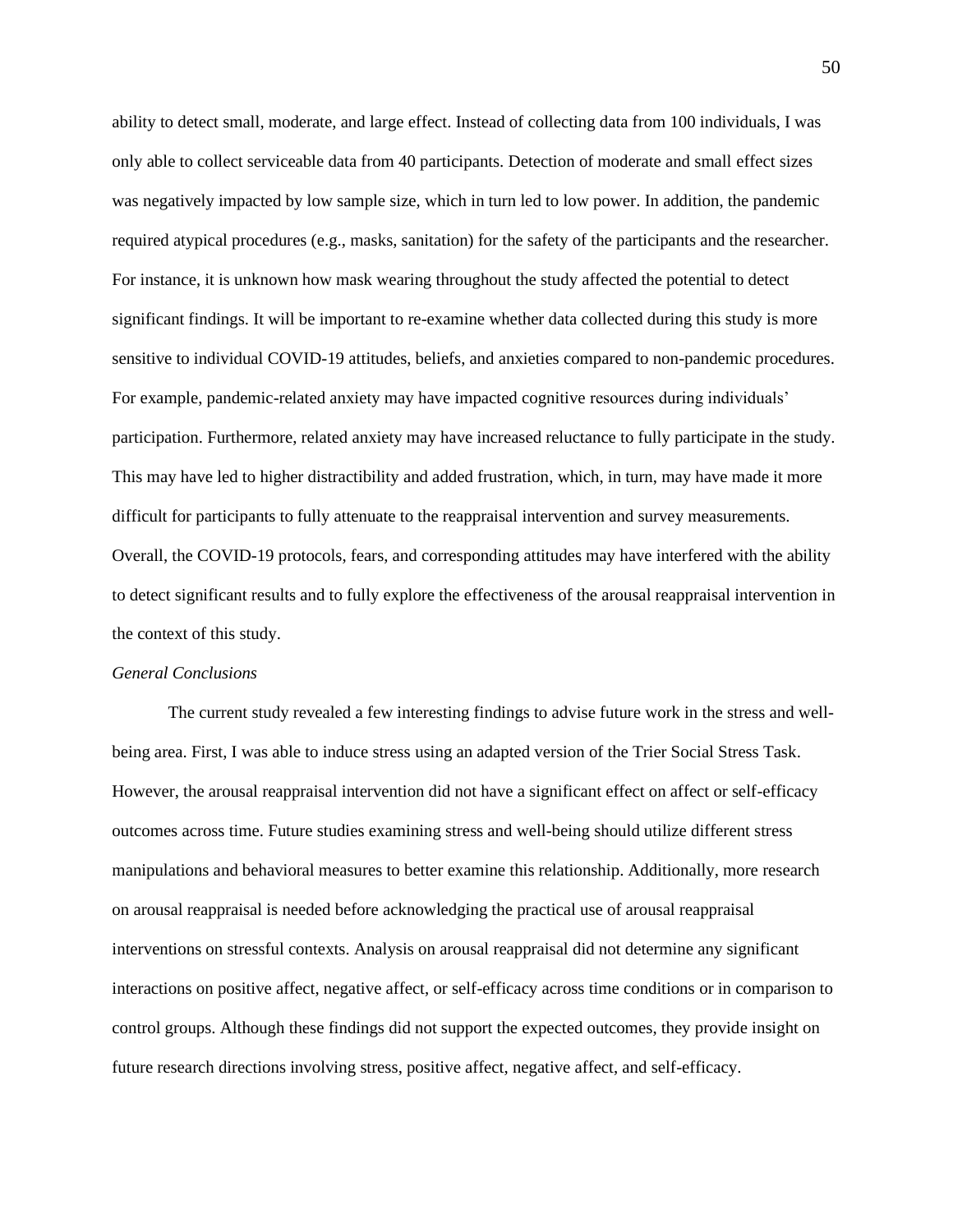#### **REFERENCES**

- Alexander, R., Aragón, O. R., Bookwala, J., Cherbuin, N., Gatt, J. M., Kahrilas, I. J., Kästner, N., Lawrence, A., Lowe, L., Morrison, R. G., Mueller, S. C., Nusslock, R., Papadelis, C., Polnaszek, K. L., Richter, S. H., Silton, R. L., & Styliadis, C. (2021). The neuroscience of positive emotions and affect: Implications for cultivating happiness and wellbeing. *Neuroscience and Biobehavioral Reviews*, *121*, 220–249.
- Alloy, L. B., Abramson, L. Y., Hogan, M. E., Whitehouse, W. G., Rose, D. T., Robinson, M. S., Kim, R. S., & Lapkin, J. B. (2000). The Temple-Wisconsin Cognitive Vulnerability to Depression Project: Lifetime history of Axis I psychopathology in individuals at high and low cognitive risk for depression. *Journal of Abnormal Psychology*, *109*(3), 403–418. [https://doi.org/10.1037/0021-](https://doi.org/10.1037/0021-843X.109.3.403) [843X.109.3.403](https://doi.org/10.1037/0021-843X.109.3.403)
- Arble, E., Daugherty, A. M., & Arnetz, B. (2019). Differential effects of physiological arousal following acute stress on police officer performance in a simulated critical incident. *Frontiers in Psychology*, *10*. <https://doi.org/10.3389/fpsyg.2019.00759>
- Bai, Y., Ocampo, J., Jin, G., Chen, S., Benet-Martinez, V., Monroy, M., Anderson, C., & Keltner, D. (2021). Awe, daily stress, and elevated life satisfaction. *Personality and Social Psychology: Attitudes and Social Cognition*, *120*(4), 837–860. doi:10.1037/pspa0000267.
- Bandura, A. (1977) Self-efficacy: toward a unifying theory of behavioral change. *Psychological Review, 84*, 191–215. [https://doi.org/10.1037/0033-295X.84.2.191](https://psycnet.apa.org/doi/10.1037/0033-295X.84.2.191)
- Barrett, L. F., & Bliss-Moreau, E. (2009). Affect as a psychological primitive. *Advances in Experimental Social Psychology*, *41*, 167–218. [https://doi.org/10.1037/0033-295X.84.2.191](https://psycnet.apa.org/doi/10.1037/0033-295X.84.2.191)
- Beltzer, M. L., Nock, M. K., Peters, B. J., & Jamieson, J. P. (2014). Rethinking butterflies: The affective, physiological, and performance effects of reappraising arousal during social evaluation. *Emotion*, *14*(4), 761–768. [https://doi.org/10.1037/a0036326](https://psycnet.apa.org/doi/10.1037/a0036326)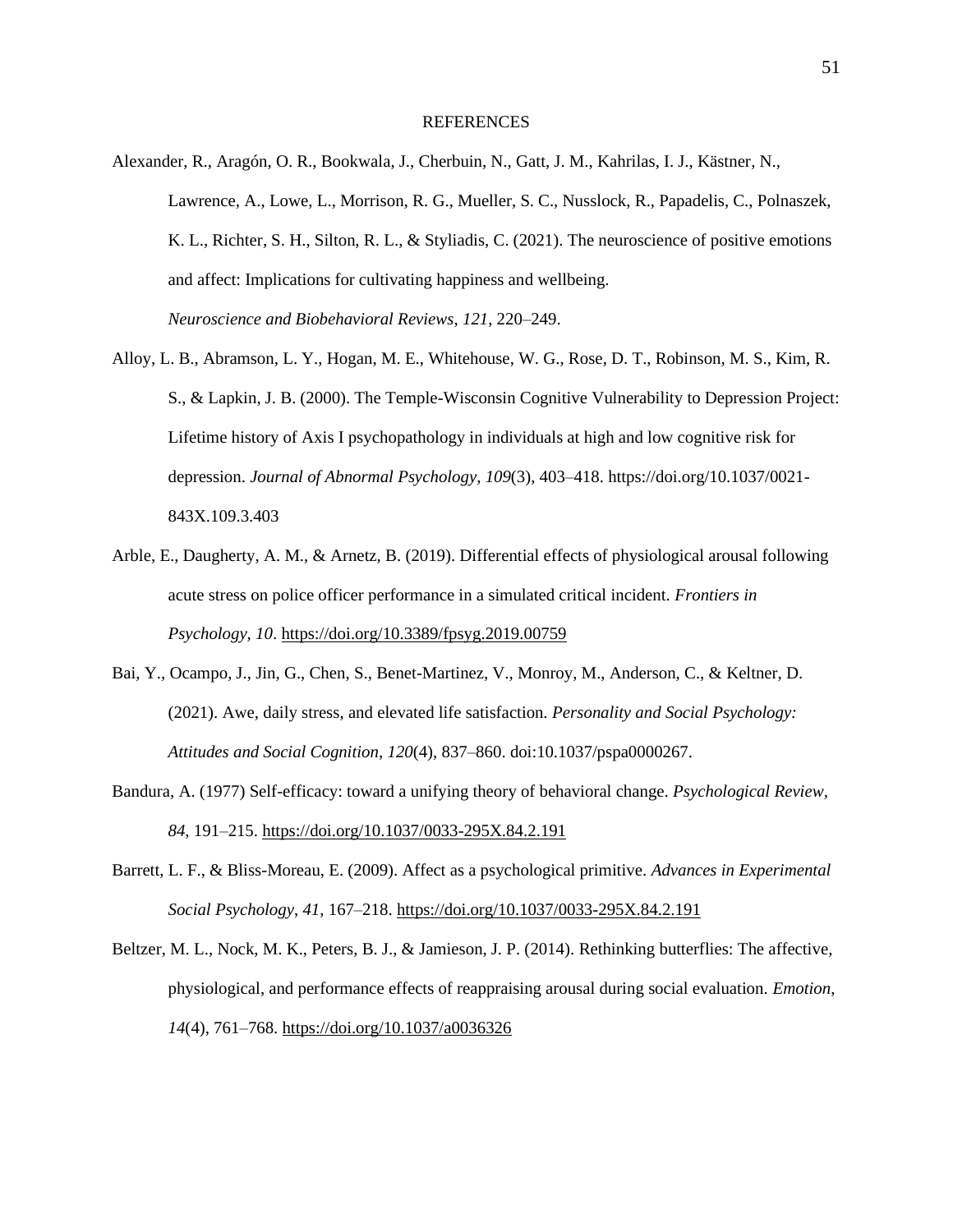- Blanke, E. S., Neubauer, A. B., Houben, M., Erbas, Y., & Brose, A. (2021). Why do my thoughts feel so bad? Getting at the reciprocal effects of rumination and negative affect using dynamic structural equation modeling. *Emotion*.<http://dx.doi.org/10.1037/emo0000946>
- Brimmell, J., Parker, J., Wilson, M. R., Vine, S. J., & Moore, L. J. (2019). Challenge and threat states, performance, and attentional control during a pressurized soccer penalty task. *Sport, Exercise, and Performance Psychology*, *8*(1), 63–79. <https://doi.org/10.1037/spy0000147>
- Bushman, B. J., Bonacci, A. M., Pedersen, W. C., Vasquez, E. A., & Miller, N. (2005). Chewing on it can chew you up: Effects of rumination on triggered displaced aggression. *Journal of Personality and Social Psychology*, *88(*6), 969–983. [https://doi.org/10.1037/0022-](https://psycnet.apa.org/doi/10.1037/0022-3514.88.6.969) [3514.88.6.969](https://psycnet.apa.org/doi/10.1037/0022-3514.88.6.969)
- Capobianco, L., Morris, J. A., & Wells, A. (2018). Worry and rumination: do they prolong physiological and affective recovery from stress? *Anxiety, Stress, & Coping*, *31*(3), 291–303. doi:10.1080/10615806.2018.1438723.
- Charles, S. T., Mogle, J., Chai, H. W., & Almeida, D. M. (2021). The mixed benefits of a stressor-free life. *Emotion*, *21*(5), 962–971. [https://doi.org/10.1037/emo0000958](https://psycnet.apa.org/doi/10.1037/emo0000958)
- Chen, G., Gully, S. M., & Eden, D. (2001). Validation of a new general self-efficacy scale. *Organizational Research Methods*, *4*(1), 62–83.
- Cloninger, C. R., Salloum, I. M., & Mezzich, J. E. (2012). The dynamic origins of positive health and wellbeing. *International Journal of Person Centered Medicine*, *2*(2), 179–187.
- Connor-Smith, J. K., & Flachsbart, C. (2007). Relations between personality and coping: A metaanalysis. *Journal of Personality and Social Psychology, 93*(6), 1080– 1107. [https://doi.org/10.1037/0022-3514.93.6.1080](https://psycnet.apa.org/doi/10.1037/0022-3514.93.6.1080)
- Crawford, J. R., & Henry, J. D. (2004). The positive and negative affect schedule (PANAS): Construct validity, measurement properties and normative data in a large non-clinical sample. *British Journal of Clinical Psychology*, 245–265. doi:10.1348/0144665031752934.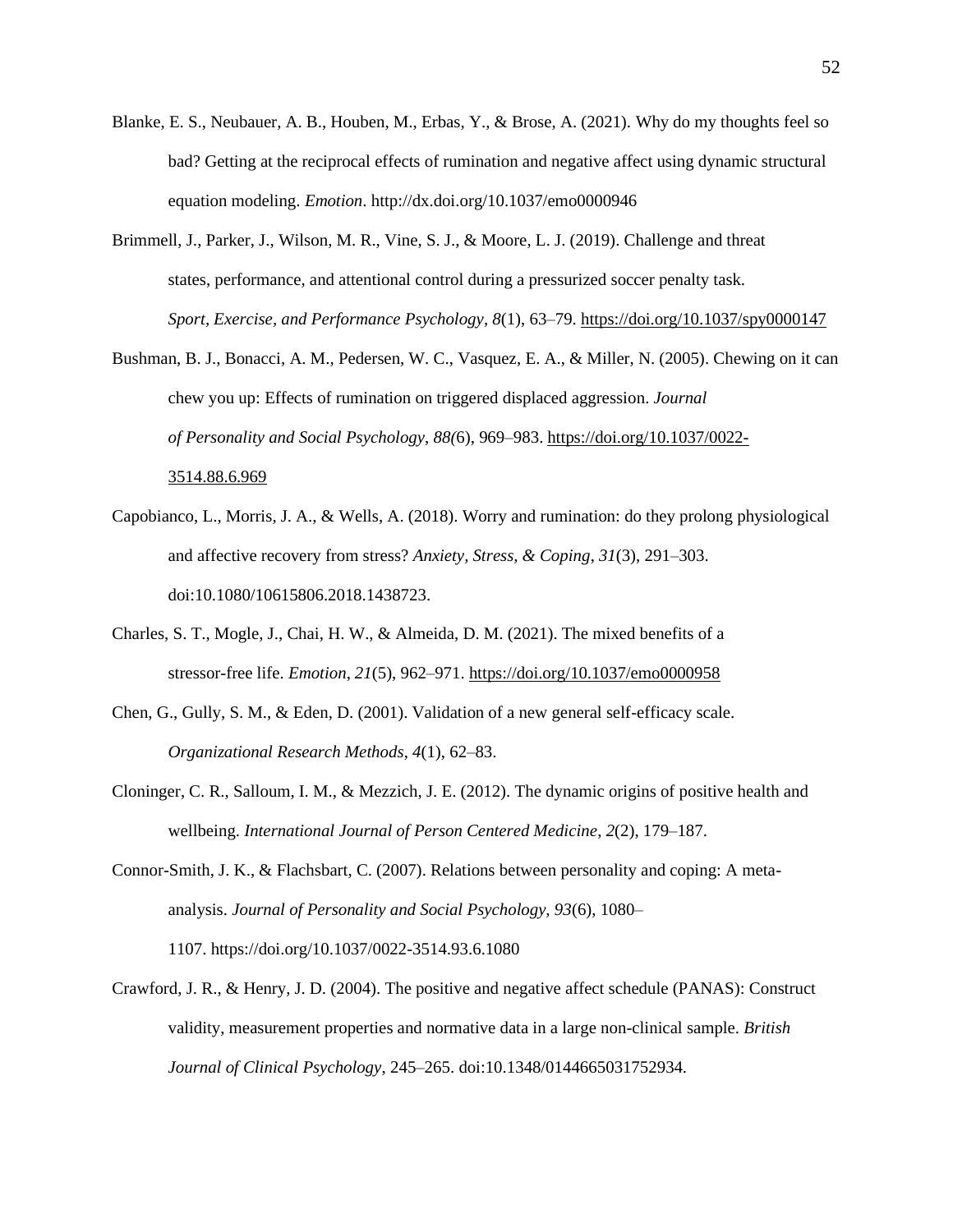- Crum, A. J., Jamieson, J. P., Modupe, A., (2020). Optimizing stress: An integrated intervention for regulating stress responses. *Emotion*, *20*(1), 120–125.
- Crum, A. J., Salovey, P., & Achor, S. (2013). Rethinking stress: The role of mindsets in determining the stress response. *Journal of Personality and Social Psychology*, *104*(4), 716–733.
- Degroote, C., Schwaninger, A., Heimgartner, N., Hedinger, P., Ehlert, U., & Wirtz, P. H. (2020). Acute stress improves concentration performance: Opposite effects of anxiety and cortisol. *Experimental Psychology*, *67*(2), 88–98.
- Delegach, M., & Katz-Navon, T. (2020). Regulatory foci and well-being: Coping flexibility and stressor appraisal as explanatory mechanisms. *International Journal of Stress Management*, *28*(20), 117–129. [https://doi.org/10.1037/str0000219](https://psycnet.apa.org/doi/10.1037/str0000219)
- Dienstbier, R. A. (1989). Arousal and physiological toughness: Implications for mental and physical health. *Faculty Publications, Department of Psychology*, *216*.
- Doré, B., & Bolger, N. (2018). Population- and individual-level changes in life satisfaction surrounding major life stressors. *Social Psychological and Personality Science*, *9*(7), 875–884.
- Faul, F., Erdfelder, E., Lang, A.-G., & Buchner, A. (2007). G\*Power 3: A flexible statistical power analysis program for the social, behavioral, and biomedical sciences. *Behavior Research Methods*, *39*, 175–191.
- Feldman, G., Greeson, J., & Senville, J. (2010). Differential effects of mindful breathing, progressive muscle relaxation, and loving kindness meditation on decentering and negative reactions to repetitive thoughts. *Behaviour Research and Therapy*, *48*(10), 1002–1011.
- Finkel, E. J., Slotter, E. B., Luchies, L. B., Walton, G. M., & Gross, J. J. (2013). A brief intervention to promote conflict reappraisal preserves marital quality over time. *Psychological Science*, *24*(8), 1595–1601.
- Folkman, S., & Lazarus, R. S. (1985). If it changes it must be a process: Study of emotion and coping during three stages of a college examination. *Journal of Personality and Social Psychology*, *48*(1), 150–170.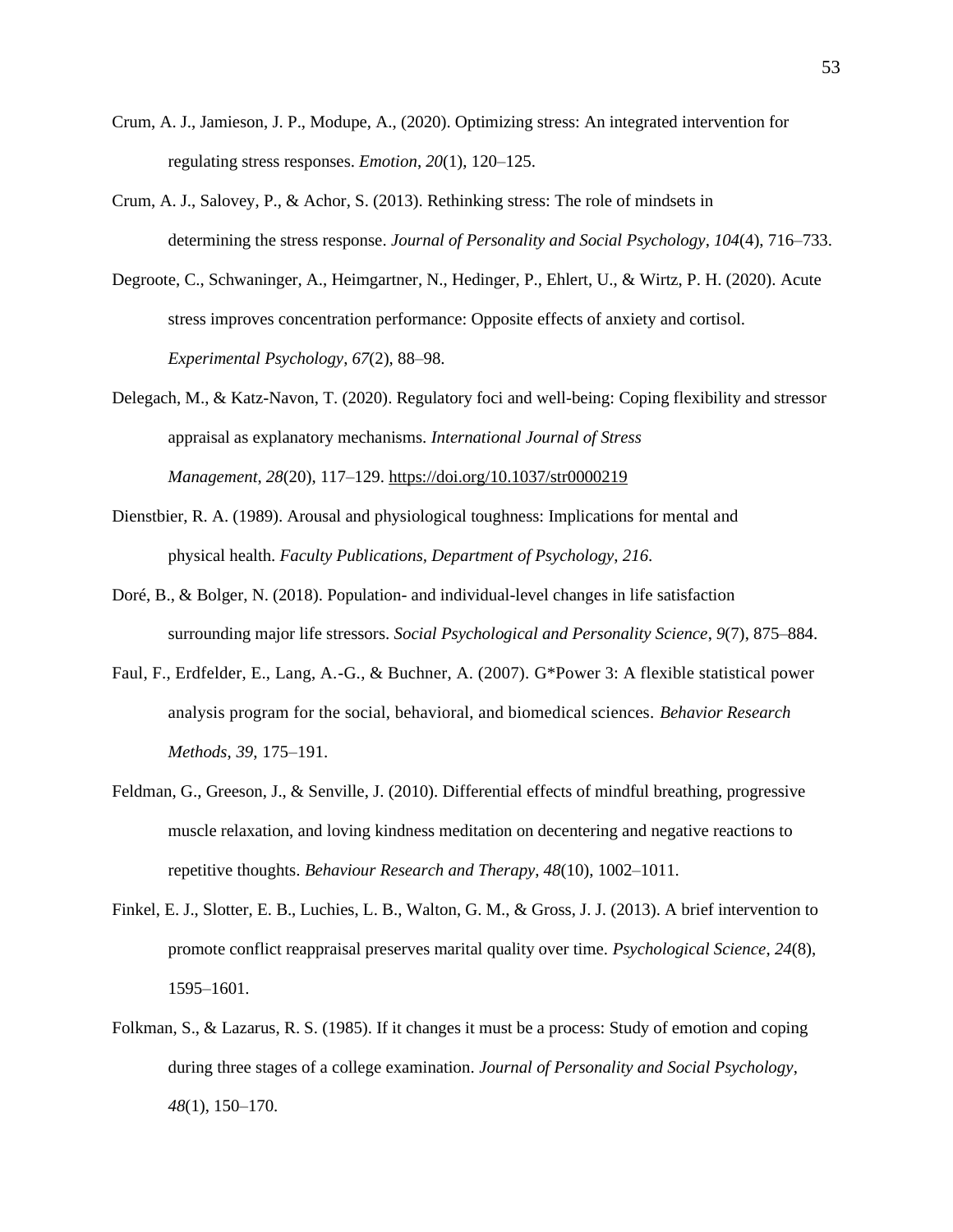- Ford, B. Q., Karnilowicz, H. R., & Mauss, I. B. (2017). Understanding reappraisal as a multicomponent process: The psychological health benefits of attempting to use reappraisal depend on reappraisal success. *Emotion*, *17*(6), 905–911.<https://doi.apa.org/doi/10.1037/emo0000310>
- Fowler, C. H., Miernicki, M. E., Rudolph, K. D., & Telzer, E. H. (2017). Disrupted amygdalaprefrontal connectivity during emotion regulation links stress-reactive rumination and adolescent depressive symptoms. *Developmental Cognitive Neuroscience*, *27*, 99–106.
- Fredrickson, B. L. (2004). The broaden-and-build theory of positive emotions. *Philosophical Transactions of the Royal Society*, *359*, 1367–1377.
- Fredrickson, B. L., & Losada, M. F. (2005). Positive affect and the complex dynamics of human flourishing. *American Psychologist*, *60*(7), 678–686.
- Fredrickson, B. L., Tugade, M. M., Waugh, C. E., & Larkin, G. R. (2003). What good are positive emotions in crisis? A prospective study of resilience and emotions following the terrorist attacks on the United States on September 11th, 2001. *Journal of Personality and Social Psychology*, *84*(2), 365–376. doi:10.1037/0022-3514.84.2.365
- Gazzillo, F., Leonardi, J., & Bush, M. (2020). Pathological worry and rumination according to Control-Mastery Theory. *Psychoanalytic Psychology*, *38*(4), 254–265.
- Goldin, P., Ziv, M., Jazaieri, H., Werner, K., Kraemer, H., Heimberg, R. G., & Gross, J. J. (2012). Cognitive reappraisal self-efficacy mediates the effects of individual cognitivebehavioral therapy for social anxiety disorder. *Journal of Consulting and Clinical Psychology*, *80*(6), 1034–1040.
- Gross, J. J., & John, O. P. (2003). Individual differences in two emotion regulation processes: Implications for affect, relationships, and well-being. *Journal of Personality and Social Psychology*, *85*(2), 348–362.
- Hitches, E., Woodcock, S., & Ehrich, J. (2021). Shedding light on students with support needs: Comparisons of stress, self-efficacy, and disclosure. *Journal of Diversity in Higher Education*, 1–10. [https://doi.org/10.1037/dhe0000328](https://psycnet.apa.org/doi/10.1037/dhe0000328)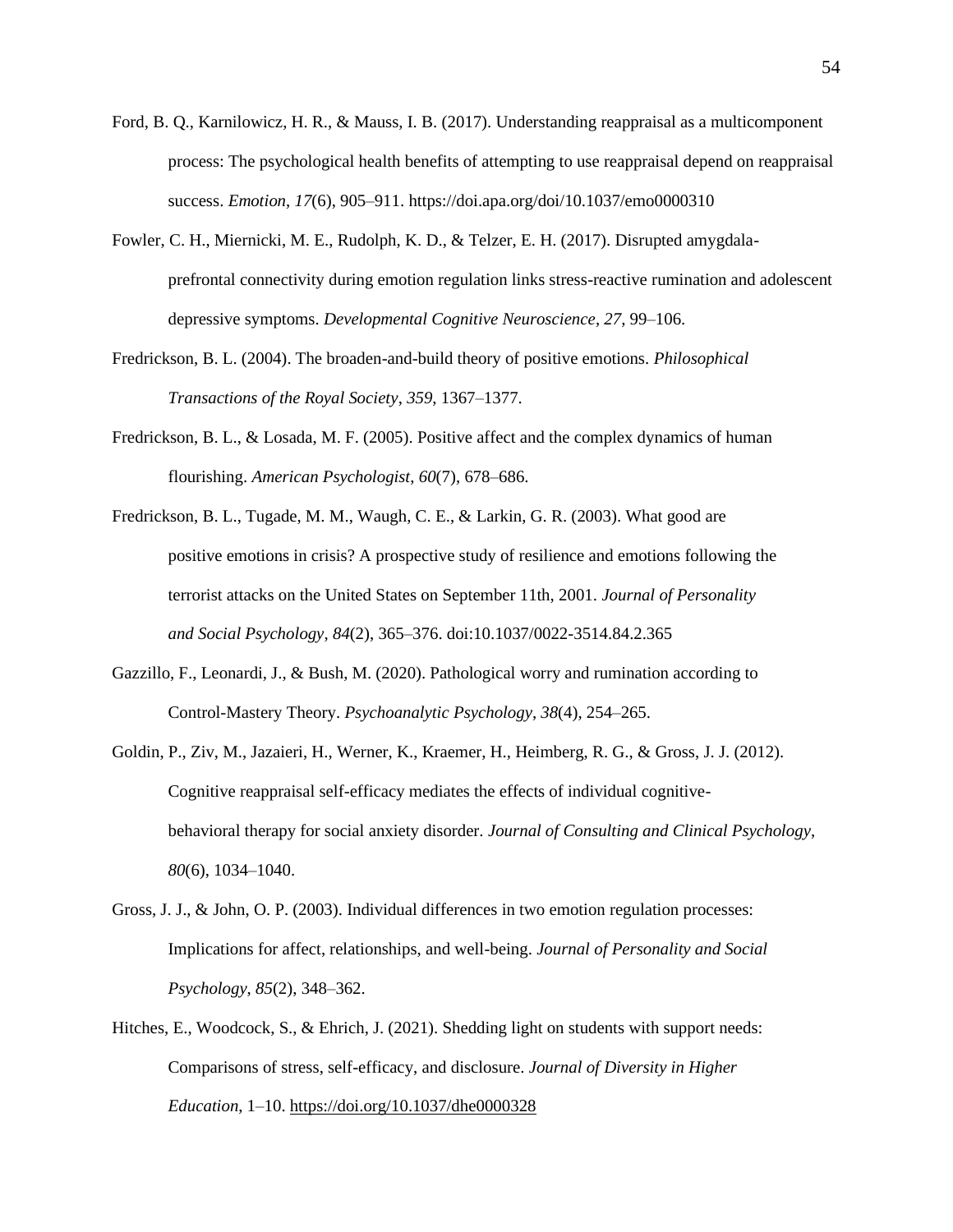- Hutcheson, G. and Sofroniou, N. (1999) *The Multivariate Social Scientist: Introductory Statistics Using Generalized Linear Models*. Sage Publication, Thousand Oaks, CA. https://doi.org/10.4135/9780857028075
- Jamieson, J. P., Crum, A. J., Goyer, J. P., Marotta, M. E., & Akinola, M. (2018). Optimizing stress responses with reappraisal and mindset interventions: An integrated model. *Anxiety, Stress, & Coping*, *31*(3), 245–261.
- Jamieson, J. P., Hangen, E. J., Lee, H. Y., & Yeager, D. S. (2018). Capitalizing on appraisal processes to improve affective responses to social stress. *Emotion Review*, *10*(1), 30–39.
- Jamieson, J. P., Mendes, W. B., Blackstock, E., & Schmader, T. (2010). Turning the knots in your stomach into bows: Reappraising arousal improves performance on the GRE. *Experimental Social Psychology*, *46*(1), 208–212.
- Jamieson, J. P., Nock, M. K., & Mendes, W. B. (2013). Changing the conceptualization of stress in social anxiety disorder: Affective and physiological consequences. *Clinical Psychological Science*, *1*(4), 363–374.
- Jamieson, J. P., Nock, M. K., & Mendes, W. B. (2012). Mind over matter: Reappraising arousal improves cardiovascular and cognitive responses to stress. *Journal of Experimental Psychology: General*, *141*(3), 417–422.
- Jamieson, J. P., Peters, B. J., Greenwood, E. J., & Altose, A. J. (2016). Reappraising stress arousal improves performance and reduces evaluation anxiety in classroom exam situations. *Social Psychological and Personality Science*, *7*(6), 579–587.
- Karademas, E. C., & Kalantzi-Azizi, A. (2004). The stress process, self-efficacy expectations, and psychological health. *Personality and Individual Differences*, *37*(5), 1033–1043.
- Keech, J. J., Hagger, M. S., & Hamilton, K. (2021). Changing stress mindsets with a novel imagery intervention: A randomized controlled trial. *Emotion*, *21*(1), 123–136.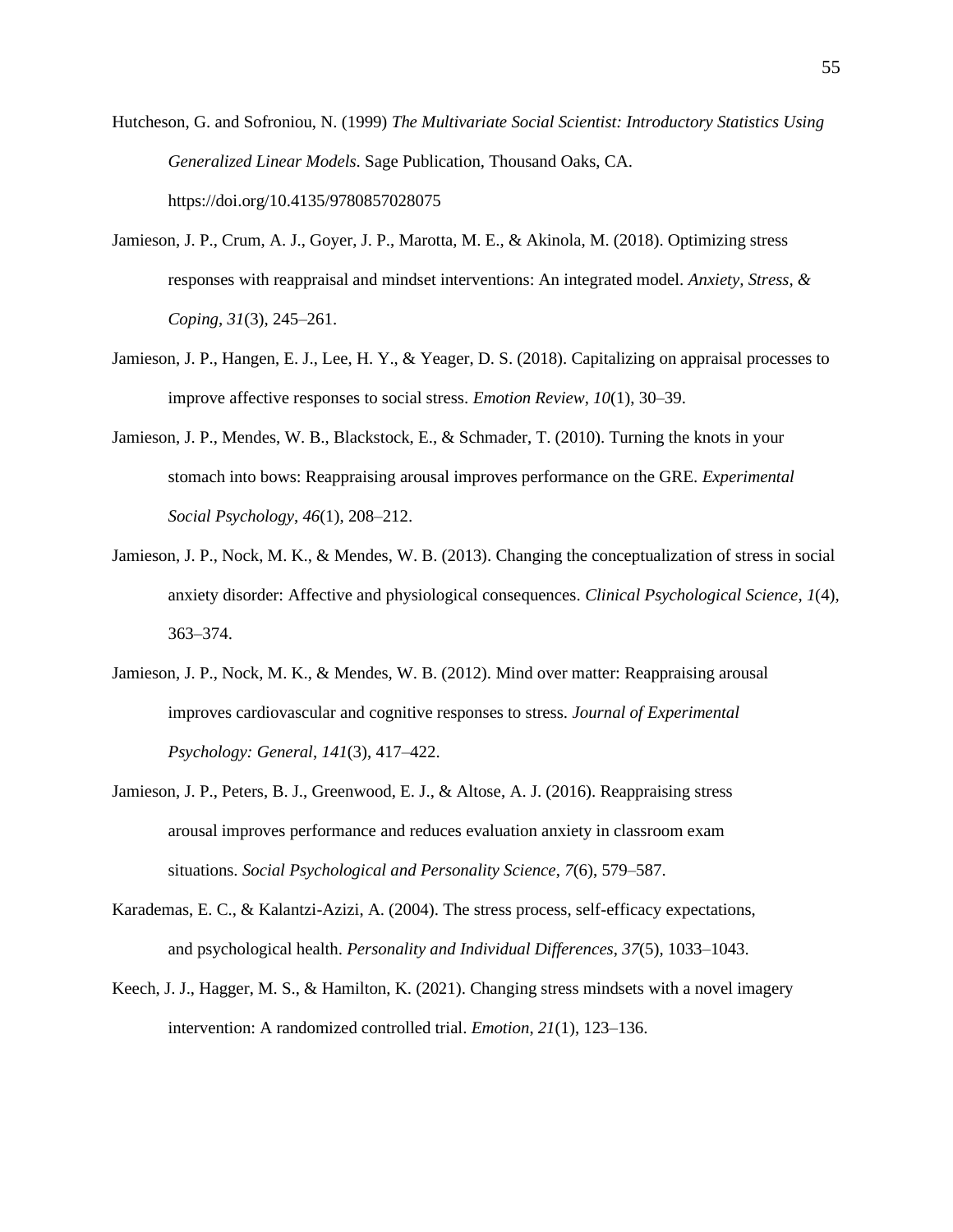- Keegan, D., Byrne, K., Cullen, G., Doherty, G. A., Dooley, B., & Mulcahy, H. E. (2015). The Stressometer: A simple, valid, and responsive measure of psychological stress in inflammatory bowel disease patients. *Journal of Crohn's and Colitis*, *9*(10), 881–885.
- Keltner, D., Ellsworth, P. C., & Edwards, K. (1993). Beyond simple pessimism: Effects of sadness and anger on social perception. *Journal of Personality and Social Psychology*, *64*(5), 740–752.
- King, D. B., & DeLongis, A. (2014). When couples disconnect: Rumination and withdrawal as maladaptive responses to everyday stress. *Journal of Family Psychology*, *28*(4), 460–469.
- Kramer, A. C., Neubauer, A. B., Scott, S. B., Schmiedek, F., Sliwinski, M. J., & Smyth, J. M. (2021). Stressor anticipation and subsequent affective well-being: A link potentially explained by perseverative cognitions. *Emotion*. Advance online publication. [https://doi.org/10.1037/emo0000954](https://psycnet.apa.org/doi/10.1037/emo0000954)
- Kudielka, B. M., Hellhammer, D. H., & Kirschbaum, C. (2007). Ten Years of Research with the Trier Social Stress Test--Revisited. In E. Harmon-Jones & P. Winkielman (Eds.), *Social Neuroscience: Integrating biological and psychological explanations of social behavior* (pp. 56–83). The Guilford Press.
- Lepore, S. J., Miles, H. J., & Levy, J. S. (1997). Relation of chronic and episodic stressors to psychological distress, reactivity, and health problems. *International Journal of Behavioral Medicine*, *4*(1), 39–59.
- Lewis, E. J., Blanco, I., Raila, H., & Joormann, J. (2019). Does repetitive negative thinking affect attention? Differential effects of worry and rumination on attention to emotional stimuli. *Emotion*, *19*(8), 1450–1462.
- Li, R., Liu, H., Yao, M., & Chen, Y. (2019). Regulatory focus and subjective well-being: The mediating role of coping styles and the moderating role of gender. *The Journal of Psychology*, *153*(7), 714–731.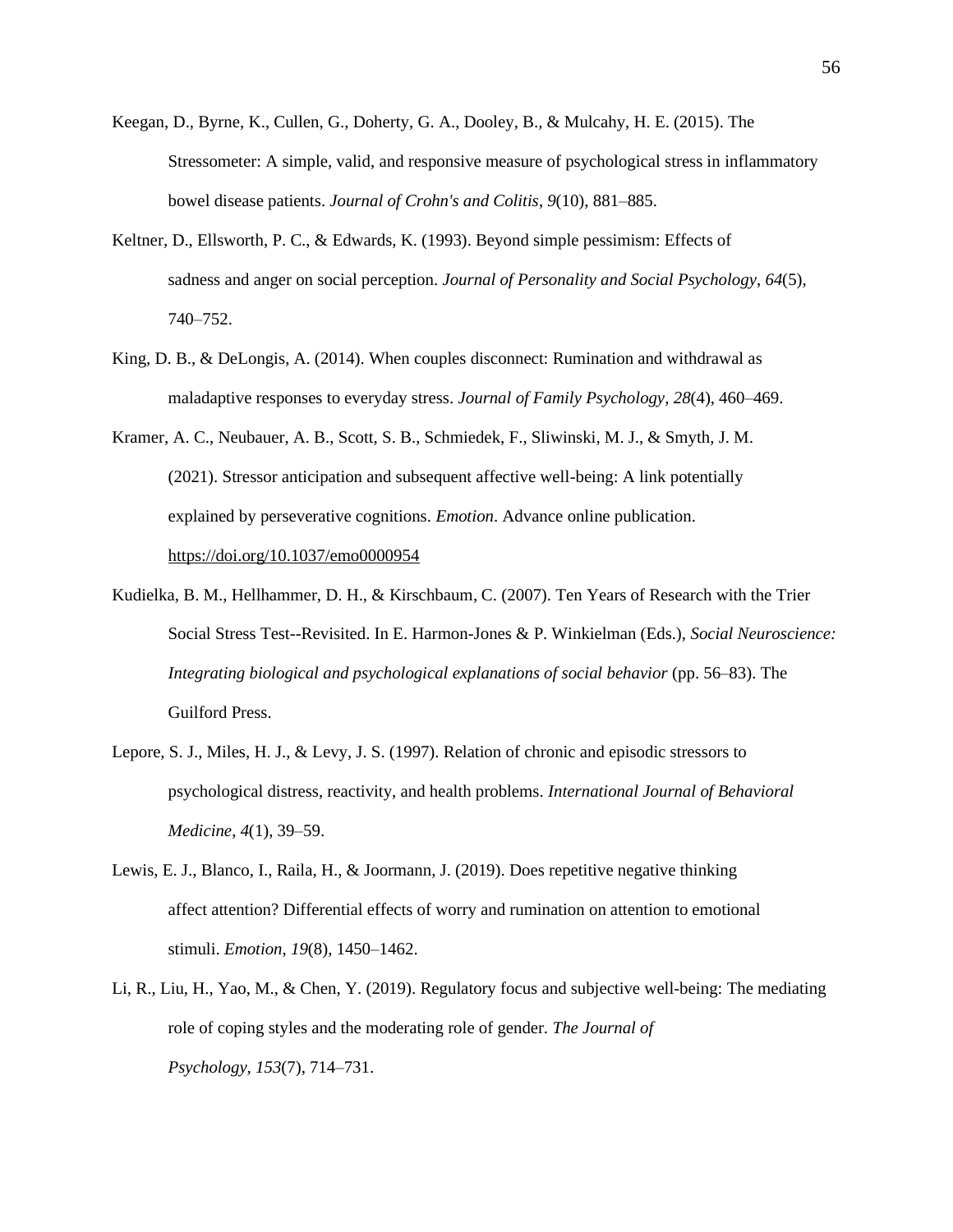- Lin, S.-Y., Eaton, N. R., & Fried, E. I. (2020). The association of life stress with substance use symptoms: A network analysis and replication. *Journal of Abnormal Psychology*, *129*(2), 204–214.
- Liu, J. J.W., Ein, N., Gervasio, J., & Vickers, K. (2019). The efficacy of stress reappraisal interventions on stress responsivity: A meta-analysis and systematic review of existing evidence. *PLOS ONE*, *14*(2). doi[:10.1371/journal.pone.0212854](https://doi.org/10.1371/journal.pone.0212854)
- Mathot, S. (2018). Pupillometry: Psychology, Physiology, and Function. *Journal of Cognition*, *1*(1), 16. DOI: <http://doi.org/10.5334/joc.18>
- Matthieu, M. M., & Ivanoff, A. (2006). Using stress, appraisal, and coping theories in clinical practice: Assessments of coping strategies after disasters. *Brief Treatment and Crisis Intervention*, *6*(4), 337–348. [https://doi.org/10.1093/brief-treatment/mhl009](https://psycnet.apa.org/doi/10.1093/brief-treatment/mhl009)
- Mauss, I. B., Cook, C. L., Cheng, J. Y.J., & Gross, J. J. (2007). Individual differences in cognitive reappraisal: Experiential and physiological responses to an anger provocation. *International Journal of Psychophysiology*, *66*(2), 116–124. <https://doi.org/10.1016/j.ijpsycho.2007.03.017>
- McGowan, J., Gardner, D., & Fletcher, R. (2006). Positive and negative affective outcomes of occupational stress. *New Zealand Journal of Psychology*, *35*(2), 92–98.
- McHugh, R. K., Nguyen, M. D., Fitzmaurice, G. M., & Dillon, D. G. (2020). Behavioral strategies to reduce stress reactivity in opioid use disorder: Study design. *Health Psychology*, *39*(9), 806-814. doi[:10.1037/hea0000862](https://doi.org/10.1037/hea0000862)
- Milyavsky, M., Fernandez, J. R., Kruglanski, A. W., Suri, G., Webber, D., Goldenberg, A., & Gross, J. J. (2019). To reappraise or not to reappraise? Emotion regulation choice and cognitive energetics. *Emotion*, *19*(6), 964-981. [https://doi.org/10.1037/emo0000498](https://psycnet.apa.org/doi/10.1037/emo0000498)
- Moore, L. J., Vine, S. J., Wilson, M. R. & Freeman, P. (2015). Reappraising threat: How to optimize performance under pressure. *Journal of Sport and Exercise Psychology*, *37*(3), 339–343. [https://doi.org/10.1123/jsep.2014-0186](https://psycnet.apa.org/doi/10.1123/jsep.2014-0186)

Mroczek, D. K., & Almeida, D. M. (2004). The effect of daily stress, personality, and age on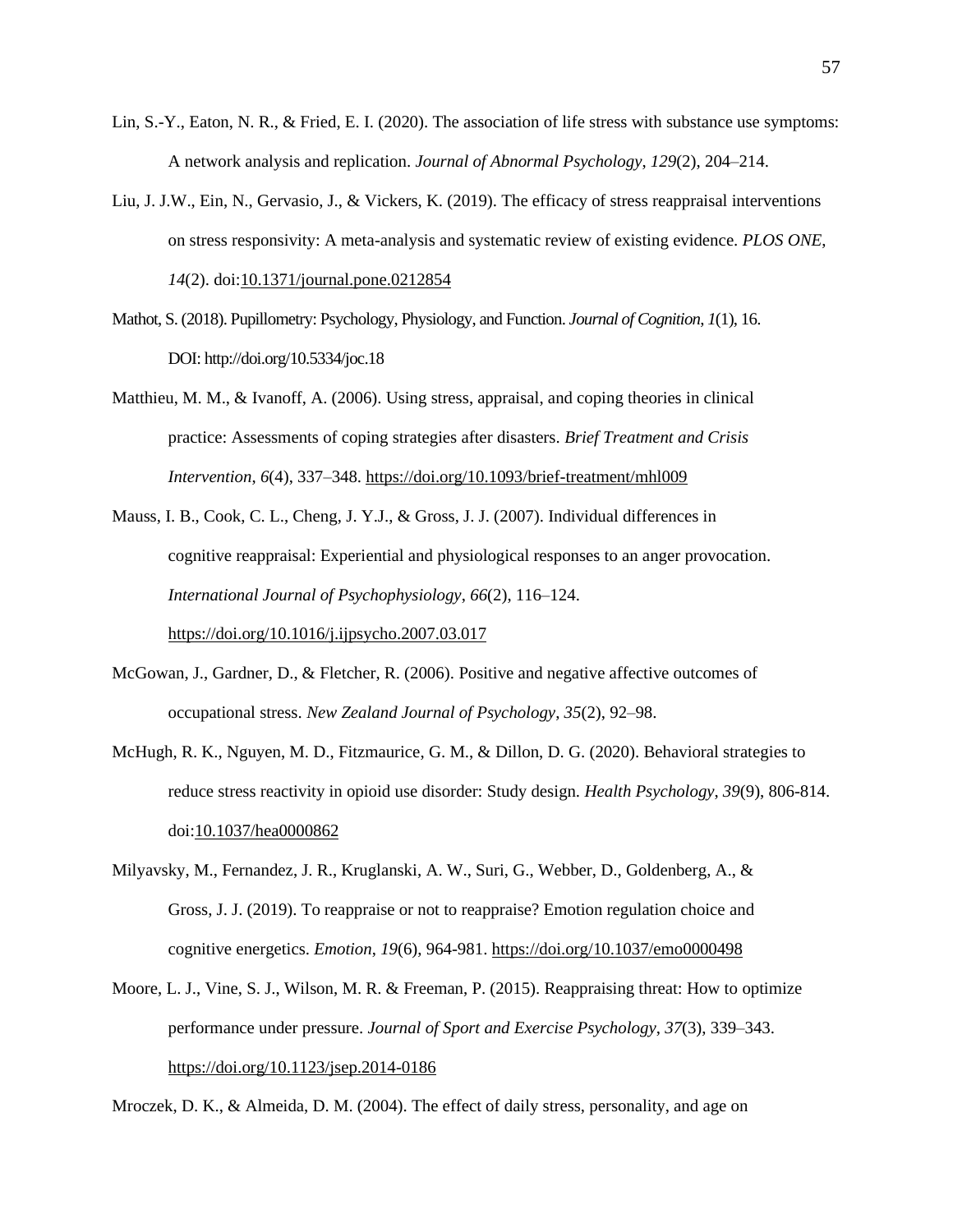daily negative affect. *Journal of Personality*, *72*(2), 355–378. [https://doi.org/10.1111/j.0022-](https://doi.org/10.1111/j.0022-3506.2004.00265.x) [3506.2004.00265.x](https://doi.org/10.1111/j.0022-3506.2004.00265.x)

- Nasso, S., Vanderhasselt, M.-A., Schettino, A., & De Raedt, R. (2020). The role of cognitive reappraisal and expectations in dealing with social feedback. *Emotion*, 1–30. <https://doi.apa.org/doi/10.1037/emo0000825>
- Nesse, R. M., Bhatnagar, S., & Ellis, B. (2016). Evolutionary origins and functions of the stress response system. In *Stress: Concepts, cognition, emotion, and behavior: Vol. 1. Handbook of Stress Series* (pp. 95-101). Elsevier Academic Press.
- Nesse, R. M., Bhatnagar, S., & Young, E. A. (2007). Evolutionary origins and functions of the stress response. In *Encyclopedia of stress* (Second ed., Vol. 1, pp. 965-970). Elsevier Academic Press.
- Newall, N. E.G., Chipperfield, J. G., & Stewart, T. L. (2013). Consequences of loneliness on physical activity and mortality in older adults and the power of positive emotions. *Health Psychology*, *32*(8), 921-924. [https://doi.org/10.1037/a0029413](https://psycnet.apa.org/doi/10.1037/a0029413)
- Nolen-Hoeksema, S., Wisco, B. E., & Lyubomirsky, S. (2008). Rethinking rumination. *Perspectives on Psychological Science*, *3*(5), 400–424.<https://doi.org/10.1111%2Fj.1745-6924.2008.00088.x>
- Norlander, T., Johansson, A., & Bood, S. A. (2005). The affective personality: Its relation to quality of sleep, well-being and stress. *Social Behavior and Personality*, *33*(7), 709–722. Doi: <https://doi.org/10.2224/sbp.2005.33.7.709>
- Nook, E. C., Vidal Bustamante, C. M., Cho, H. Y., & Somerville, L. H. (2020). Use of linguistic distancing and cognitive reappraisal strategies during emotion regulation in children, adolescents, and young adults. *Emotion*, *20*(4), 525–540. <https://doi.org/10.1037/emo0000570>
- Osborne, D. M., Pearson-Leary, J., & McNay, E. C. (2015). The neuroenergetics of stress hormones in the hippocampus and implications for memory. *Frontiers in Neuroscience*, *9*(164), 1–16. Doi: [10.3389/fnins.2015.00164](https://dx.doi.org/10.3389%2Ffnins.2015.00164)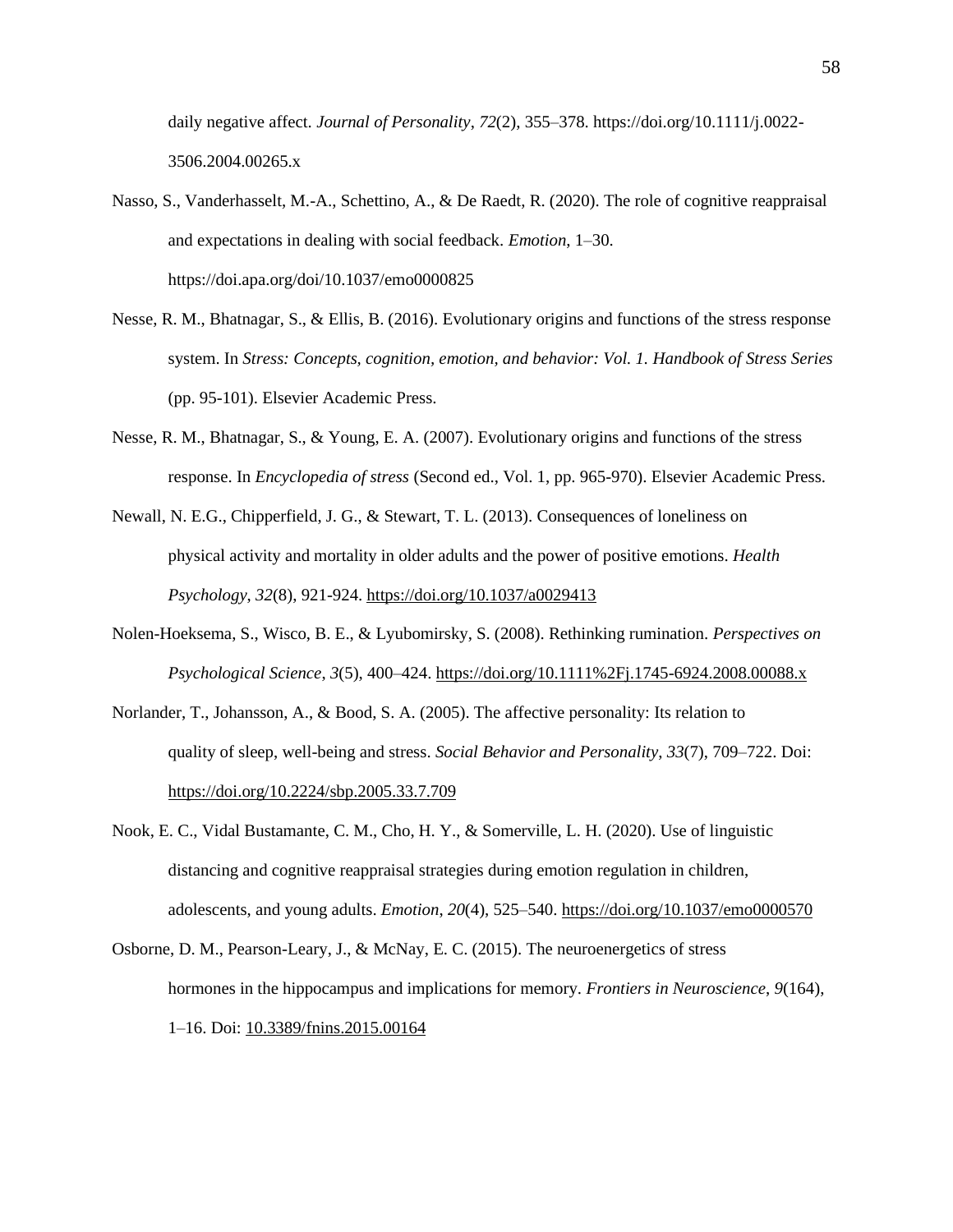- Paersch, C., Schulz, A., Wilhelm, F. H., Brown, A. D., & Kleim, B. (2021). Recalling autobiographical self-efficacy episodes boosts reappraisal-effects on negative emotional memories. *Emotion*, 1–11. <http://dx.doi.org/10.1037/emo0000949>
- Parent, M. C. (2013). Handling item-level missing data: Simpler is just as good. *The Counseling Psychologist, 41*(4), 568–600. [https://doi.org/10.1177/0011000012445176](https://psycnet.apa.org/doi/10.1177/0011000012445176)
- Peters, B. J., & Jamieson, J. P. (2016). The consequences of suppressing affective displays in romantic relationships: A challenge and threat perspective. *Emotion*, *16*(7), 1050–1066. [https://doi.org/10.1037/emo0000202](https://psycnet.apa.org/doi/10.1037/emo0000202)
- Pillow, D., Sandler, I., & Zautra, A. (1996). Major life events and minor stressors: Identifying mediational links in the stress process. *Journal of Personality and Social Psychology*, *70*(2), 381– 394. [https://doi.org/10.1037/0022-3514.70.2.381](https://psycnet.apa.org/doi/10.1037/0022-3514.70.2.381)
- Quoidbach, J., Mikolajczak, M., & Gross, J. J. (2015). Positive interventions: An emotion regulation perspective. *Psychological Bulletin*, *141*(3), 655–693. http://dx.doi.org/10.1037/a0038648
- Rackoff, G. N., & Newman, M. G. (2020). Reduced positive affect on days with stress exposure predicts depression, anxiety disorders, and low trait positive affect 7 years later. *Journal of Abnormal Psychology*, *129*(8), 799–809. [https://doi.org/10.1037/abn0000639](https://psycnet.apa.org/doi/10.1037/abn0000639)
- Ray, R. D., McRae, K., Ochsner, K. N., & Gross, J. J. (2010). Cognitive reappraisal of negative affect: Converging evidence from EMG and self-report. *Emotion*, *10*(4), 587–592. doi:10.1037/a0019015.
- Richardson, C. M.E. (2017). Emotion regulation in the context of daily stress: Impact on daily affect. *Personality and Individual Differences*, *112*, 150–156. [https://doi.org/10.1016/j.paid.2017.02.058](https://psycnet.apa.org/doi/10.1016/j.paid.2017.02.058)
- Robinson, M. S., & Alloy, L. B. (2003). Negative cognitive styles and stress-reactive rumination interact to predict depression: A prospective study. *Cognitive Therapy and Research*, *27*(3), 275–292. [https://doi.org/10.1023/A:1023914416469](https://psycnet.apa.org/doi/10.1023/A:1023914416469)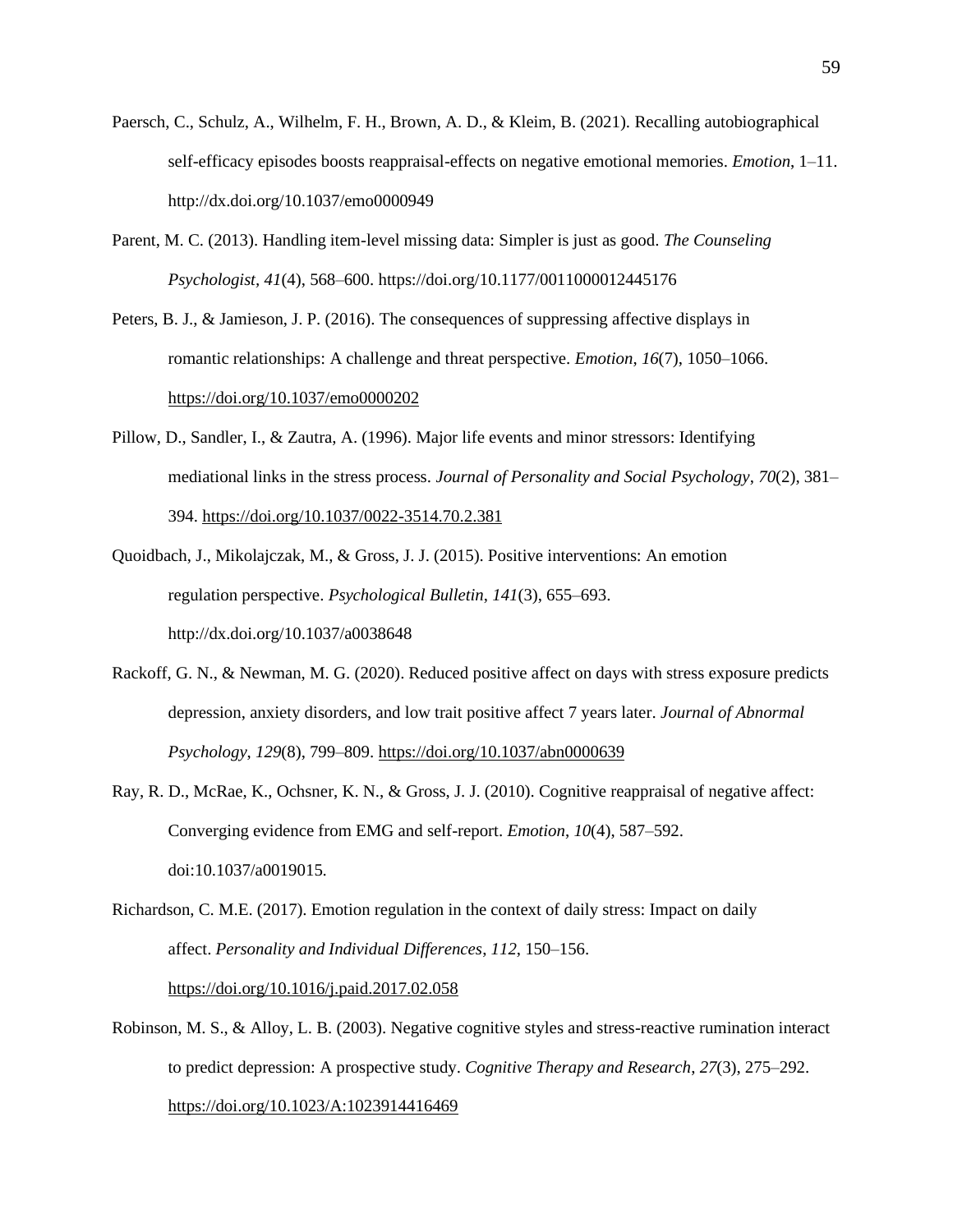- Rogatko, T. P. (2009). The influence of flow on positive affect in college students. *Journal of Happiness Studies*, *10*(2), 133–148. [https://doi.org/10.1007/s10902-007-9069-y](https://psycnet.apa.org/doi/10.1007/s10902-007-9069-y)
- Rood, L., Bögels, S. M., & Arntz, A. (2012). The effects of experimentally induced rumination, positive reappraisal, acceptance, and distancing when thinking about a stressful event on affect states in adolescents. *Journal of Abnormal Child Psychology*, *40*(1), 73–84. doi: 10.1007/s10802-011- 9544-0.
- Rosenbaum, D., Thomas, M., Hilsendegen, P., Metzger, F. G., Haeussinger, F. B., Nuerk, H., Fallgatter, A. J., Nieratschker, V., & Ehlis, A. (2018). Stress-related dysfunction of the right inferior frontal cortex in high ruminators: An fNIRS study. *Neuro Image: Clinical*, *18*, 510–517. <https://doi.org/10.1016/j.nicl.2018.02.022>
- Ruscio, A. M., Gentes, E. L., Jones, J. D., Hallion, L. S., Coleman, E. S., & Swendsen, J. (2015). Rumination predicts heightened responding to stressful life events in major depressive disorder and generalized anxiety disorder. *Journal of Abnormal Psychology*, *124*(1), 17–26. [https://doi.org/10.1037/abn0000025](https://psycnet.apa.org/doi/10.1037/abn0000025)
- Rusting, C. L., & Nolen-Hoeksema, S. (1998). Regulating responses to anger: Effects of rumination and distraction on angry mood. *Journal of Personality and Social Psychology*, *74*(3), 790–803. [https://doi.org/10.1037/0022-3514.74.3.790](https://content.apa.org/doi/10.1037/0022-3514.74.3.790)
- Ryff, C. D. (2014). Psychological well-being revisited: Advances in the science and practice of eudaimonia. *Psychotherapy and Psychosomatics*, *83*(1), 10–28. doi:10.1159/000353263.
- Saltzman, L. Y. (2019). It's about time: Reconceptualizing the role of time in loss and trauma. *Psychological Trauma: Theory, Research, Practice, and Policy*, *11*(6), 663–670. <http://dx.doi.org/10.1037/tra0000435>
- Sammy, N., Antiss, P. A., Moore, L. J., Freeman, P., Wilson, M. R., & Vine, S. J. (2017). The effects of arousal reappraisal on stress responses, performance and attention. *Anxiety, Stress & Coping*, *30*(6), 619–629. doi: 10.1080/10615806.2017.1330952.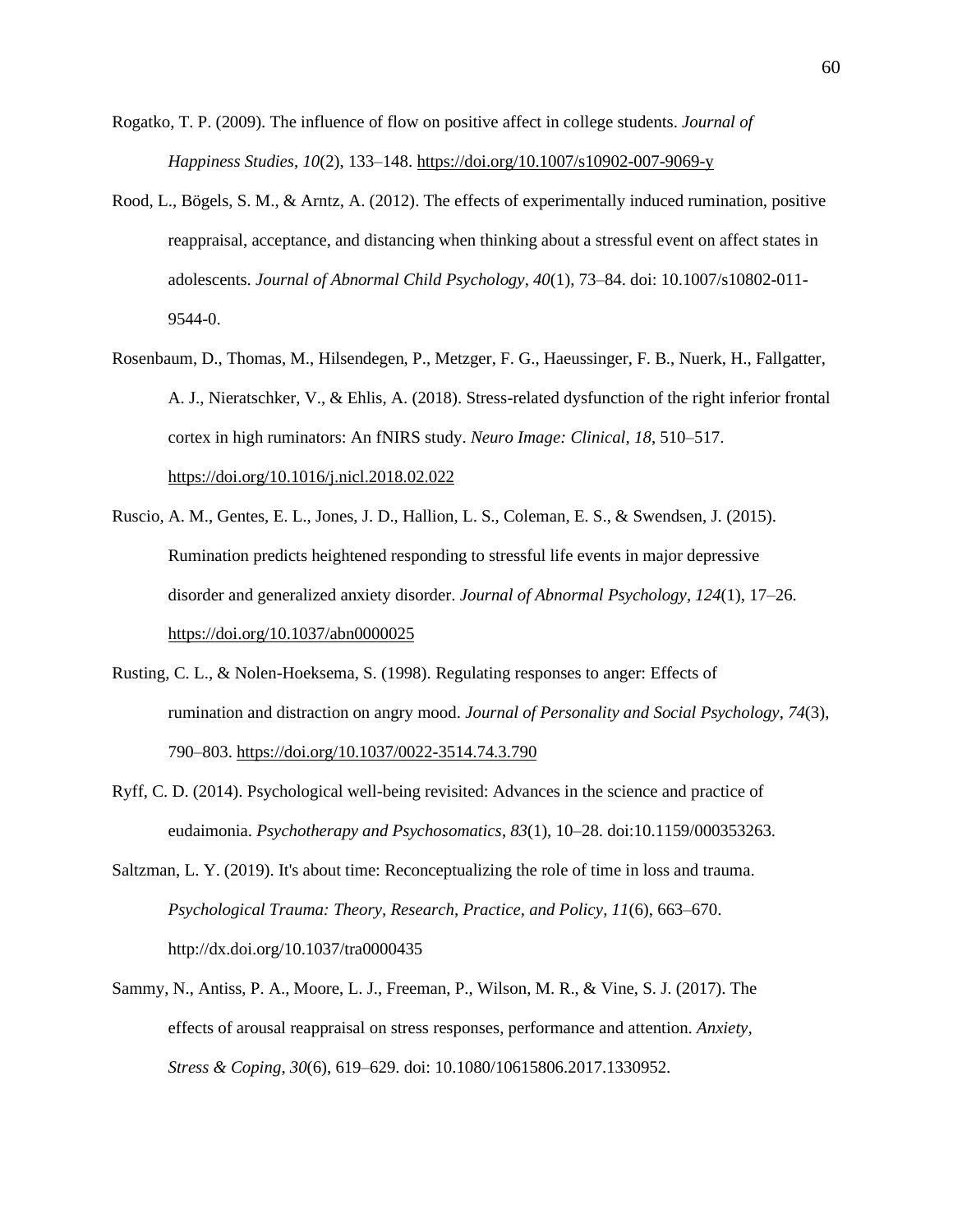Simmons, J. P., Nelson, L. D., & Simonsohn, U. (2018). False-positive citations. *Perspectives on Psychological Science, 13(2)*, 255–259.

Stevens, J. P. (2012). *Applied Multivariate Statistics for the Social Sciences* (5th ed.). Routledge.

- Tedeschi, R. G., & Calhoun, L. G. (2004). Posttraumatic growth: Conceptual foundations and empirical evidence. *Psychological Inquiry*, *15*(1), 1–18.
- Tice, D. M., Baumeister, R. F., Shmueli, D., & Muraven, M. (2007). Restoring the self: Positive affect helps improve self-regulation following ego depletion. *Journal of Experimental Social Psychology*, *43*(3), 379–384. [https://doi.org/10.1016/j.jesp.2006.05.007](https://psycnet.apa.org/doi/10.1016/j.jesp.2006.05.007)
- Troy, A. S., Wilhelm, F. H., Shallcross, A. J., & Mauss, I. B. (2010). Seeing the silver lining: Cognitive reappraisal ability moderates the relationship between stress and depressive symptoms. *Emotion*, *10*(6), 783–795.
- Tugade, M. M., & Fredrickson, B. L. (2007). Regulation of positive emotions: Emotion regulation strategies that promote resilience. *Journal of Happiness Studies*, *8*(3), 311–333.
- Turner, M. J., Massie, R., Slater, M. J., & Braithwaite, E. (2021). Do challenge and threat evaluations predict netball performance and selection at trials in youth netball players? *Sport, Exercise, and Performance Psychology*, *10*(1), 71–87.
- Viana, A. G., Trent, E. S., Raines, E. M., Woodward, E. C., Storch, E. A., & Zvolensky, M. J. (2021). Childhood anxiety sensitivity, fear downregulation, and anxious behaviors: Vagal suppression as a moderator of risk. *Emotion*, *21*(2), 430–441.
- von Hippel, C., Haanterä, K., Kalokerinos, E. K., & Zacher, H. (2019). Age-based stereotype threat and work outcomes: Stress appraisals and rumination as mediators. *Psychology and Aging*, *34*(1), 68–84.
- Wang, M., Liao, H., Kammeyer-Mueller, J., Liu, S., Gong, Y., & Shi, J. (2013). Can't get it out of my mind: Employee rumination after customer mistreatment and negative mood in the next morning. *Journal of Applied Psychology*, *98*(6), 989–1004.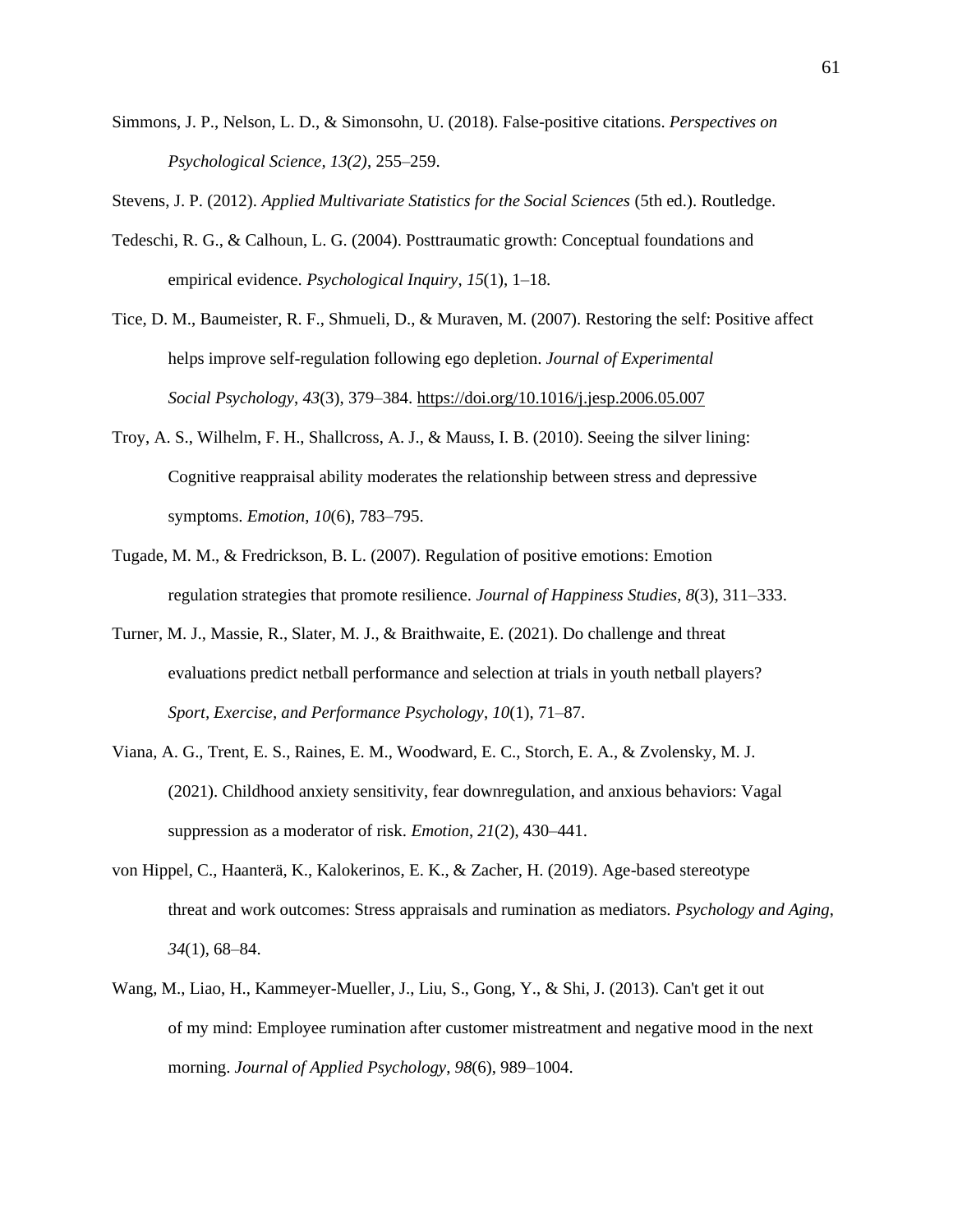- Watson, D., Clark, L. A., & Tellegen, A. (1988). Development and validation of brief measure of positive and negative affect: The PANAS scales. *Journal of Personality and Social Psychology*, *54*(6), 1063–1070. doi:10.1037/0022-3514.54.6.1063
- Wedderhoff, N., Gnambs, T., Wedderhoff, O., Burgard, T., & Bošnjak, M. (2021). On the structure of affect: A meta-analytic investigation of the dimensionality and the cross-national applicability of the Positive and Negative Affect Schedule (PANAS). *Zeitschrift Für Psychologie*, *229*(1), 24–37. <https://doi.org/10.1027/2151-2604/a000434>
- Wilson, K. G., & DuFrene, T. (2008). *Mindfulness for Two*. *Oakland, CA: New Harbinger*.
- Yeh, N., Suri, G., Barber, S. J., & Optiz, P. (2020). The role of reappraisal success in emotional and memory outcomes. *Emotion*, *20*(6), 939–950.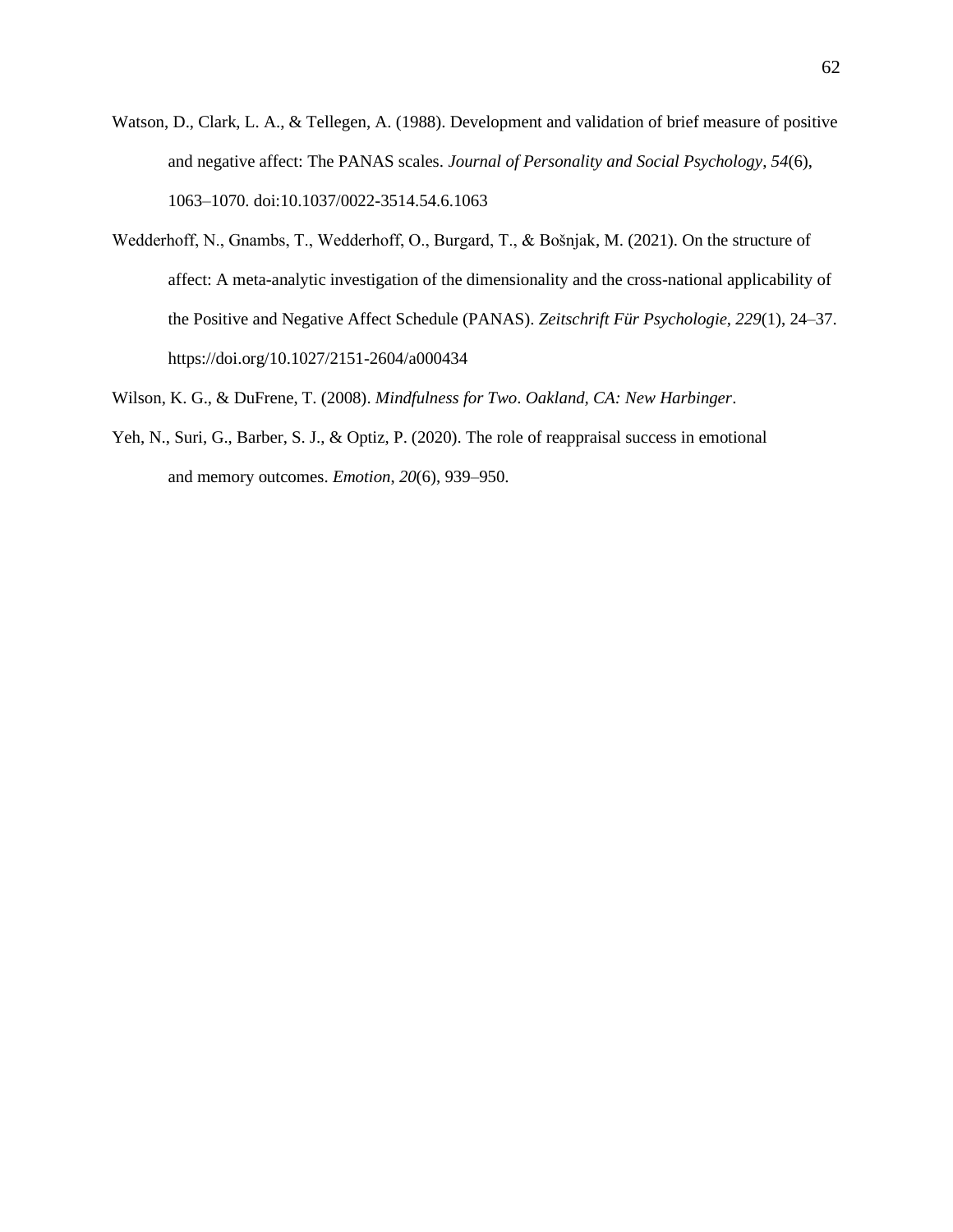#### APPENDIX A

# STRESS INDUCTION TASK

Stress Induction Task: Please read the response below directly to the participant.

"We would now like to ask you to participate in a verbal task. Please mentally prepare yourself to give a three minute speech on a to-be-determined topic. Your speech may be video recorded. Your recorded speech may be shown to peers in another study for evaluation. I am going to leave the room for a few minutes to prepare the video recording equipment and get the topic of your speech. While I am away please prepare yourself mentally to give a three minute speech. When I return, I will give you the topic of the speech you are to give."

After giving these instructions, the research assistant will leave the room for approximately 2 minutes. When the research assistant returns to the participant, he/she will give the participant the following instructions:

"I have identified the chosen topic for your speech. I would like for you to discuss "Why you are an attractive person" in your speech. I am going to give you a few more minutes to collect your thoughts. I am going to leave the room to complete a few more things. While I am away, please think about your attractive qualities and how you can incorporate them in a three minute speech. When I come back I will give you the go-ahead to give your speech. When you give your speech, please look into the camera and speak very clearly about why you are an attractive person. Again, I will let you know when to begin when I come back."

The research administer will leave for 2 minutes When the two minutes are up the research assistant will enter the room and use the following prompt.

"Before giving your speech, please answer one survey question."

After the participant responds to the survey question, please relay the following info:

"Okay, given certain time constraints, we have decided to discontinue the speech. We will no longer ask you to give the speech. Please stay seated and we will proceed to the next task shortly."